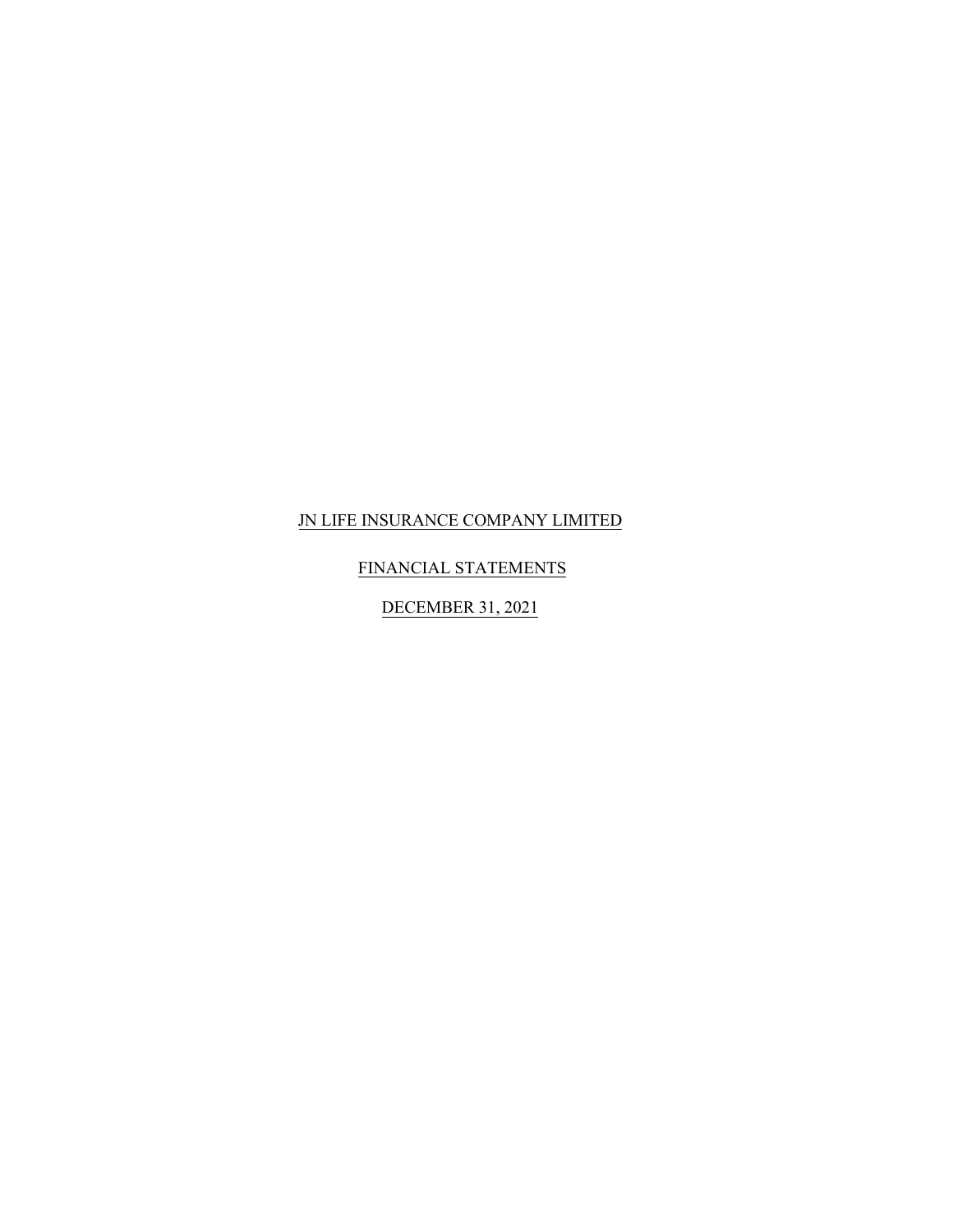

KPMG P.O. Box 436 6 Duke Street Kingston Jamaica, W.I. +1 (876) 922 6640 firmmail@kpmg.com.jm

INDEPENDENT AUDITORS' REPORT

To the Members of JN LIFE INSURANCE COMPANY LIMITED

# **Report on the Audit of the Financial Statements**

# **Opinion**

We have audited the financial statements of JN Life Insurance Company Limited ("the Company"), set out on pages 5 to 66 which comprise the statement of financial position as at December 31, 2021, the statements of profit or loss and other comprehensive income, changes in equity and cash flows for the year then ended, and notes, comprising significant accounting policies and other explanatory information.

In our opinion, the accompanying financial statements give a true and fair view of the financial position of the Company as at December 31, 2021, and of its financial performance and cash flows for the year then ended in accordance with International Financial Reporting Standards (IFRS) and the Jamaican Companies Act.

# Basis for Opinion

We conducted our audit in accordance with International Standards on Auditing (ISAs). Our responsibilities under those standards are further described in the Auditors' Responsibilities for the Audit of the Financial Statements section of our report. We are independent of the Company in accordance with the International Ethics Standards Board for Accountants' International Code of Ethics for Professional Accountants including International Independence Standards (IESBA Code), and we have fulfilled our other ethical responsibilities in accordance with the IESBA Code. We believe that the audit evidence we have obtained is sufficient and appropriate to provide a basis for our opinion.

Norman O. Rainford Wilbert A. Spence

R. Tarun Handa Nigel R. Chambers Rochelle N. Stephenson Cynthia L. Lawrence Nyssa A. Johnson Sandra A. Edwards Rajan Trehan W. Gihan C. de Mel Karen Ragoobirsingh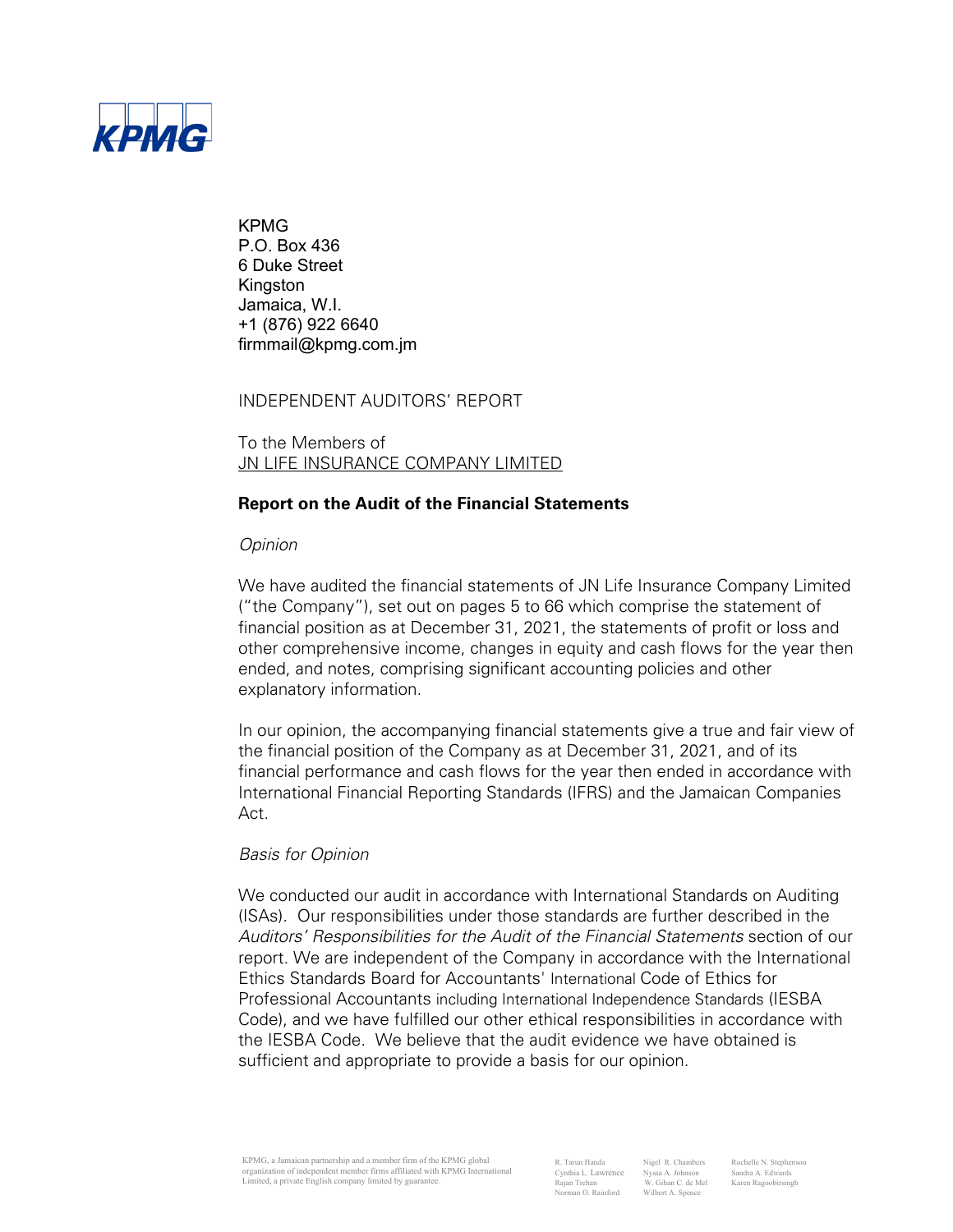

Page 2

# INDEPENDENT AUDITORS' REPORT (CONTINUED)

To the Members of JN LIFE INSURANCE COMPANY LIMITED

# **Report on the Audit of the Financial Statements (Continued)**

Responsibilities of Management and Those Charged with Governance for the Financial Statements

Management is responsible for the preparation of financial statements that give a true and fair view in accordance with IFRS and the Jamaican Companies Act, and for such internal control as management determines is necessary to enable the preparation of financial statements that are free from material misstatement, whether due to fraud or error.

In preparing the financial statements, management is responsible for assessing the Company's ability to continue as a going concern, disclosing, as applicable, matters related to going concern and using the going concern basis of accounting unless management either intends to liquidate the Company or to cease operations, or has no realistic alternative but to do so.

Those charged with governance are responsible for overseeing the Company's financial reporting process.

# Auditors' Responsibilities for the Audit of the Financial Statements

Our objectives are to obtain reasonable assurance about whether the financial statements as a whole are free from material misstatement, whether due to fraud or error, and to issue an auditors' report that includes our opinion. Reasonable assurance is a high level of assurance, but is not a guarantee that an audit conducted in accordance with ISAs will always detect a material misstatement when it exists. Misstatements can arise from fraud or error and are considered material if, individually or in the aggregate, they could reasonably be expected to influence the economic decisions of users taken on the basis of these financial statements.

As part of an audit in accordance with ISAs, we exercise professional judgment and maintain professional scepticism throughout the audit. We also:

Identify and assess the risks of material misstatement of the financial statements, whether due to fraud or error, design and perform audit procedures responsive to those risks, and obtain audit evidence that is sufficient and appropriate to provide a basis for our opinion. The risk of not detecting a material misstatement resulting from fraud is higher than for one resulting from error, as fraud may involve collusion, forgery, intentional omissions, misrepresentations, or the override of internal control.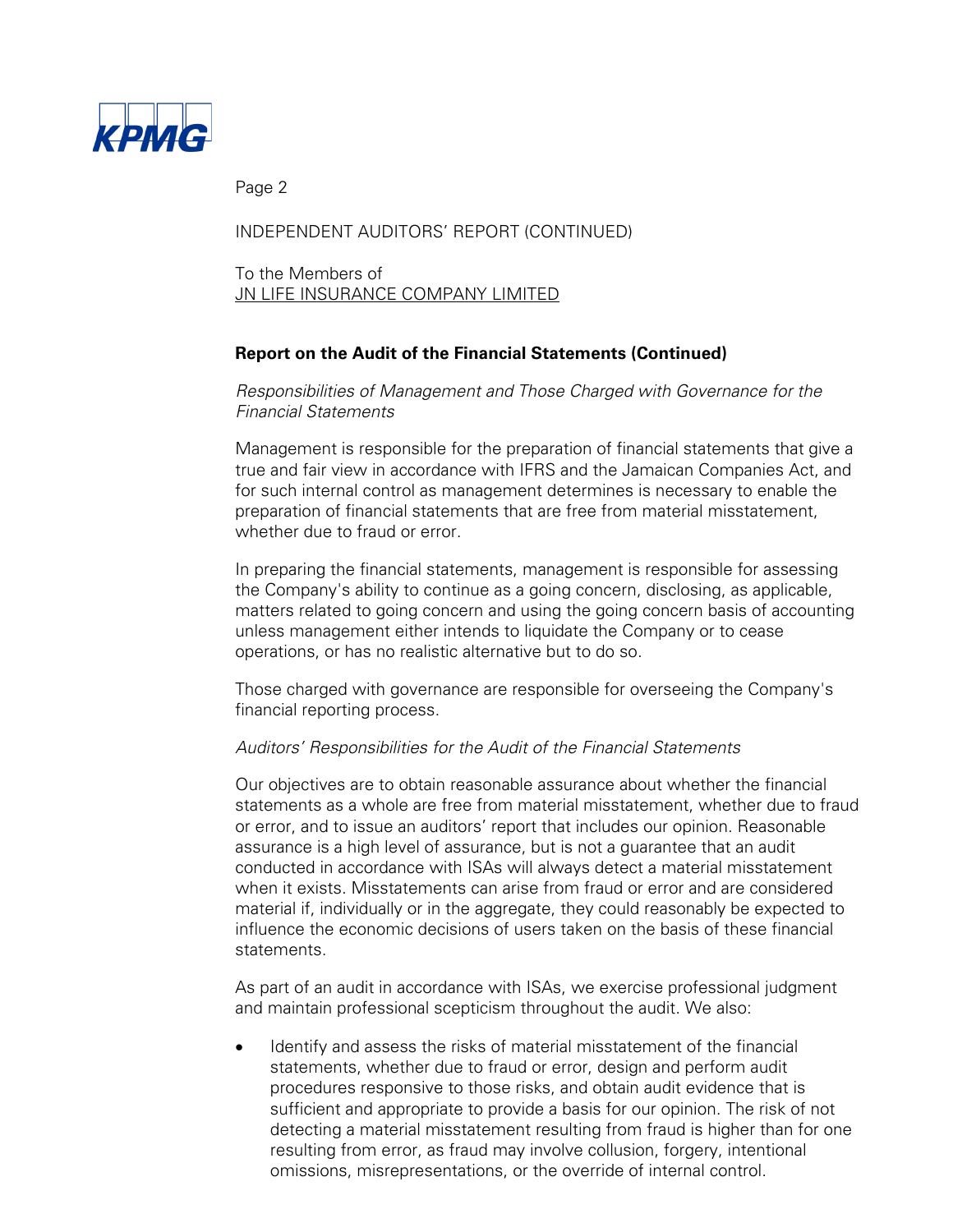

Page 3

# INDEPENDENT AUDITORS' REPORT (CONTINUED)

To the Members of JN LIFE INSURANCE COMPANY LIMITED

# **Report on the Audit of the Financial Statements (Continued)**

Auditors' Responsibilities for the Audit of the Financial Statements (Continued)

- Obtain an understanding of internal control relevant to the audit in order to design audit procedures that are appropriate in the circumstances, but not for the purpose of expressing an opinion on the effectiveness of the Company's internal control.
- Evaluate the appropriateness of accounting policies used and the reasonableness of accounting estimates and related disclosures made by management.
- Conclude on the appropriateness of management's use of the going concern basis of accounting and, based on the audit evidence obtained, whether a material uncertainty exists related to events or conditions that may cast significant doubt on the Company's ability to continue as a going concern. If we conclude that a material uncertainty exists, we are required to draw attention in our auditor's report to the related disclosures in the financial statements or, if such disclosures are inadequate, to modify our opinion. Our conclusions are based on the audit evidence obtained up to the date of our auditors' report. However, future events or conditions may cause the Company to cease to continue as a going concern.
- Evaluate the overall presentation, structure and content of the financial statements, including the disclosures, and whether the financial statements represent the underlying transactions and events in a manner that achieves fair presentation.

We communicate with those charged with governance regarding, among other matters, the planned scope and timing of the audit and significant audit findings, including any significant deficiencies in internal control that we identify during our audit.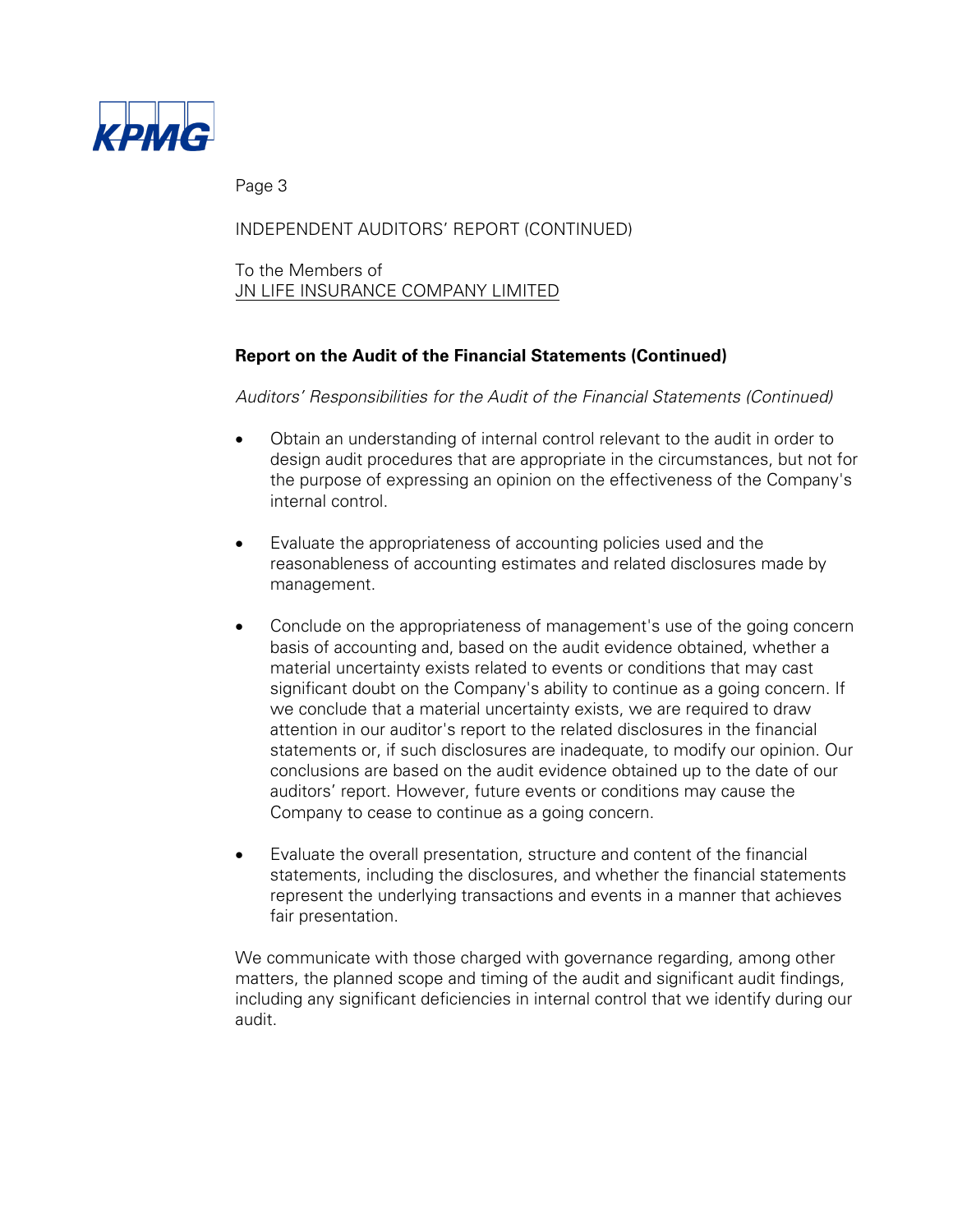

Page 4

# INDEPENDENT AUDITORS' REPORT (CONTINUED)

To the Members of **JN LIFE INSURANCE COMPANY LIMITED** 

# **Report on Additional Matters as Required by the Jamaican Companies Act**

We have obtained all the information and explanations which, to the best of our knowledge and belief, were necessary for the purposes of our audit.

In our opinion, proper accounting records have been maintained, so far as appears from our examination of those records, and the financial statements, which are in agreement therewith, give the information required by the Jamaican Companies Act, in the manner required.

KPMG

Chartered Accountants Kingston, Jamaica

April 4, 2022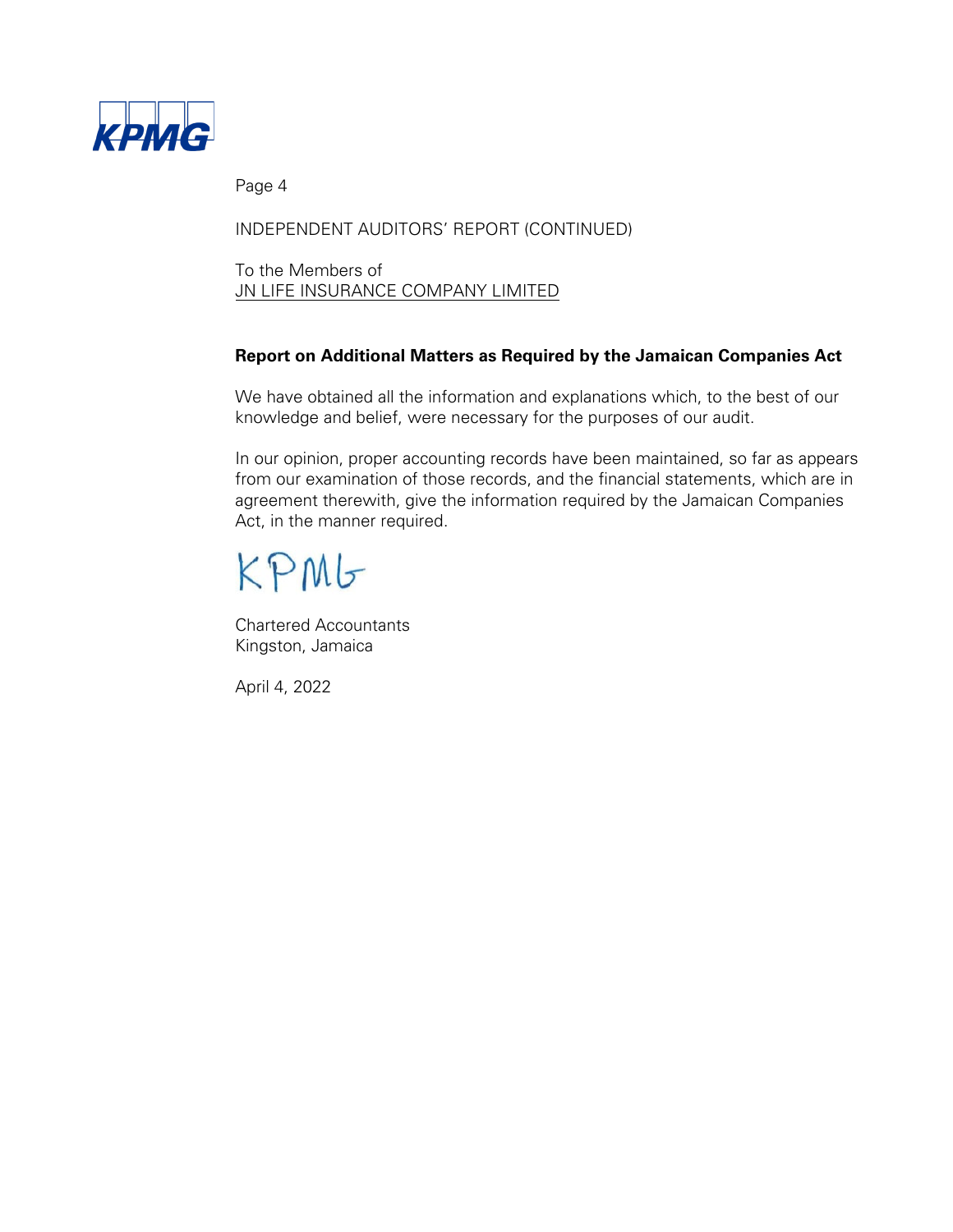**Statement of Financial Position** December 31, 2021

|                                              | Notes        | 2021<br>\$'000   | 2020<br>\$'000 |
|----------------------------------------------|--------------|------------------|----------------|
| Assets                                       |              |                  |                |
| Cash and cash equivalents                    | 6,25(c)      | 42,759           | 61,039         |
| Securities purchased under resale agreements | 7            | 116,733          | 111,217        |
| Investments                                  | 8            | 735,804          | 660,264        |
| Due from related entities                    | 9(a), 25(c)  | 15,420           | 21,920         |
| Other assets                                 | 10           | 99,375           | 83,263         |
| Property, plant and equipment                | 11           | 15,512           | 20,810         |
| Intangible asset                             | 12           | $\blacksquare$   | 9,199          |
| Right-of-use assets                          | 13(a)        | 13,979           | 5,480          |
| Reinsurance asset                            | 16(a,c)      | 14,350           | 16,107         |
| Deferred tax assets                          | 14           | 4,050            |                |
| Income tax recoverable                       |              | 2,857            |                |
| <b>Total assets</b>                          |              | 1,060,839        | 989,299        |
| <b>Liabilities and equity</b>                |              |                  |                |
| Liabilities                                  |              |                  |                |
| Due to related entities                      | 9(b), 25(c)  | 2,203            | 9,700          |
| Lease liabilities                            | 13(b)        | 14,911           | 6,181          |
| Deferred tax liabilities                     | 14           | $\blacksquare$   | 2,103          |
| Other liabilities                            | 15           | 81,730           | 73,641         |
| Policyholders' liabilities                   | 16(a), 25(c) | 289,113          | 251,987        |
| Taxation payable                             |              |                  | 19,938         |
| <b>Total liabilities</b>                     |              | 387,957          | 363.550        |
| <b>Equity</b>                                |              |                  |                |
| Share capital                                | 17           | 1                | 1              |
| Reserves                                     | 18           | 30,203           | 38,681         |
| Retained earnings                            |              | 642,678          | 587,067        |
| <b>Total equity</b>                          |              | 672.882          | 625,749        |
| <b>Total liabilities and equity</b>          |              | <u>1,060,839</u> | 989,299        |

The financial statements on pages 5 to 66 were approved by the Board of Directors on April 4, 2022 and signed on its behalf by:

 $\_$ Director

Hon. Earl Jarrett, OJ, CD, JP, CStJ

 $\overline{\mathscr{L}}$ . Director Osborne

The accompanying notes form an integral part of the financial statements.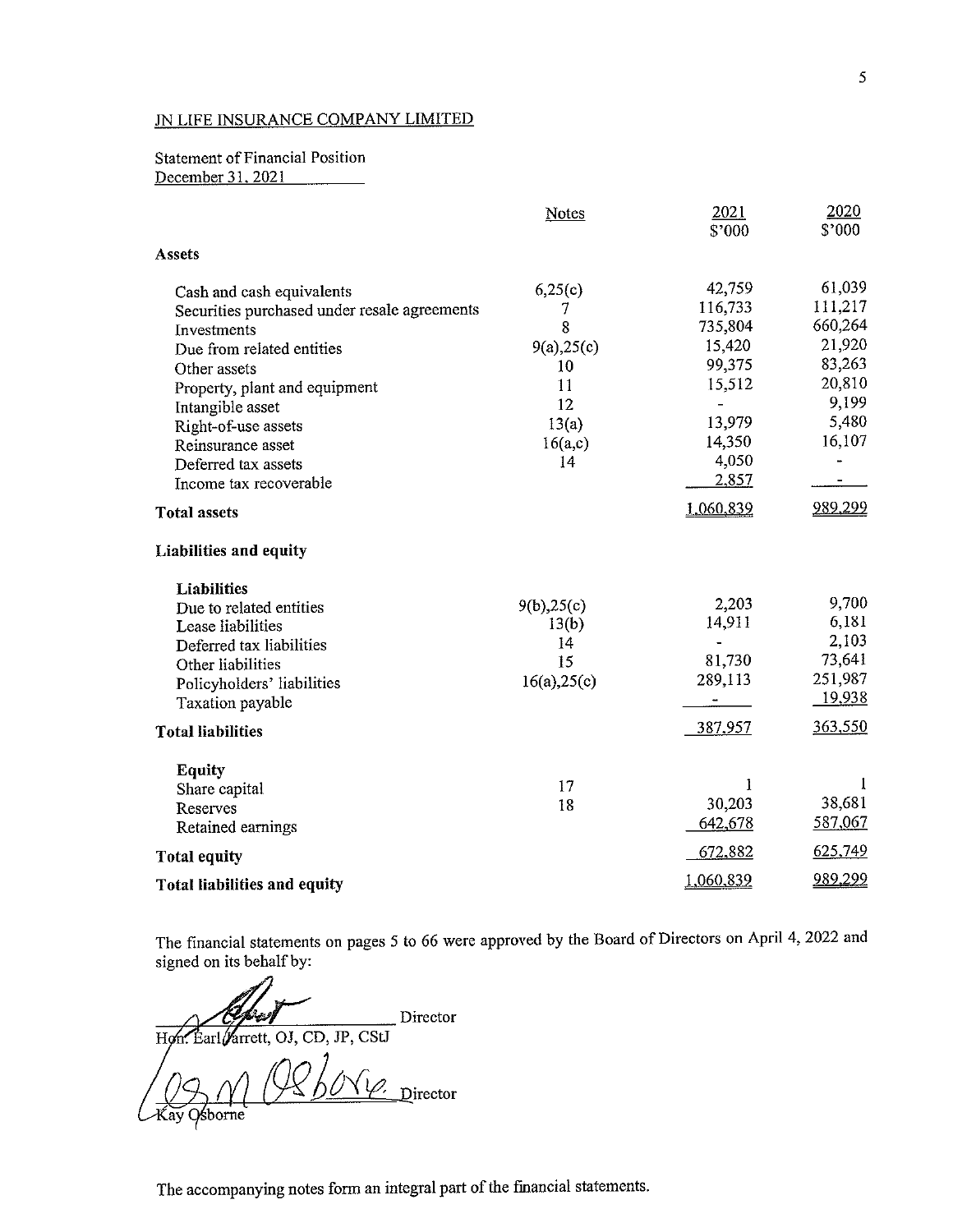# Statement of Profit or Loss and Other Comprehensive Income Year ended December 31, 2021

|                                                                 | <b>Notes</b> | 2021<br>\$'000 | 2020<br>\$'000 |
|-----------------------------------------------------------------|--------------|----------------|----------------|
| <b>Income</b>                                                   |              |                |                |
| Gross premium income                                            | 25(d)        | 872,066        | 785,290        |
| Insurance premium ceded to reinsurers                           |              | (111,993)      | (108, 558)     |
| Net premium income                                              |              | 760,073        | 676,732        |
| Policyholders' benefits and expenses                            |              |                |                |
| Insurance benefits incurred                                     | 25(d)        | (226,161)      | (191, 695)     |
| Less reinsurance                                                |              | 62,295         | 28,390         |
| Net insurance benefits incurred                                 |              | (163, 866)     | (163,305)      |
| Decrease in actuarial reserves                                  | 16(d)        | 1,294          | 13,674         |
|                                                                 |              | (162, 572)     | (149, 631)     |
| Premium income net of policyholders' benefits and expenses      |              | 597,501        | 527,101        |
| Administrative expenses                                         | 19,25(d)     | (483,090)      | (382, 510)     |
| Fair value gains/(losses) on investments measured at fair value |              |                |                |
| through profit or loss (FVTPL)                                  |              | 83             | (4,639)        |
| Other income                                                    | 25(d)        | 22,028         | 10,723         |
| Expected credit loss adjustment on financial assets             | 22(b)(v)     | 43             | 3,644          |
| Profit before net finance income and taxation                   |              | 136,565        | 154,319        |
| Net finance income                                              |              |                |                |
| Interest income calculated using the effective interest method  |              |                |                |
| Investments measured at fair value through other                |              |                |                |
| comprehensive income (FVOCI)                                    |              | 26,908         | 22,218         |
| Investments measured at amortised cost                          |              | 8,945          | 10,617         |
| Staff loans measured at amortised cost                          |              | 852            | 657            |
| Interest expense on lease liabilities                           | 13(b), 25(d) | 996)           | 755)           |
| Foreign exchange gains                                          |              | 5,263          | 4,377          |
| Total net finance income                                        |              | 40,972         | 37,114         |
| Profit before taxation                                          |              | 177,537        | 191,433        |
| Taxation                                                        | 21(a)        | 46,926         | (51,086)       |
| Profit for the year                                             |              | 130,611        | 140,347        |
| Other comprehensive loss:                                       |              |                |                |
| Items that are or may be reclassified to profit or loss:        |              |                |                |
| Change in fair value of debt instruments measured               |              |                |                |
| at FVOCI, net                                                   | 18           | (11,114)       | 7,993)         |
| Deferred tax on FVOCI instruments                               | 14           | <u>2,636</u>   | 973            |
|                                                                 |              | 8,478          | $(-7,020)$     |
| Total comprehensive income for the year                         |              | 122,133        | 133,327        |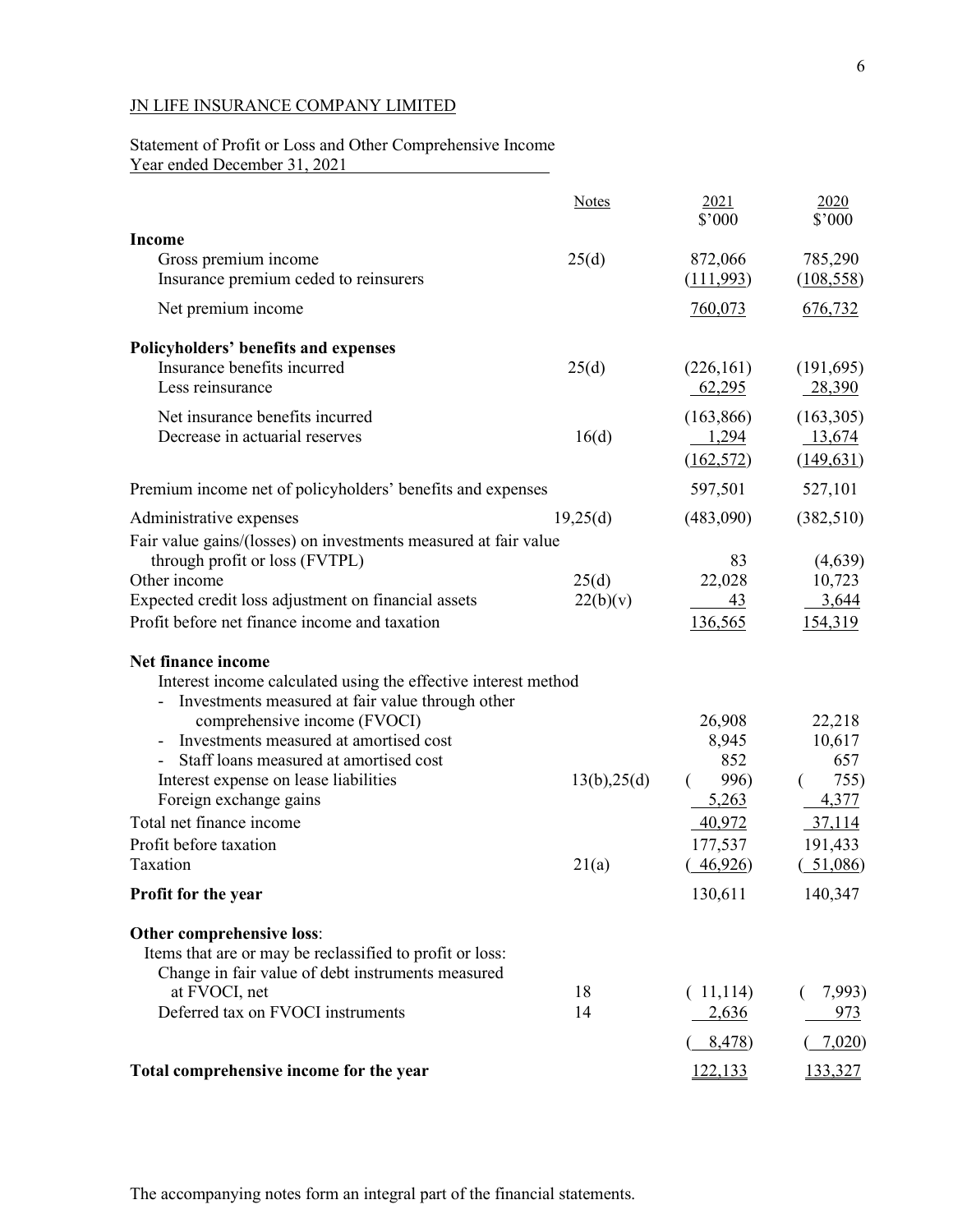# Statement of Changes in Equity Year ended December 31, 2021

|                                                                                                                                                                   | Share<br>capital<br>\$'000<br>(note 17) | Reserves<br>\$'000<br>(note 18) | Retained<br>earnings<br>\$'000 | Total<br>\$'000   |
|-------------------------------------------------------------------------------------------------------------------------------------------------------------------|-----------------------------------------|---------------------------------|--------------------------------|-------------------|
| <b>Balances at December 31, 2019</b>                                                                                                                              |                                         | 45,701                          | 471,720                        | 517,422           |
| Total comprehensive income:<br>Profit for the year<br>Other comprehensive loss:<br>Change in fair value of debt instruments<br>measured at FVOCI, net of deferred |                                         |                                 | 140,347                        | 140,347           |
| tax                                                                                                                                                               |                                         | (7,020)                         |                                | 7,020             |
| Total comprehensive income<br>Transactions with owner:                                                                                                            |                                         | (7,020)                         | 140,347                        | 133,327           |
| Dividends (note 26)                                                                                                                                               |                                         |                                 | 25,000                         | 25,000)           |
| Change for the year                                                                                                                                               |                                         | (7,020)                         | 115,347                        | 108,327           |
| <b>Balances at December 31, 2020</b>                                                                                                                              |                                         | 38,681                          | 587,067                        | 625,749           |
| Total comprehensive income:                                                                                                                                       |                                         |                                 |                                |                   |
| Profit for the year<br>Other comprehensive loss:<br>Change in fair value of debt instruments                                                                      |                                         |                                 | 130,611                        | 130,611           |
| measured at FVOCI, net of deferred                                                                                                                                |                                         |                                 |                                |                   |
| tax<br>Total comprehensive income<br>Transactions with owner:                                                                                                     |                                         | $(*8,478)$<br>(8, 478)          | 130,611                        | 8,478)<br>122,133 |
| Dividends (note 26)<br>Change for the year                                                                                                                        | $\sim$ $-$                              | 8,478)                          | 75,000<br>55,611               | 75,000)<br>47,133 |
| <b>Balances at December 31, 2021</b>                                                                                                                              |                                         | 30,203                          | 642,678                        | 672,882           |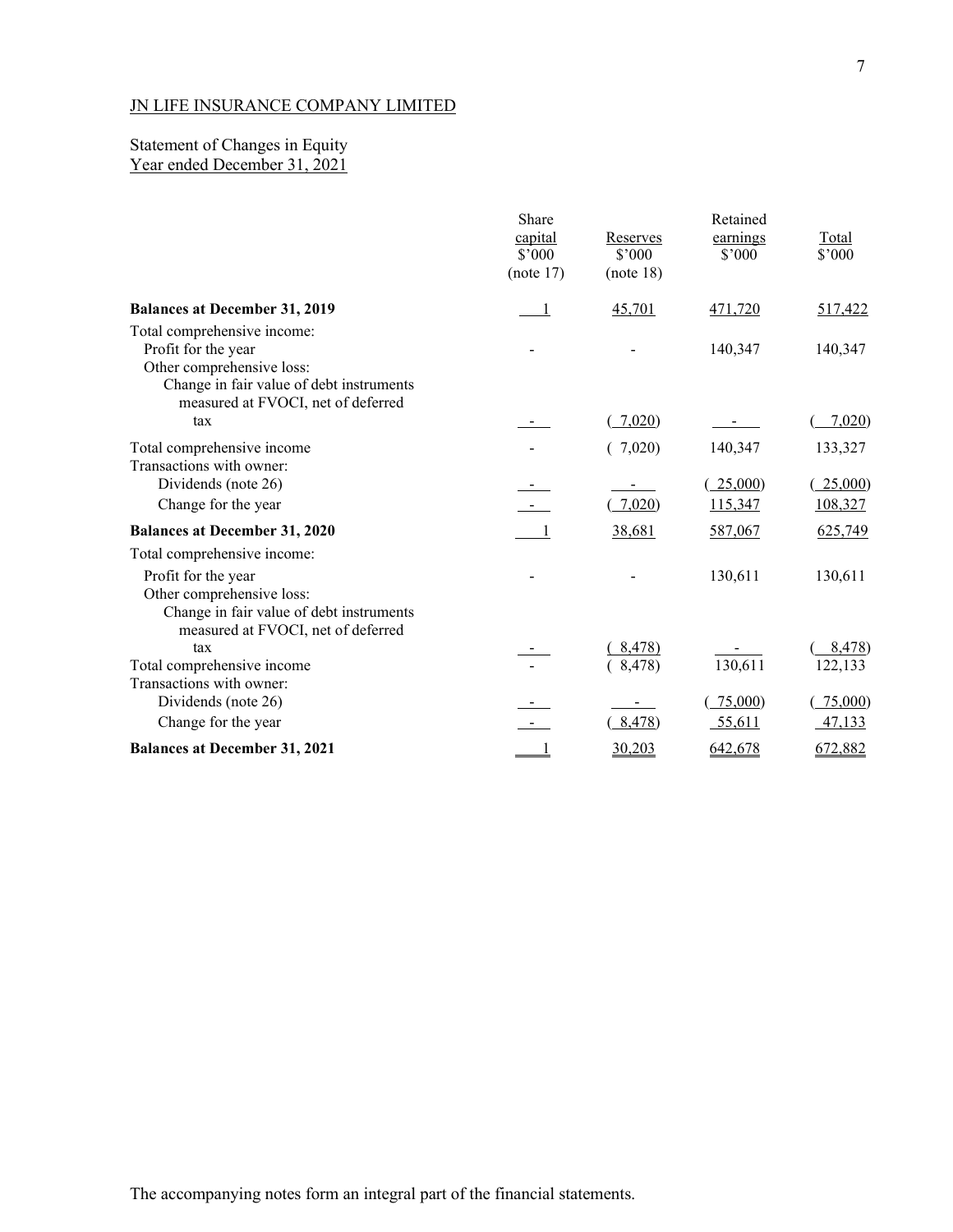# Statement of Cash Flows Year ended December 31, 2021

|                                                                                                  | <b>Notes</b> | 2021<br>\$'000                   | 2020<br>\$'000       |
|--------------------------------------------------------------------------------------------------|--------------|----------------------------------|----------------------|
| CASH FLOWS FROM OPERATING ACTIVITIES                                                             |              |                                  |                      |
| Profit for the year                                                                              |              | 130,611                          | 140,347              |
| Adjustments to reconcile profit for the year                                                     |              |                                  |                      |
| to net cash provided by operating activities:                                                    |              |                                  |                      |
| (Decrease)/increase in policyholders' liabilities -actuarial                                     |              |                                  |                      |
| changes                                                                                          | 16(b)(i)     | 3,051)                           | 2,433                |
| Impairment on staff loans                                                                        |              | 384)                             | 90                   |
| Impairment on investments and resale agreements<br>Depreciation on property, plant and equipment | 11           | 341<br>8,922                     | 3,734)<br>(<br>9,330 |
| Depreciation on right-of-use assets                                                              | 13(a)        | 7,065                            | 6,323                |
| Fair value (gains)/losses                                                                        |              | 83)                              | 4,639                |
| Finance income                                                                                   |              | 36,705)                          | (33,492)             |
| Interest expense on lease liabilities                                                            | 13(b)        | 996                              | 755                  |
| Amortisation of intangible asset                                                                 | 12           | 9,199                            | 28,148               |
| Reinsurance asset                                                                                | 16           | 1,757                            | (16,107)             |
| Current income tax expense                                                                       | 21(a)(i)     | 50,443                           | 55,052               |
| Deferred taxation                                                                                | 21(a)(ii)    | $\left( \frac{3,517}{2} \right)$ | $(-3,966)$           |
|                                                                                                  |              | 165,594                          | 189,818              |
| Change in operating assets and liabilities:                                                      |              |                                  |                      |
| Other assets                                                                                     | 10           | (15,344)                         | (18,959)             |
| Due from related entities                                                                        |              | 6,500                            | (16,942)             |
| Other liabilities                                                                                |              | 8,089                            | 20,503               |
| Policyholders' liabilities - claims payable                                                      | 16(b)(ii)    | 40,177                           | (25,098)             |
| Due to related entities                                                                          |              | 7,497                            | 7,507                |
| Cash generated from operations                                                                   |              | 197,519                          | 156,829              |
| Interest received                                                                                |              | 36,321                           | 32,493               |
| Income tax paid                                                                                  |              | (73, 238)                        | (20, 571)            |
| Net cash provided by operating activities                                                        |              | 160,602                          | 168,751              |
| CASH FLOWS FROM INVESTING ACTIVITIES                                                             |              |                                  |                      |
| Investments                                                                                      |              | 86,003)                          | (96, 462)            |
| Securities purchased under resale agreements                                                     |              | 6,425)                           | 14,388)              |
| Acquisition of property, plant and equipment                                                     | 11           | 3,624)                           | 740)                 |
| Net cash used in investing activities                                                            |              | 96,052                           | (111, 590)           |
| CASH FLOWS FROM FINANCING ACTIVITIES                                                             |              |                                  |                      |
| Payment of lease liabilities                                                                     | 13(b)        | 7,830)                           | 7,155                |
| Dividend paid to parent                                                                          | 26           | 75,000                           | 25,000               |
| Net cash used in financing activities                                                            |              | 82,830)                          | <u>32,155</u> )      |
|                                                                                                  |              |                                  |                      |
| Net (decrease)/increase in cash and cash equivalents                                             |              | (18,280)                         | 25,006               |
| Cash and cash equivalents at beginning of year                                                   |              | 61,039                           | 36,033               |
| Cash and cash equivalents at end of year                                                         |              | 42,759                           | 61,039               |

8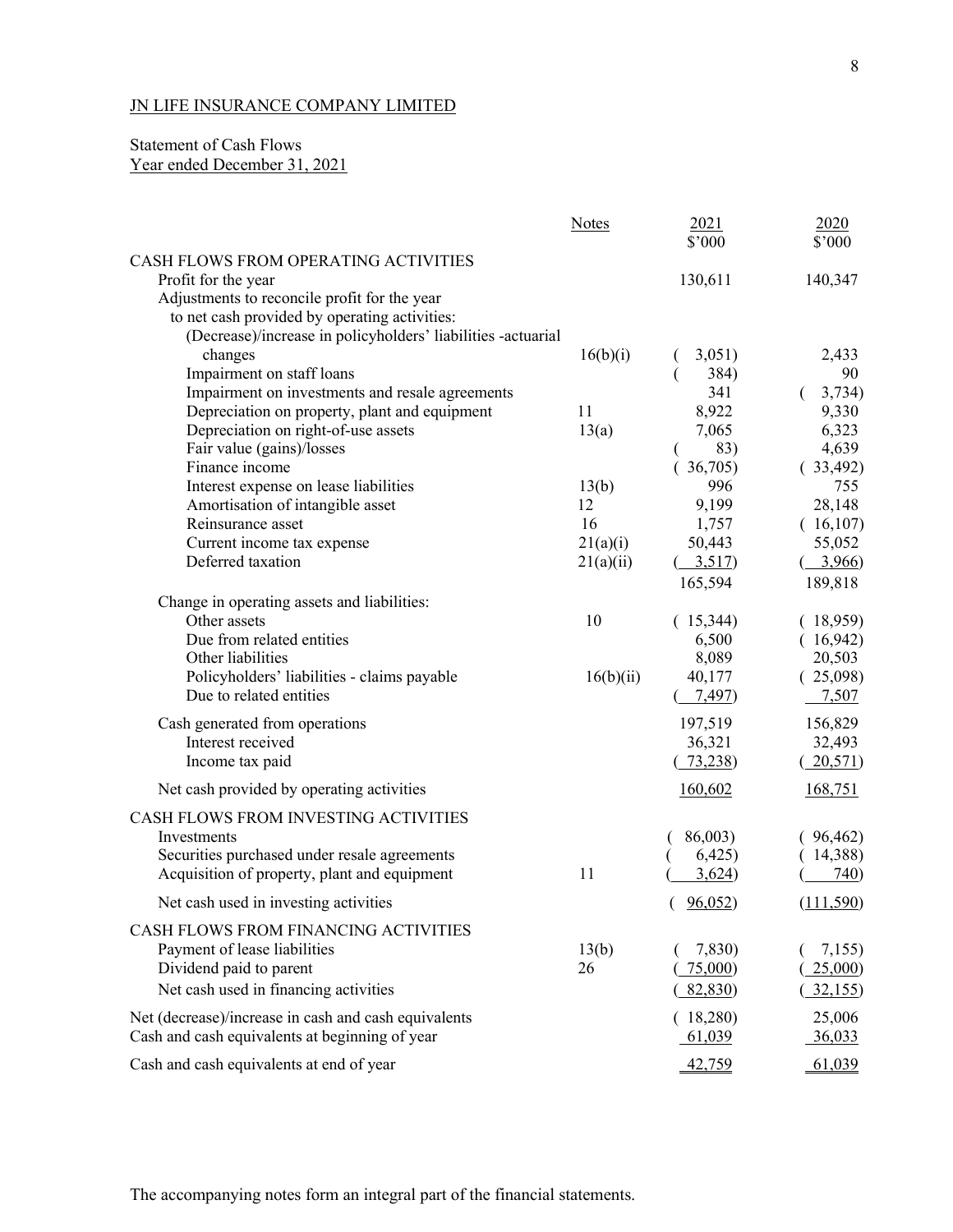Notes to the Financial Statements December 31, 2021

# 1. The Company

JN Life Insurance Company Limited ("the Company") is incorporated in Jamaica as a whollyowned subsidiary of JN Financial Group ("the parent") which is 100% owned by The Jamaica National Group Limited ("ultimate parent"). These entities are incorporated in Jamaica.

The Company is domiciled in Jamaica, its registered office is located at 2-4 Constant Spring Road, Kingston 10 and its principal place of business is located at 26 Trafalgar Road, Kingston 10.

#### 2. Licence and Regulations

In 2011, the Company obtained a licence from the Financial Services Commission (FSC) to conduct ordinary life insurance business and commenced the underwriting of insurance business in July 2013.

#### 3. Statement of compliance and basis of preparation

(a) Statement of compliance

The financial statements are prepared in accordance with International Financial Reporting Standards (IFRS) and comply with the provisions of the Jamaican Companies Act ("the Act").

Certain new and amended standards and amendments, which were in issue, came into effect during the year. These did not have an impact on the financial statements.

Details of the Company's accounting policies are included in note 28.

(b) Basis of preparation

The financial statements are prepared on the historical cost basis, except for the inclusion of certain financial instruments at fair value through profit or loss and financial instruments at fair value through other comprehensive income, which are measured at fair value.

(c) Functional and presentation currency

The financial statements are presented in Jamaica dollars, which is the Company's functional currency and rounded to the nearest thousand dollars, unless otherwise stated.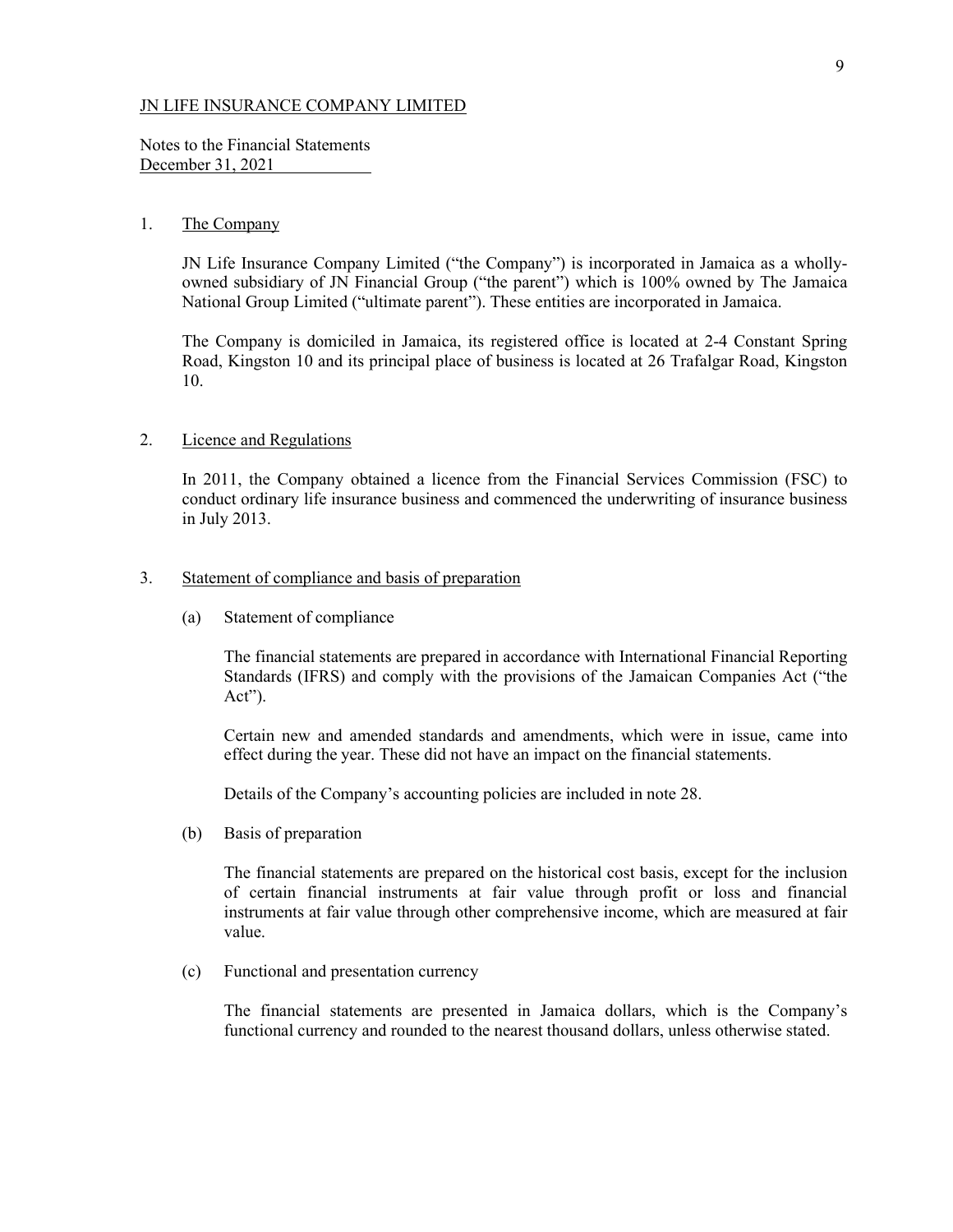Notes to the Financial Statements (Continued) December 31, 2021

# 3. Statement of compliance and basis of preparation (continued)

(d) Use of estimates, assumptions and judgment

The preparation of the financial statements in conformity with IFRS requires management to make estimates, assumptions and judgments that affect the reported amounts of, and disclosures relating to assets, liabilities, contingent assets and contingent liabilities at the reporting date and the income and expenses for the year then ended. Although these estimates are based on management's best knowledge of current events and actions, actual amounts could differ from these estimates.

Estimates and judgments are continually evaluated and are based on historical experience and other factors, including expectations of future events that are believed to be reasonable under the circumstances. Revisions to accounting estimates are recognised in the period in which the estimate is revised, if the revision affects only that period, or in the period of the revision and future periods, if the revision affects both current and future periods.

Information about significant areas of estimation uncertainty and critical judgments in applying accounting policies that have the most significant effect on the amounts recognised in the financial statements are described in note 4.

### 4. Critical accounting estimates and judgments in applying accounting policies

(a) Key sources of estimation uncertainty:

Estimates at the reporting date that have a significant risk of resulting in a material adjustment to the carrying amounts of assets and liabilities in the next financial year are as follows:

(i) Fair value of financial instruments

In the absence of quoted market prices, the fair value of a significant proportion of the Company's financial instruments was determined using a generally accepted alternative to quoted market prices. Considerable judgment is required in interpreting market data to arrive at estimates of fair values. Consequently, the estimates arrived at may be significantly different from the actual price of the instrument in an arm's length transaction.

(ii) Outstanding claims

Outstanding claims comprise estimates of the amount of reported losses and loss expenses plus a provision for losses incurred but not reported based on historical experience. The losses and loss reserves have been determined by the Company's actuary using the Company's past loss experience and industry data. Amounts recoverable in respect of claims from reinsurers are estimated in a manner consistent with the underlying liabilities.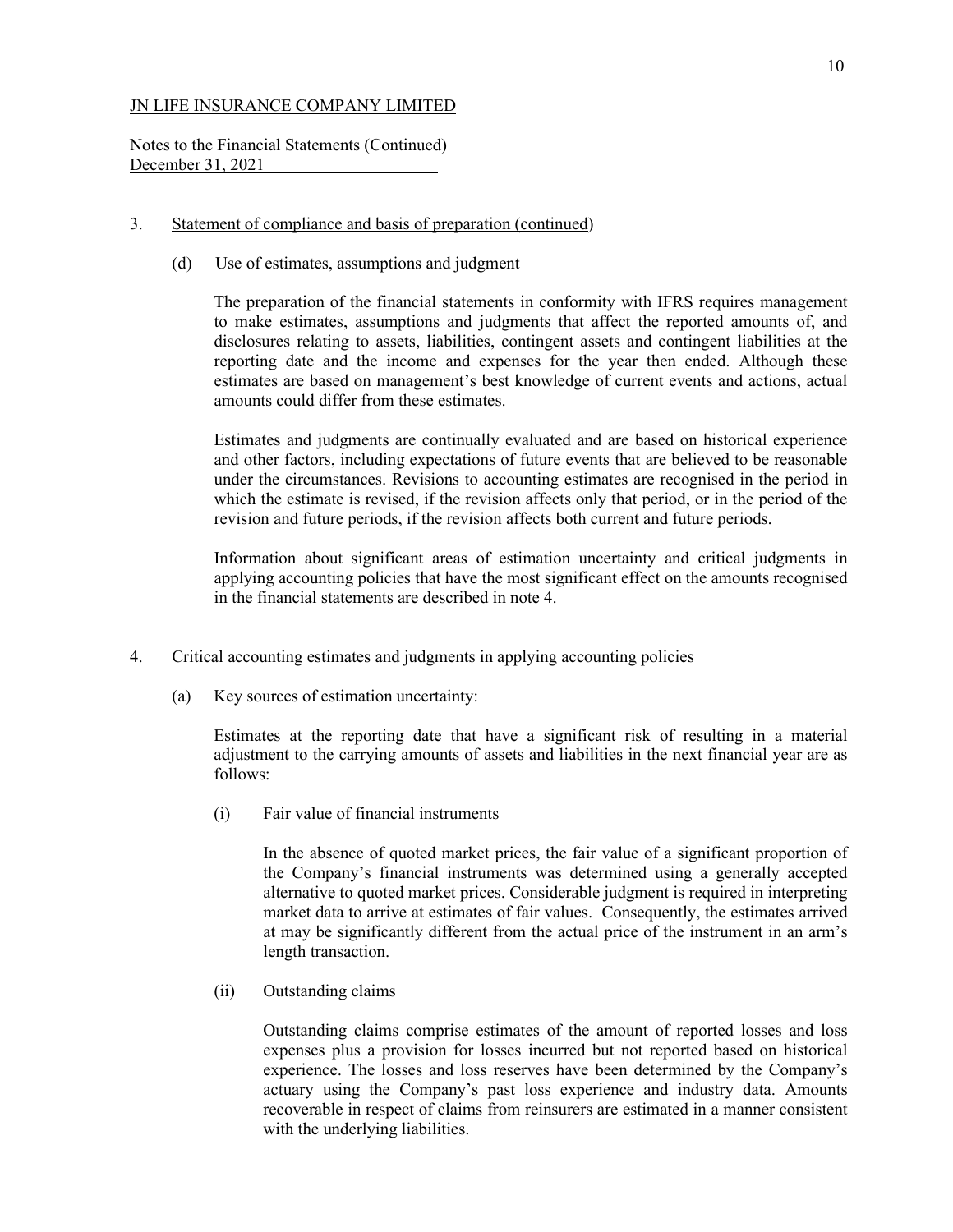Notes to the Financial Statements (Continued) December 31, 2021

- 4. Critical accounting estimates and judgments in applying accounting policies (continued)
	- (a) Key sources of estimation uncertainty (continued):
		- (ii) Outstanding claims (continued)

Management believes, based on the analysis completed by the actuary that the provision for outstanding losses and loss expenses will be adequate to cover the ultimate net cost of losses incurred up to the reporting date. However, the provision is necessarily an estimate and may, ultimately, be settled for a significantly greater or lesser amount. Any subsequent differences arising are recorded in the period in which they are determined.

Note 24 gives information about the assumptions and uncertainties relating to insurance liabilities and the risk factors in these contracts.

(iii) Residual value and expected useful life of property, plant and equipment and intangible asset.

The residual value and expected useful life of non-financial assets other than deferred tax are reviewed at least at each financial year-end and, if expectations differ from previous estimates, the change is accounted for. The useful life of an asset is defined in terms of the asset's expected utility to the Company.

(iv) Measurement of the expected credit loss allowance

The measurement of the expected credit loss (ECL) allowance for financial assets measured at amortised cost and FVOCI requires the use of complex models and significant assumptions about future economic conditions and credit behaviour (e.g. the likelihood of counterparties defaulting and the resulting losses). Explanation of the inputs, assumptions and estimation techniques used in measuring ECL is further detailed in note  $22(b)(iii)$ .

A number of significant judgments are also required in applying the accounting requirements for measuring ECL, such as:

- Establishing the criteria to determine whether there is a significant increase in credit risk;
- Choosing appropriate models and assumptions for the measurement of ECL;
- Establishing the number and relative weightings of forward-looking scenarios for each type of product/market and the associated ECL; and
- Establishing groups of similar financial assets for the purposes of measuring ECL.
- (b) Critical judgments in applying accounting policies:

For the purpose of these financial statements, judgment refers to the informed identification and analysis of reasonable alternatives, considering all relevant facts and circumstances, and the well-reasoned, objective and unbiased choice of the alternative that is most consistent with the principles set out in IFRS.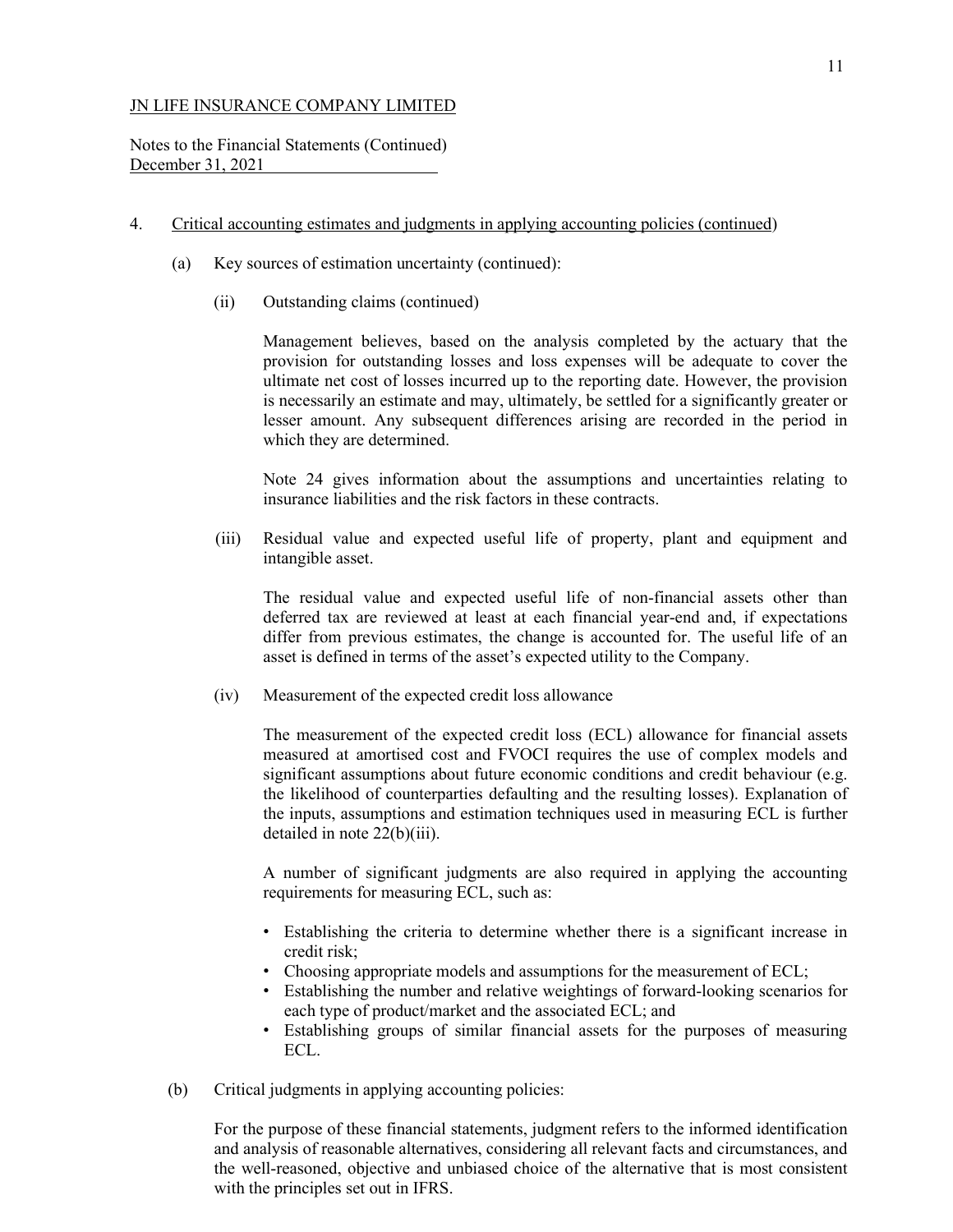Notes to the Financial Statements (Continued) December 31, 2021

# 4. Critical accounting estimates and judgments in applying accounting policies (continued)

(b) Critical judgments in applying accounting policies (continued):

Judgments (apart from those involving estimations) that management has made in applying accounting policies that have the most significant effect on the amounts recognised in the financial statements are as follows:

(i) Classification of financial assets:

The assessment of the business model within which the assets are held and assessment of whether the contractual terms of the financial asset are solely payments of principal and interest (SPPI) on the principal amount outstanding requires management to make certain judgments on its business operations.

(ii) Impairment of investment in equity securities:

Investments in equity securities are evaluated for impairment on the basis described in accounting policy  $[note 28(a) (i) (iii)].$ 

(iii) Deferred tax asset:

The recognition of a deferred tax asset requires management to make assumptions concerning future taxable profits against which deferred tax assets can be recovered.

It is reasonably probable, based on existing knowledge, that outcomes within the next financial year that are different from these assumptions could require a material adjustment to the carrying amount reflected in the financial statements.

### 5. Responsibilities of the appointed actuary and external auditors

Sylvain Goulet of Eckler Limited has been appointed Actuary by the Board of Directors pursuant to the Insurance Act, 2001. The appointed Actuary's responsibility is to carry out an annual valuation of the Company's policyholders' liabilities in accordance with accepted actuarial practice and regulatory requirements and report thereon to the policyholders and shareholders.

In performing the valuation using the policy premium method, the Actuary makes assumptions as to the future rates of interest, asset defaults, mortality, morbidity, claims experience, inflation, reinsurance recoveries, expenses and other contingencies, taking into consideration the circumstances of the Company and the insurance policies in force.

The valuation is made in accordance with accepted actuarial practice, as well as any other matter specified in any directive made by regulatory authorities. The actuary's report outlines the scope of his work and opinion. An actuarial valuation is prepared annually.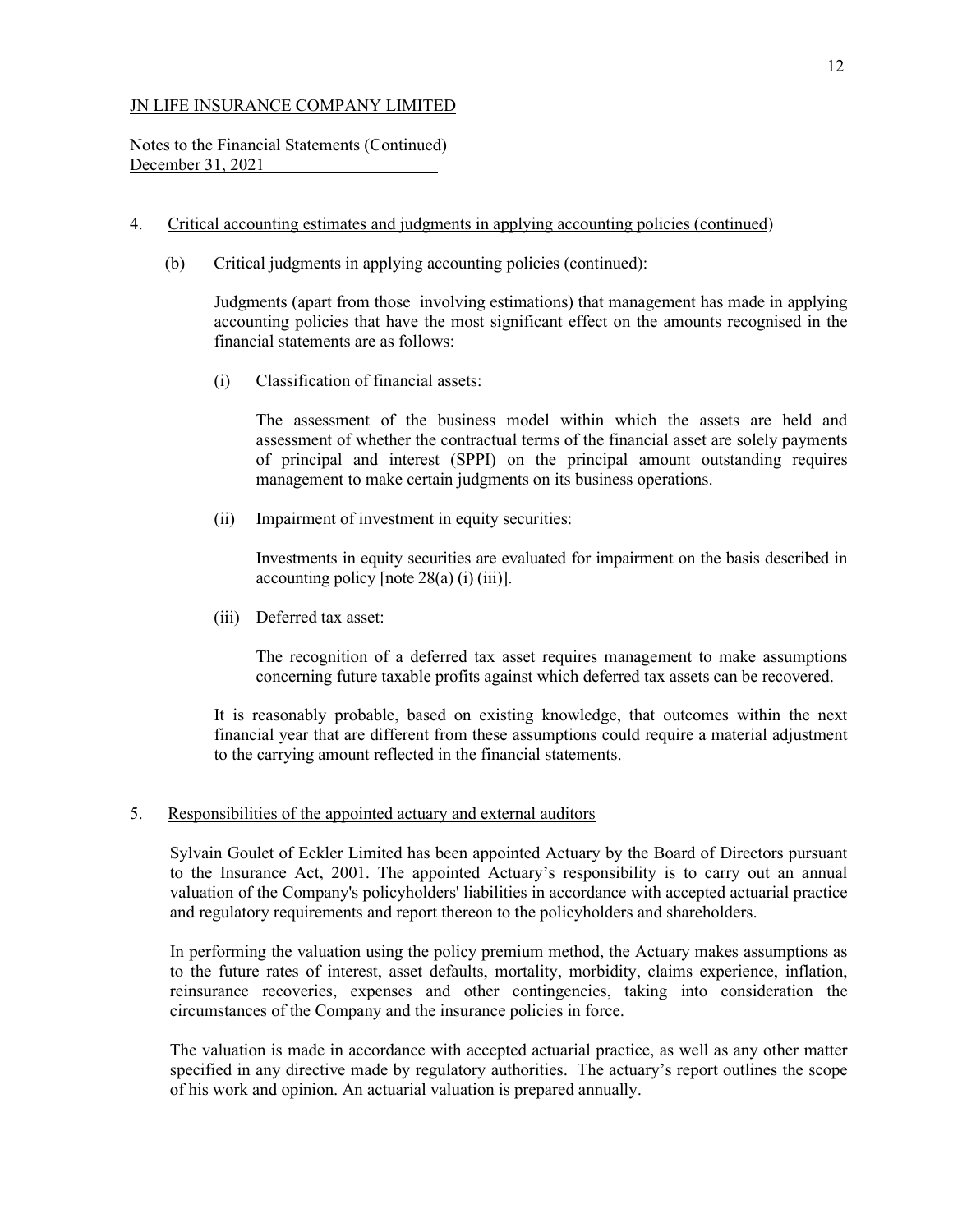Notes to the Financial Statements (Continued) December 31, 2021

# 5. Responsibilities of the appointed actuary and external auditors (continued)

The external auditors have been appointed by the shareholders, pursuant to the Jamaican Companies Act, to conduct an independent and objective audit of the financial statements of the Company in accordance with International Standards on Auditing, and report thereon to the shareholder. In carrying out their audit, the auditors also make use of the work of the actuary and his report on the Company's actuarially determined policy liabilities. The auditors' report outlines the scope of their audit and their opinion.

### 6. Cash and cash equivalents

|                                                       | 2021<br>\$'000 | 2020<br>\$'000 |
|-------------------------------------------------------|----------------|----------------|
| Certificates of deposit                               | 16,042         | 40,651         |
| <b>Bank balances</b>                                  | 26,757         | 20,495         |
|                                                       | 42,799         | 61,146         |
| Less: impairment allowance on certificates of deposit | 40)            | 107)           |
|                                                       |                | .039           |

#### 7. Securities purchased under resale agreements

At December 31, 2021 and 2020, collateral held for securities purchased under resale agreements had a fair value of \$117,045,000 (2020: \$134,872,000).

These collateralised resale agreements are due within three months from the reporting date. The balance is shown net of expected credit losses of \$312,000 (2020: \$2,000).

# 8. Investments

|                                                             | 2021           | 2020           |
|-------------------------------------------------------------|----------------|----------------|
|                                                             | \$'000         | \$'000         |
| <b>Amortised cost</b>                                       |                |                |
| Bank of Jamaica Certificates of Deposit                     | 21,496         | 104,910        |
| Corporate bonds                                             | 138,870        | 128,121        |
| Treasury bills                                              | 134,491        |                |
|                                                             | 294,857        | 233,031        |
| Fair value through other comprehensive income               |                |                |
| Corporate bond                                              | 18,041         | 17,537         |
| Government of Jamaica (GOJ) benchmark investment notes      | 372,926        | 368,630        |
|                                                             | 390,967        | <u>386,167</u> |
| Fair value through profit or loss                           |                |                |
| Quoted equities                                             | 31,506         | 22,787         |
| Mutual funds                                                | 20,724         | 19,862         |
|                                                             | 52,230         | 42,649         |
|                                                             | 738,054        | 661,847        |
| Less: impairment allowance on investments at amortised cost | <u>2,250</u> ) | 1,583)         |
|                                                             | 735,804        | 660,264        |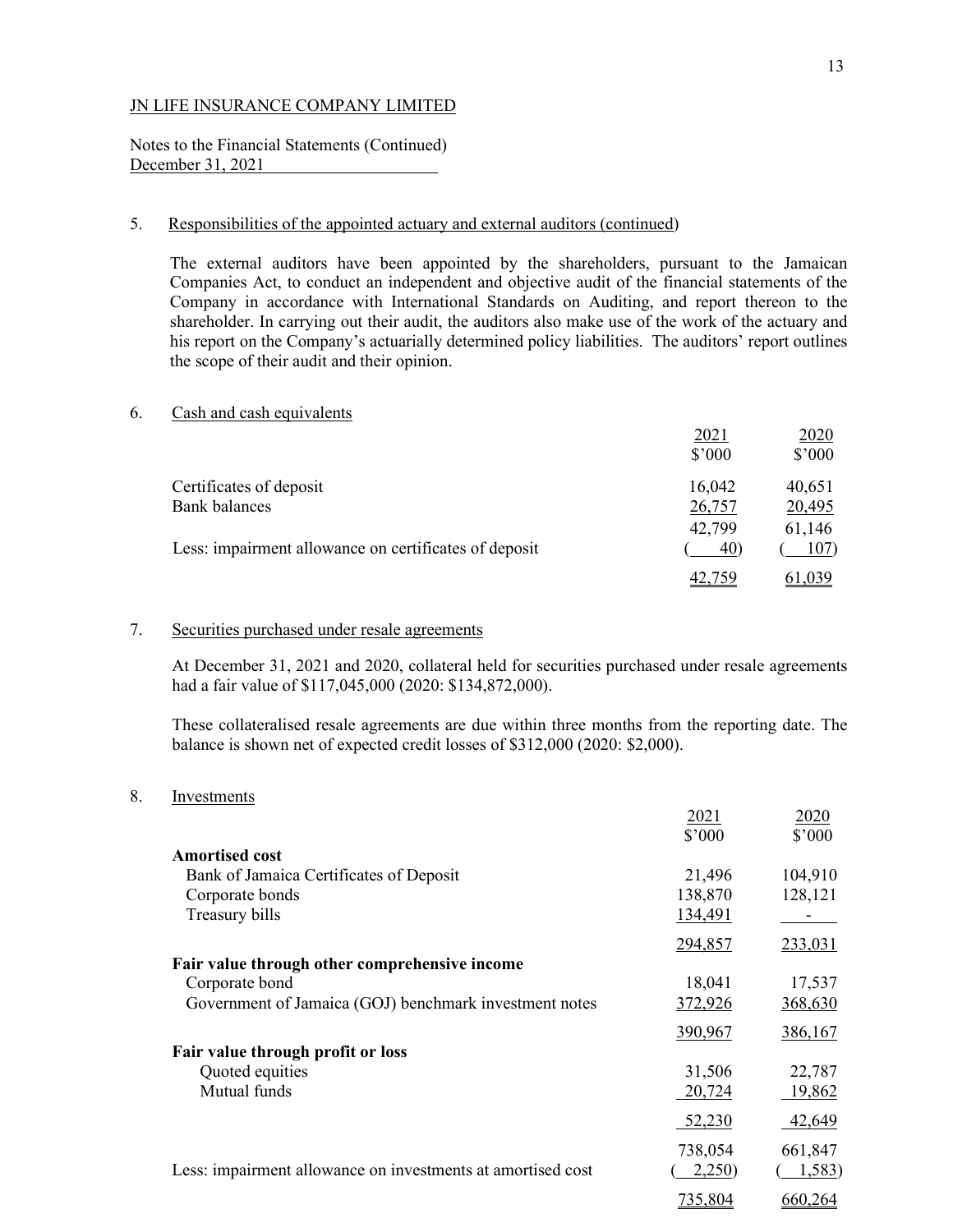Notes to the Financial Statements (Continued) December 31, 2021

# 8. Investments (continued)

|                      | 2021    | 2020    |
|----------------------|---------|---------|
|                      | \$'000  | \$'000  |
| Maturity profile:    |         |         |
| No specific maturity | 52,230  | 42,649  |
| Within 3 months      | 174,751 | 85,000  |
| 3 months to 1 year   | 55,158  | 97,000  |
| 1 to 5 years         | 351,682 | 266,198 |
| 5 to 10 years        | 30,000  | 93,430  |
| More than 10 years   | 74,233  | 77,570  |
|                      | 738,054 | 661,847 |

Investments include \$100,845,000 (2020: \$105,630,000) held to the order of the Financial Services Commission (FSC) as required by the Insurance Act, 2001.

# 9. Due from/(to) related entities

These represent accounts with related entities in the ordinary course of business.

|     |                              | 2021   | 2020   |
|-----|------------------------------|--------|--------|
|     |                              | \$'000 | \$'000 |
| (a) | Due from related entities:   |        |        |
|     | Due from ultimate parent     | 1,483  | 786    |
|     | Due from fellow subsidiaries | 13,937 | 21,134 |
|     |                              | 15,420 | 21,920 |
| (b) | Due to related entities:     |        |        |
|     | Due to ultimate parent       | 826    | 3,238  |
|     | Due to fellow subsidiaries   | 1,377  | 6,462  |
|     |                              |        |        |

Related party receivables are determined to have low credit risk. They are short-term in nature and due on demand. The expected credit loss on these balances is immaterial.

# 10. Other assets

|                            | 2021   | 2020          |
|----------------------------|--------|---------------|
|                            | \$'000 | \$'000        |
| Due from reinsurers        | 16,176 |               |
| Premiums receivable        | 30,401 | 26,222        |
| Interest receivable        | 9,903  | 10,518        |
| Other receivables          | 43,005 | 47,016        |
|                            | 99,485 | 83,756        |
| Less: impairment allowance | 110)   | 493)          |
|                            |        | <u>83,263</u> |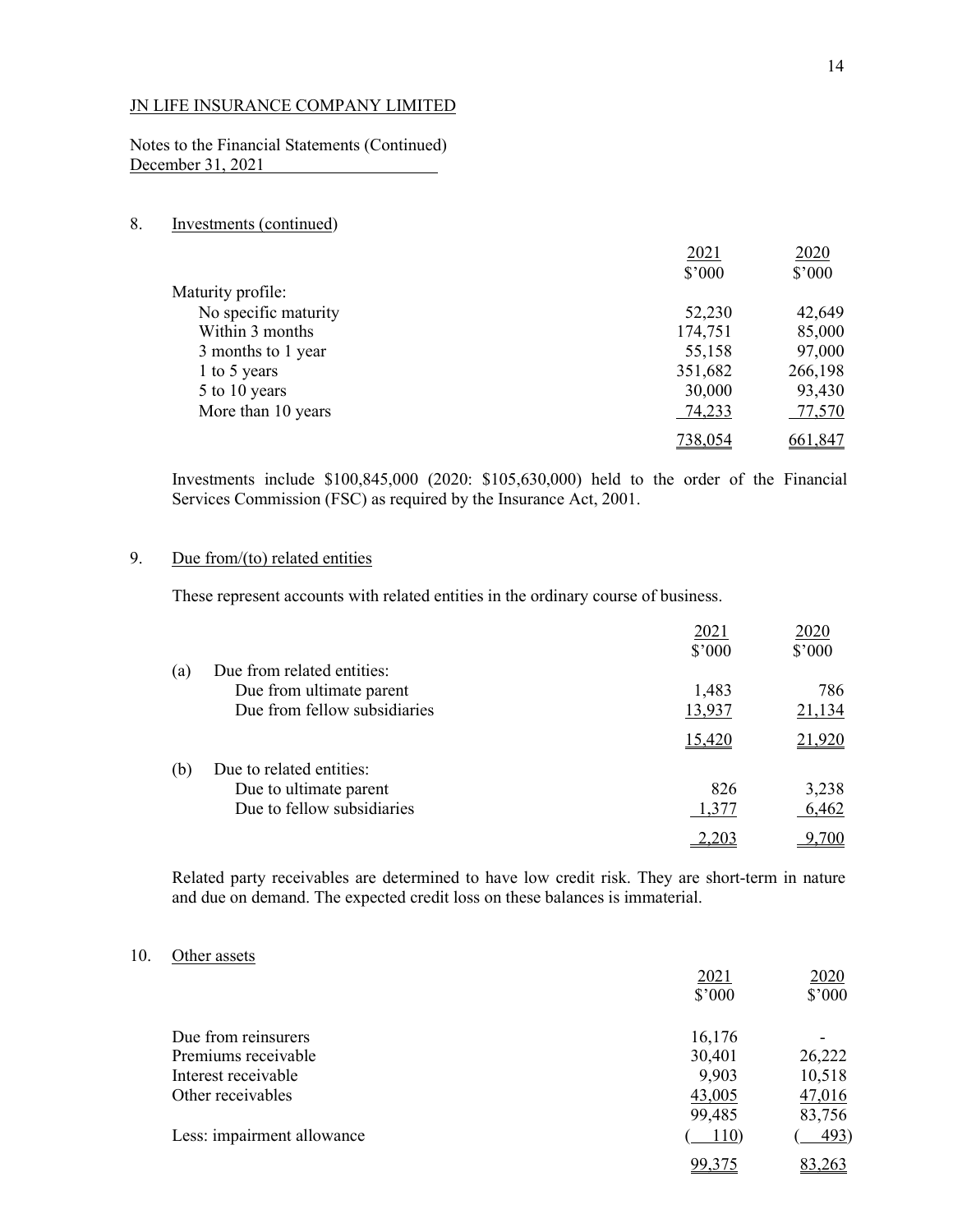Notes to the Financial Statements (Continued) December 31, 2021

# 11. Property, plant and equipment

|                     |              | Motor          | Leasehold    | Furniture,<br>fixtures $\&$ |               |
|---------------------|--------------|----------------|--------------|-----------------------------|---------------|
|                     | Computers    | vehicles       | improvements | fittings                    | Total         |
|                     | \$'000       | \$'000         | \$'000       | \$'000                      | \$'000        |
| Cost:               |              |                |              |                             |               |
| December 31, 2019   | 4,630        | 25,013         | 7,769        | 10,984                      | 48,396        |
| Additions           | $-$          | <b>College</b> | $\sim$       | 740                         | 740           |
| December 31, 2020   | 4,630        | 25,013         | 7,769        | 11,724                      | 49,136        |
| Additions           | <u>3,337</u> |                |              | 287                         | <u>3,624</u>  |
| December 31, 2021   | <u>7,967</u> | 25,013         | 7,769        | 12,011                      | <u>52,760</u> |
| Depreciation:       |              |                |              |                             |               |
| December 31, 2019   | 1,852        | 10,355         | 3,463        | 3,326                       | 18,996        |
| Charge for the year | 1,336        | 5,003          | 1,836        | <u>1,155</u>                | 9,330         |
| December 31, 2020   | 3,188        | 15,358         | 5,299        | 4,481                       | 28,326        |
| Charge for the year | 1,586        | 4,326          | 1,837        | 1,173                       | 8,922         |
| December 31, 2021   | 4,774        | 19,684         | 7,136        | 5,654                       | 37,248        |
| Net book values:    |              |                |              |                             |               |
| December 31, 2021   | 3,193        | 5,329          | 633          | 6,357                       | 15,512        |
| December 31, 2020   | 1,442        | 9,655          | 2,470        | 7,243                       | 20,810        |
| December 31, 2019   | 2,778        | 14,658         | 4,306        | 7,658                       | 29,400        |

# 12. Intangible asset

|                                  | Computer<br>software<br>\$'000 |
|----------------------------------|--------------------------------|
| Cost:                            |                                |
| December 31, 2019, 2020 and 2021 | 89,473                         |
| Amortisation:                    |                                |
| December 31, 2019                | 52,126                         |
| Charge for the year              | 28,148                         |
| December 31, 2020                | 80,274                         |
| Charge for the year              | 9,199                          |
| December 31, 2021                | 89,473                         |
| Net book values:                 |                                |
| December 31, 2021                |                                |
| December 31, 2020                | 9,199                          |
| December 31, 2019                | .347                           |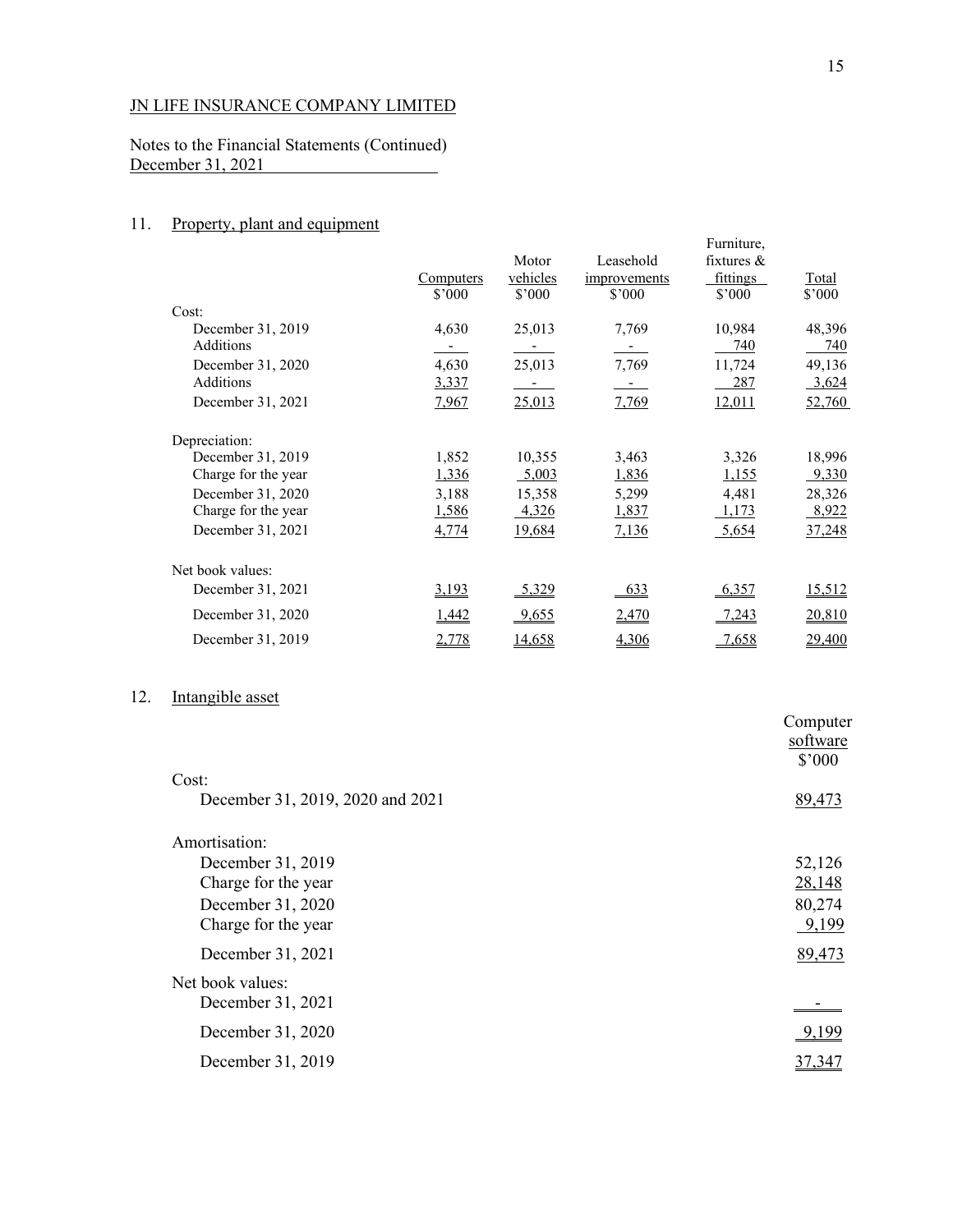Notes to the Financial Statements (Continued) December 31, 2021

# 13. Leases

The company leases office space from a fellow subsidiary. These lease agreements are for three year terms and are payable monthly.

| (a) Right-of-use assets                                           |        | Buildings    |
|-------------------------------------------------------------------|--------|--------------|
| Cost:                                                             |        | \$'000       |
| December 31, 2019 and 2020                                        |        | 18,077       |
| Additions                                                         |        | 15,564       |
| December 31, 2021                                                 |        | 33,641       |
| Depreciation:                                                     |        |              |
| December 31, 2019                                                 |        | 6,274        |
| Charge for the year                                               |        | 6,323        |
| December 31, 2020                                                 |        | 12,597       |
| Charge for the year                                               |        | 7,065        |
| December 31, 2021                                                 |        | 19,662       |
| Net book values:                                                  |        |              |
| December 31, 2021                                                 |        | 13,979       |
| December 31, 2020                                                 |        | 5,480        |
| December 31, 2019                                                 |        | 11,803       |
| (b) Lease liabilities                                             | 2021   | 2020         |
|                                                                   | \$'000 | \$'000       |
| Lease liabilities included in the statement of financial position | 14,911 | 6,181        |
| Lease liabilities are classified as follows:                      |        |              |
| Current                                                           | 7,182  | 4,299        |
| Non-current                                                       | 7,729  | 1,882        |
|                                                                   | 14,911 | 6,181        |
| Maturity analysis of contractual undiscounted cash flows:         |        |              |
| Less than one year                                                | 8,079  | 4,557        |
| One to three years                                                | 8,352  | 2,989        |
|                                                                   | 16,431 | 7,546        |
| Amounts recognised in profit or loss                              |        |              |
| Interest expense on lease liabilities                             | 996    | 755          |
| Depreciation on right-of-use assets                               | 7,065  | 6,323        |
| Amount recognised in the statement of cash flows                  |        |              |
| Total cash outflow for leases                                     | 7,830  | <u>7,155</u> |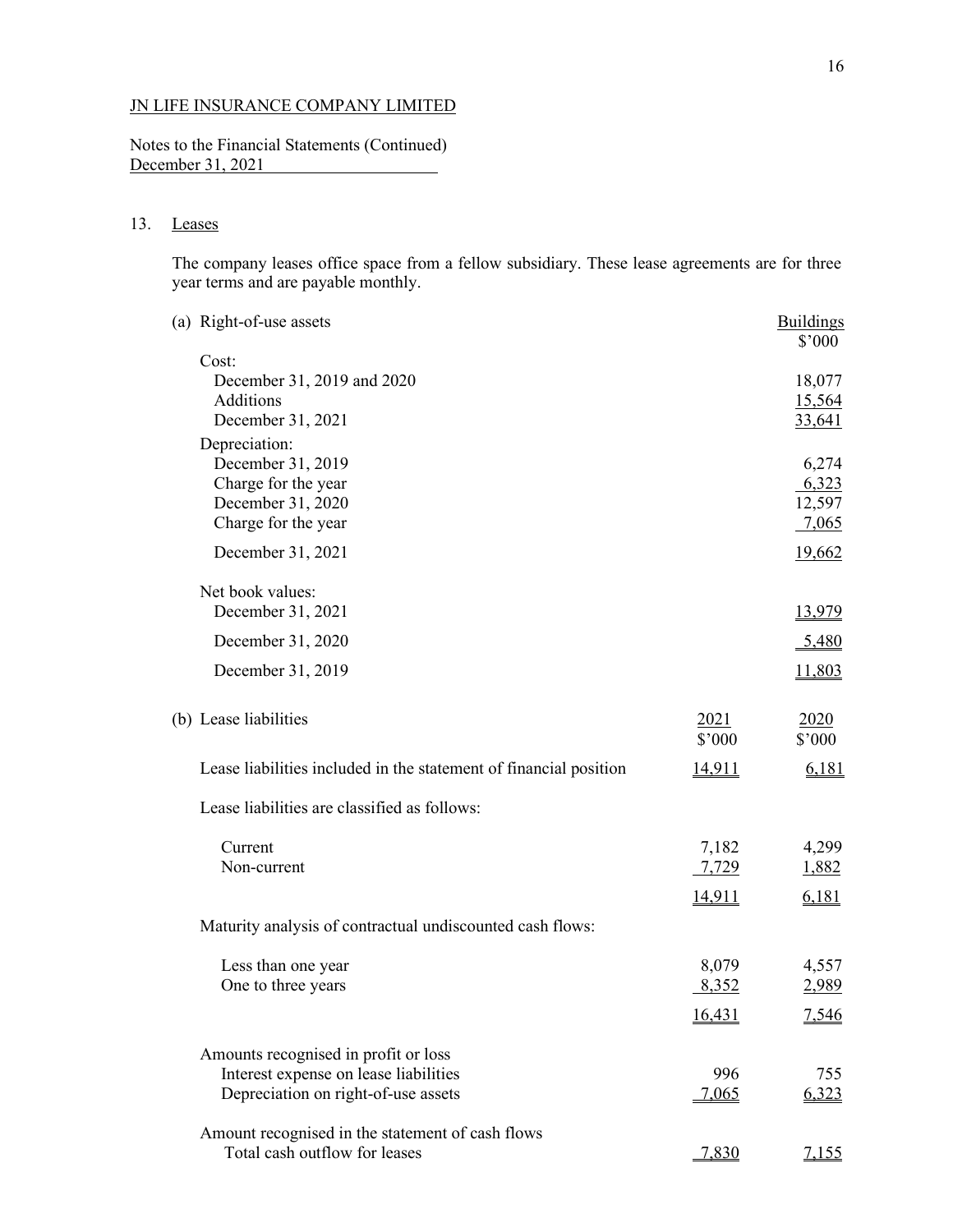Notes to the Financial Statements (Continued) December 31, 2021

# 14. Deferred tax assets/(liabilities)

Deferred tax assets/(liabilities) are attributable to the following:

|                                           | 2021     | 2020          |
|-------------------------------------------|----------|---------------|
|                                           | \$'000   | \$'000        |
| Property, plant and equipment             | 1,154    | 225           |
| Intangible asset                          | 17,368   | 16,815        |
| Right-of-use assets                       | (3,495)  | 1,370)        |
| Lease liabilities                         | 3,728    | 1,545         |
| Interest receivable                       | (2,476)  | 2,629)        |
| Expected credit losses                    | 85)      | 911)          |
| Other liabilities                         | 3,171    | 579           |
| Unrealised losses on fair value movements | (13,076) | (15,691)      |
| Unrealised foreign exchange losses        | (2,239)  | <u>(666</u> ) |
|                                           | 4,050    | 2,103         |

Movement in temporary differences during the year:

|                                                      |                    |                     | Recognised<br>in other | Recognised comprehensive December 31, Recognised |                     | Recognised<br>in other<br>comprehensive | December 31. |
|------------------------------------------------------|--------------------|---------------------|------------------------|--------------------------------------------------|---------------------|-----------------------------------------|--------------|
|                                                      | January 1,<br>2020 | in profit/loss      | income                 | 2020                                             | in profit/loss      | income                                  | 2021         |
|                                                      | \$7000             | $$^{\prime}000$     | \$3000                 | \$3000                                           | \$3000              | \$7000                                  | \$3000       |
|                                                      |                    | [note $21(a)(ii)$ ] |                        |                                                  | [note $21(a)(ii)$ ] |                                         |              |
| Property, plant and                                  |                    |                     |                        |                                                  |                     |                                         |              |
| equipment                                            | 1,062)             | 1,287               |                        | 225                                              | 929                 |                                         | 1,154        |
| Intangible asset                                     | 12,988             | 3,827               |                        | 16,815                                           | 553                 |                                         | 17,368       |
| Right-of-use assets                                  | (2,950)            | 1,580               |                        | (1,370)                                          | (2,125)             |                                         | 3,495)       |
| Lease liabilities                                    | 3,145              | (1,600)             |                        | 1,545                                            | 2,183               |                                         | 3,728        |
| Interest receivable                                  | 2,380)             | 249)                |                        | 2,629                                            | 153                 |                                         | 2,476)       |
| Expected credit losses                               | 161)               | 750)                |                        | 911)                                             | 826                 |                                         | 85)          |
| Other liabilities                                    | 163                | 416                 |                        | 579                                              | 2,592               |                                         | 3,171        |
| Unrealised gains/(losses)<br>on fair value movements | (16, 831)          | 167                 | 973                    | (15,691)                                         | 21)                 | 2,636                                   | (13,076)     |
| Unrealised foreign<br>exchange (losses)/gains        | 46                 | 712)                |                        | 666)                                             | (1,573)             |                                         | 2,239        |
|                                                      | 7,042)             | 3,966               | 973                    | 2,103                                            | 3,517               | 2,636                                   | 4,050        |

# 15. Other liabilities

|                              | 2021<br>\$'000           | 2020<br>\$'000 |
|------------------------------|--------------------------|----------------|
| Due to reinsurers            | $\overline{\phantom{0}}$ | 16,138         |
| Other payables and accruals* | 81,730                   | 57,503         |
|                              | 730                      | 3.641          |

\* Included in other payables and accruals is \$4,752,000 (2020: 4,000,000) for JN Foundation.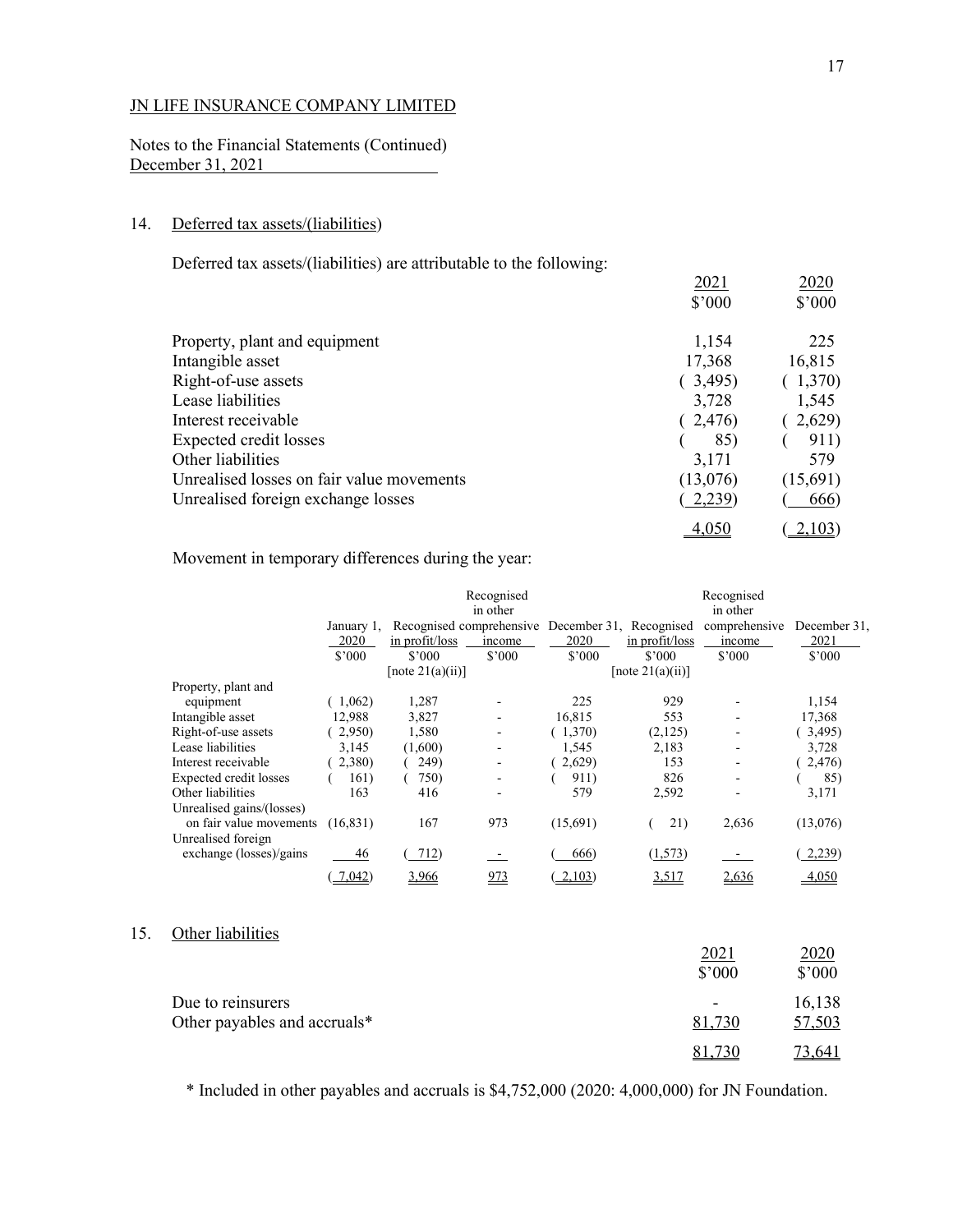Notes to the Financial Statements (Continued) December 31, 2021

#### 16. Policyholders' liabilities

| (a) | Policyholders' liabilities consist of:          |         |             |
|-----|-------------------------------------------------|---------|-------------|
|     |                                                 | 2021    | <u>2020</u> |
|     |                                                 | \$'000  | \$'000      |
|     | Gross actuarial liabilities [see (b) (i) below] | 197,991 | 201,042     |
|     | Benefit claims payable [see (b) (ii) below]     | 91,122  | 50,945      |
|     |                                                 | 289,113 | 251,987     |
|     | Reinsurance asset [see (c) below]               | 14,350  | 16,107      |
| (b) | Change in policyholders' liabilities:           |         |             |
|     |                                                 | 2021    | <u>2020</u> |
|     |                                                 | \$'000  | \$'000      |
|     | Actuarial liabilities:<br>(i)                   |         |             |
|     | At the beginning of the year                    | 201,042 | 198,609     |
|     | Normal changes in liabilities                   | 3,051   | 2,433       |
|     | At the end of the year                          | 197,991 | 201,042     |
|     | (ii) Benefit claims payable:                    |         |             |
|     | At the beginning of the year                    | 50,945  | 76,043      |
|     | Increase/(decrease) in claims payable           | 40,177  | 25,098      |
|     | At the end of the year                          | 91,122  | 50,945      |
|     |                                                 |         |             |

- (c) Reinsurance asset of \$14,350,000 (2020: \$16,107,000) comprises actuarial reserves ceded.
- (d) Movement in actuarial reserves of \$1,294,000 (2020: \$13,674,000) represent the change in gross actuarial liabilities and reinsurance asset.
- (e) Actuarial liabilities are computed for the insurance portfolio as follows:
	- (i) Bulk Creditor Life

The monthly premiums for these policies are paid at the end of the month while the risks are incurred during the month. The Unearned Premium Reserve is therefore computed to be zero at the end of the month and at December 31, 2021. An additional reserve for an Incurred but Not Reported Reserve (IBNR) is computed for this portfolio. This amount was determined by reviewing the claims reported in 2013 to 2021 that were incurred prior in 2012 to 2020, respectively, and expressing this amount as an amount per \$1,000 of in-force insured loan amounts at December 31 of the respective years.

The best estimate is determined as the higher of:

- The straight average of all available ratios;
- The weighted average of the ratios, weighted by the coverage; and
- The weighted average of the ratios, weighted by a scale of factors higher for recent calendar years and lower for less recent calendar years, and rounded up manually.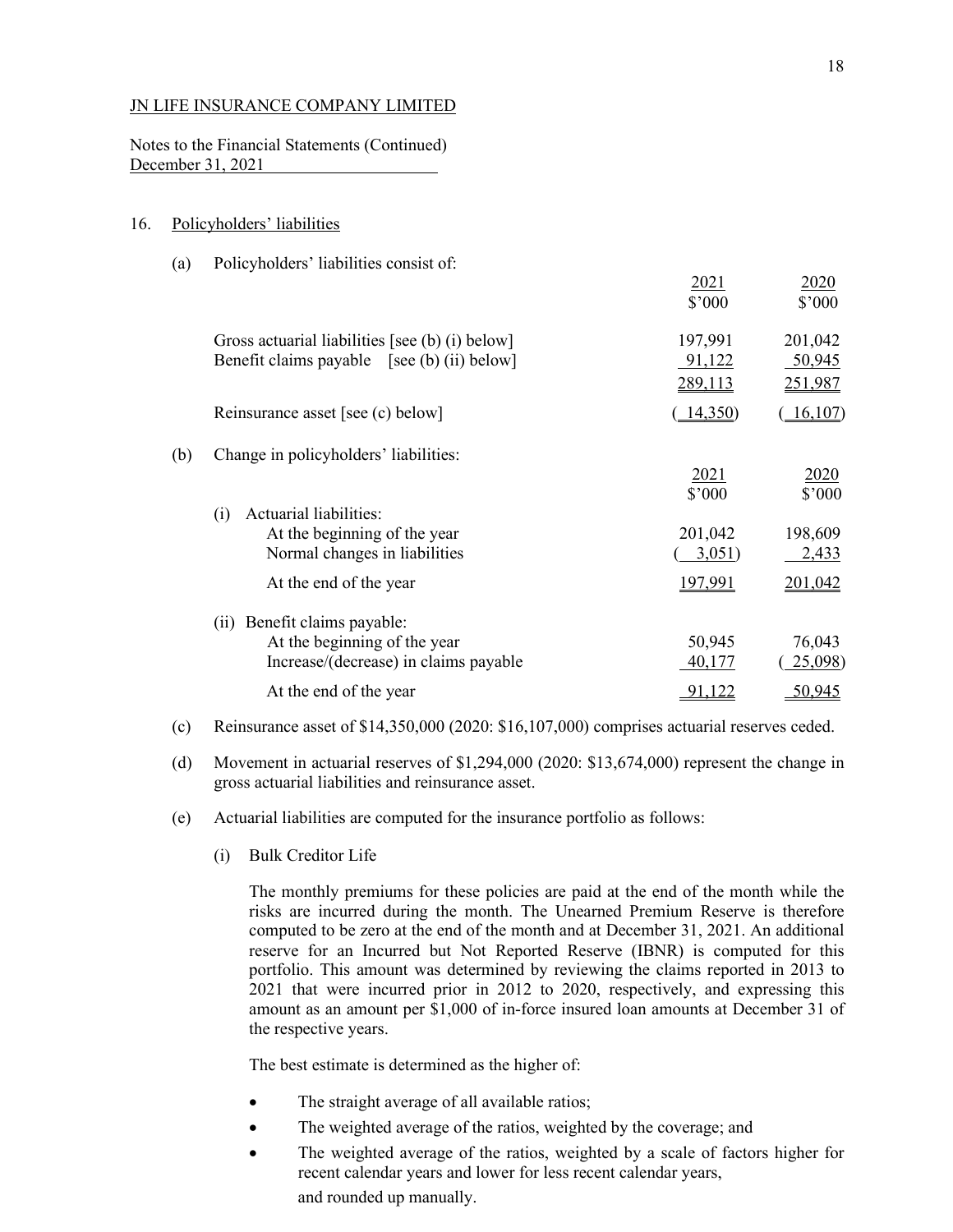Notes to the Financial Statements (Continued) December 31, 2021

# 16. Policyholders' liabilities (continued)

- (e) Actuarial liabilities are computed for the insurance portfolio as follows (continued):
	- (ii) Creditor Life

The liabilities for Single Premium Creditor Life policies are computed using the Policy Premium Method. Under the method, explicit assumptions are made for all future benefits and expenses under the policies.

The premiums, benefits and expenses for each policy are projected and the resultant future cash flows are discounted back to the valuation date to determine the reserves. Any adjustment to the reserves is reflected in the year to which it relates.

Liabilities for the Monthly Premium Creditor Life policies are calculated using an unearned premium reserve.

(iii) Group Life

 $17.$ 

The monthly premiums for these policies are paid during the month and the risks are incurred during the month. The reserve was established at one month's premium as the product is renewable monthly.

(iv) Individual Life and Critical illness

The liabilities for these policies are computed using the Policy Premium Method.

(f) Sensitivity of actuarial liabilities to changes in assumptions:

The sensitivity of the actuarial liabilities to changes in assumptions is presented below, assuming there is a simultaneous change in the assumption across all products.

|                                                       |        | Increase in actuarial<br>liabilities, net |  |
|-------------------------------------------------------|--------|-------------------------------------------|--|
|                                                       |        |                                           |  |
|                                                       | 2021   | 2020                                      |  |
|                                                       | \$'000 | \$'000                                    |  |
| Policy related assumptions                            |        |                                           |  |
| 1% decrease in interest rates                         | 33,390 | 31,891                                    |  |
| 10% increase in future mortality rates                | 21,597 | 14,977                                    |  |
| 10% increase in future morbidity rates                | 21,212 | 18,935                                    |  |
| 10% decrease in future lapse rates                    | 2,907  | 6,800                                     |  |
| 10% increase in future expense level                  | 9,042  | 6,890                                     |  |
| Share capital                                         |        |                                           |  |
|                                                       | 2021   | 2020                                      |  |
|                                                       | \$'000 | \$'000                                    |  |
| Authorised and stated capital, issued and fully paid: |        |                                           |  |
| 1,000 ordinary shares at no par value                 |        |                                           |  |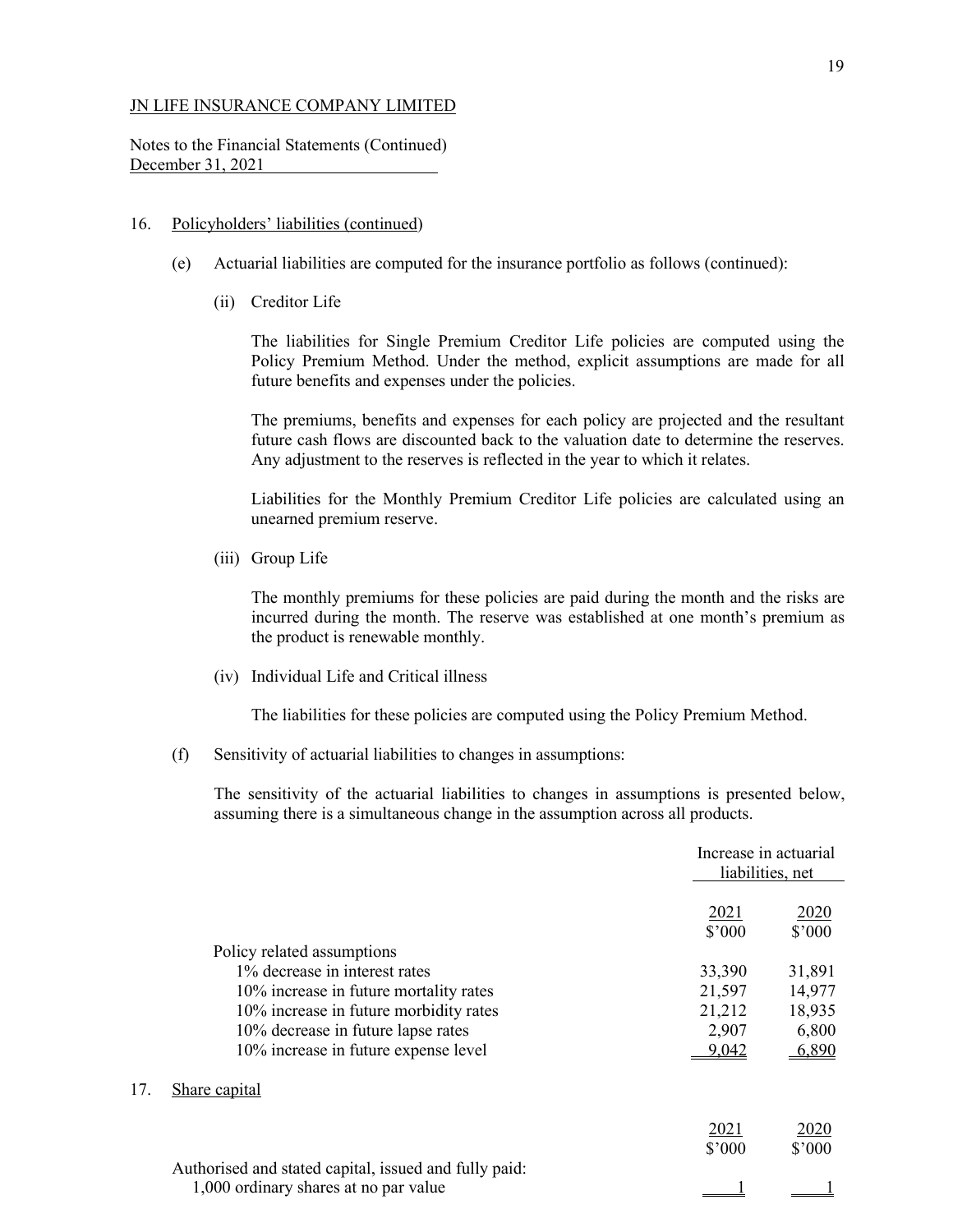Notes to the Financial Statements (Continued) December 31, 2021

# 18. Reserves

This represents the unrealised gains, net of losses and tax, on the revaluation of financial instruments classified as fair value through other comprehensive income, less expected credit losses.

# 19. Administrative expenses

|                                                     | 2021    | 2020    |
|-----------------------------------------------------|---------|---------|
|                                                     | \$'000  | \$000   |
| Staff related costs (note 20)                       | 135,544 | 117,208 |
| Legal and professional fees                         | 211,214 | 125,671 |
| Directors remuneration [note $25(e)$ ]              | 6,250   | 6,500   |
| Marketing                                           | 14,531  | 14,719  |
| Repair and maintenance costs                        | 24,649  | 21,130  |
| Depreciation and amortisation                       | 18,121  | 37,478  |
| Depreciation on right-of-use assets [note $13(a)$ ] | 7,065   | 6,323   |
| Travelling and subsistence                          | 419     |         |
| Audit fees                                          | 8,217   | 7,161   |
| Policy medicals                                     | 4,236   | 2,853   |
| Contribution to JN Foundation [note $25(d)$ ]       | 5,664   | 3,639   |
| Registration and insurance fees                     | 2,584   | 2,005   |
| Commission and administration fees                  | 29,451  | 26,175  |
| Utilities                                           | 4,395   | 3,513   |
| Stationery and printing                             | 3,115   | 1,081   |
| Meeting expenses                                    | 559     | 508     |
| Declaration of assets fee                           | 900     | 704     |
| Postage and courier                                 | 1,179   | 617     |
| Training and conference                             | 661     | 688     |
| Other expenses                                      | 4,336   | 4,537   |
| Total administrative expenses                       | 483,090 | 382,510 |

# 20. Staff related costs

|                         | 2021    | 2020           |
|-------------------------|---------|----------------|
|                         | \$'000  | \$'000         |
| Salaries                | 83,580  | 72,548         |
| Staff incentives        | 22,586  | 19,485         |
| Statutory contributions | 13,179  | 9,990          |
| Pension cost (note 27)  | 3,739   | 3,690          |
| Other staff benefits    | 12,460  | 11,495         |
|                         | 135,544 | <u>117,208</u> |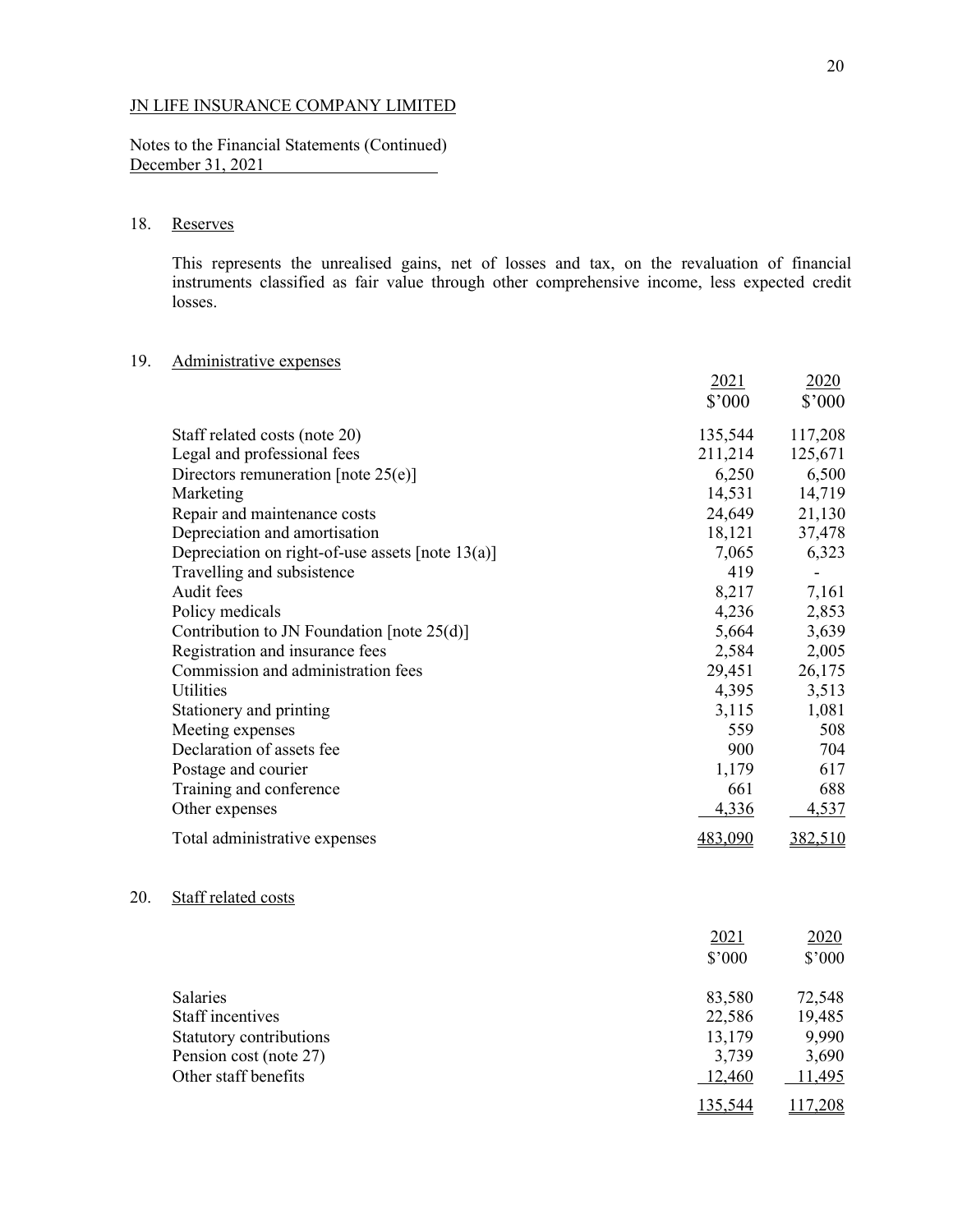Notes to the Financial Statements (Continued) December 31, 2021

# 21. Taxation

(a) Taxation is computed at 25% of profit for the year, as adjusted for income tax purposes, and is made up as follows: 2021 2020

|          |                                             | ZUZI<br>\$'000 | ZUZU<br>\$'000 |
|----------|---------------------------------------------|----------------|----------------|
| $\rm(i)$ | Current income tax expense:                 |                |                |
|          | Provision for charge on current year's      |                |                |
|          | profit                                      | 50,443         | 55,884         |
|          | Prior year's over provision                 |                | 832)           |
|          |                                             | 50,443         | 55,052         |
| (i)      | Deferred taxation:                          |                |                |
|          | Origination and reversal of                 |                |                |
|          | temporary differences (note 14)             | (3,517)        | 3,966)         |
|          | Total taxation recognised in profit or loss |                | .086           |
|          |                                             |                |                |

# (b) Reconciliation of effective tax charge

The actual charge differs from the "expected" tax charge for the year as follows:

|                                                                                                                                                                                                   | 2021<br>\$'000                 | 2020<br>\$'000                |
|---------------------------------------------------------------------------------------------------------------------------------------------------------------------------------------------------|--------------------------------|-------------------------------|
| Profit before tax [see note $21(c)$ ]                                                                                                                                                             | 177.537                        | 191.433                       |
| Computed "expected" tax charge $\omega$ 25%<br>Computed "expected" tax charge $\omega$ 15%                                                                                                        | 44,384<br>148                  | 47,831<br>17                  |
| Tax effect of difference between profit for financial<br>statements and tax reporting purposes on $-$<br>Depreciation and capital allowances<br>Disallowed/(allowed) expenses<br>Unrealised gains | 210)<br>2,194<br>410<br>46,926 | 3,114<br>37)<br>993<br>51,918 |
| Prior year's over provision                                                                                                                                                                       |                                | 832)                          |
| Actual tax charge                                                                                                                                                                                 |                                |                               |
|                                                                                                                                                                                                   |                                |                               |

(c) The effective tax rate for 2021 was 26.43% (2020: 26.69%).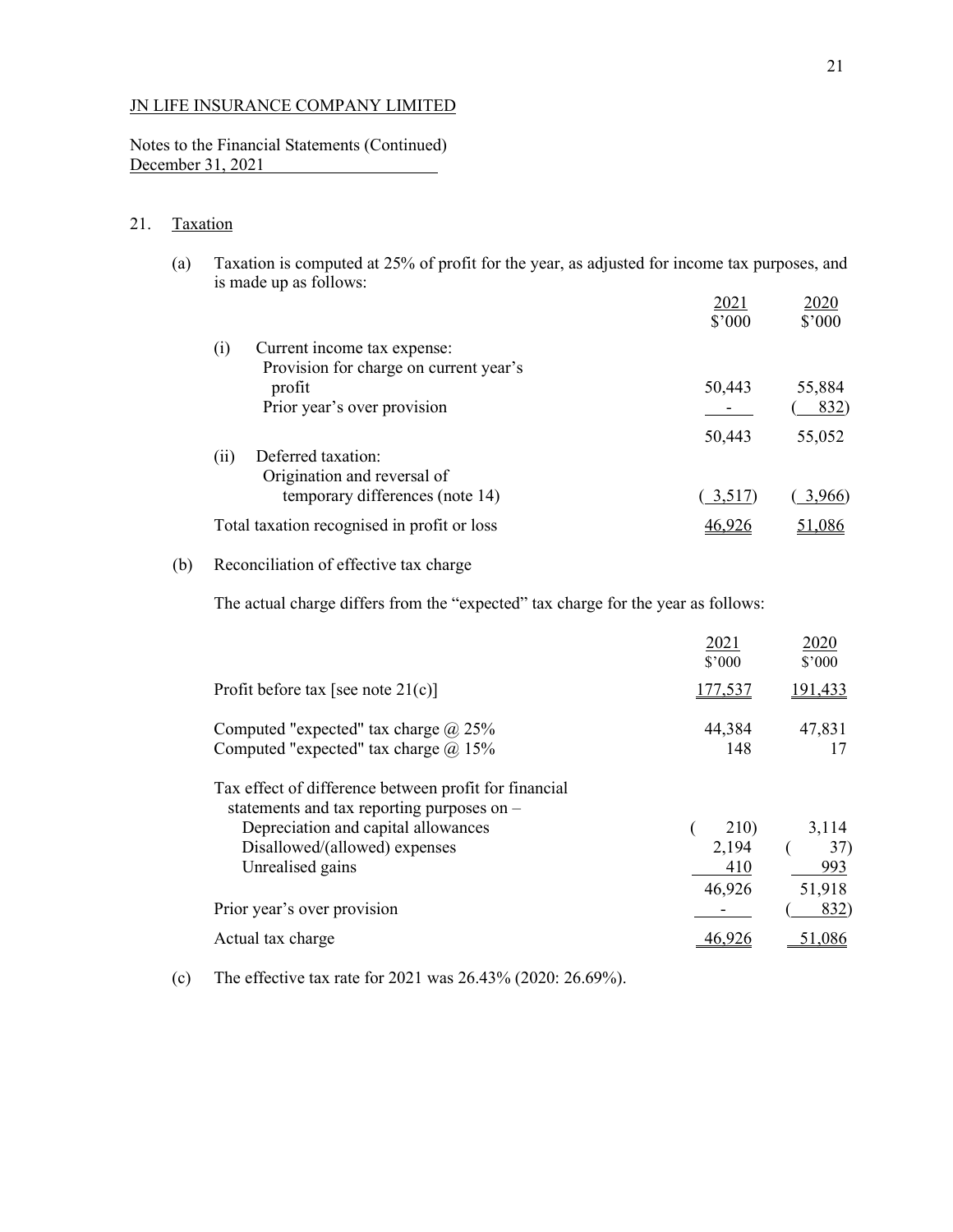Notes to the Financial Statements (Continued) December 31, 2021

#### 22. Financial risk management

(a) Overview

The Company has exposure to the following financial risks from its operations and the use of financial instruments:

- Credit risk
- Liquidity risk
- Market risk
- Operational risk

This note presents information about the Company's exposure to each of the above risks, the Company's objectives, policies and processes for measuring and managing risk, and the Company's management of capital.

Certain risk management activities are performed on a group-wide basis by the ultimate parent (note 1) and overseen or performed at that level. Reference in this note to group should be understood accordingly.

The Board of Directors has overall responsibility for the establishment and oversight of the Company's risk management framework. The Board has established the Investment Committee, Conduct Review Committee and Audit Committee, which are responsible for developing and monitoring risk management policies in their specified areas.

The Company's risk management policies are established to identify, assess and measure the risks faced by the Company, to set appropriate risk limits and controls, and to monitor risks and adherence to limits. The focus of financial risk management for the Company is ensuring that the Company has adequate economic capital and that the use of and proceeds from its financial assets are sufficient to fund its obligations. The goal of the investment management process is to, within the policy guidelines, optimise the after-tax investment income and total return by investing in a diversified portfolio of securities, whilst ensuring that the assets and liabilities are managed on a cash flow and duration basis.

A key aspect in the management of the Company's financial risk is matching the timing of cash flows from assets and liabilities. The Company actively manages its investments using an approach that balances quality, diversification, liquidity and return. The portfolio is reviewed on a periodic basis, as are investment guidelines and limits, with the objective of ensuring that the Company can always meet its obligations without undue cost and in accordance with the Company's internal and regulatory capital requirements.

#### Investment Committee

The Investment Committee recommends to the Board for its approval a written Investment and Lending Policy. The committee reviews investment activities at least four times each year, and ensures that the existing policies comprehensively deal with the management of the Company's investment portfolio and that appropriate limits are being adhered to. The Investment Committee has the responsibility of ensuring that risks are managed within the limits established by the Board of Directors and outlined in the Investment Policy.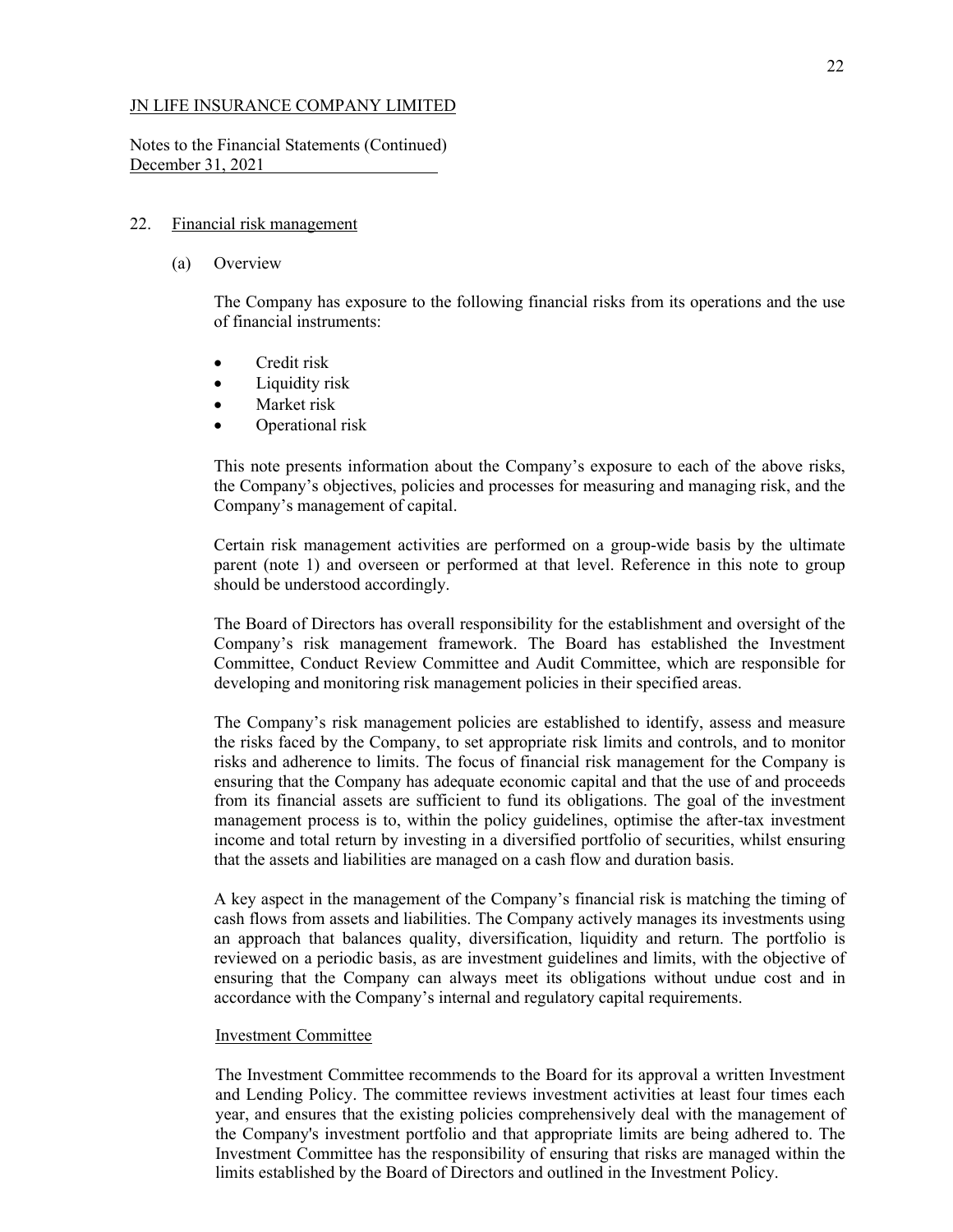Notes to the Financial Statements (Continued) December 31, 2021

# 22. Financial risk management (continued)

(a) Overview (continued)

#### Conduct Review Committee

The Conduct Review Committee is a committee of the Board of Directors and has principal responsibility to establish and maintain procedures designed to protect the Company from conflicts of interest with related parties, in compliance with the Insurance Regulations. The Committee meets at least four times per year.

#### Audit Committee

The Audit Committee is responsible for monitoring compliance with the Company's risk management policies and procedures. The Audit Committee is assisted by the Group Internal Audit Department which undertakes periodic reviews of risk management controls and procedures, the results of which are reported to the Audit Committee and the Board of Directors. The Committee meets at least four times per year.

(b) Credit risk

Credit risk is the risk of financial loss to the company if a customer or counter-party to a financial instrument fails to meet their contractual obligations to the Company.

#### Management of credit risk:

The Investment and Lending Policy of the Company sets out the framework within which credit risk is managed. This policy is the responsibility of the Board of Directors, with the principal objectives being to:

- (i) Maximize the risk-adjusted after-tax return on the investment portfolio;
- (ii) Manage risk at a level that maintains the Company's capital above regulatory requirements; and
- (iii) Maintain sufficient liquidity to settle liabilities as they fall due.

Credit risk is a significant risk for the Company's business; management therefore carefully manages its exposure to credit risk.

The Company is exposed to credit risks arising from investments in debt securities as well as settlement balances with market counterparties.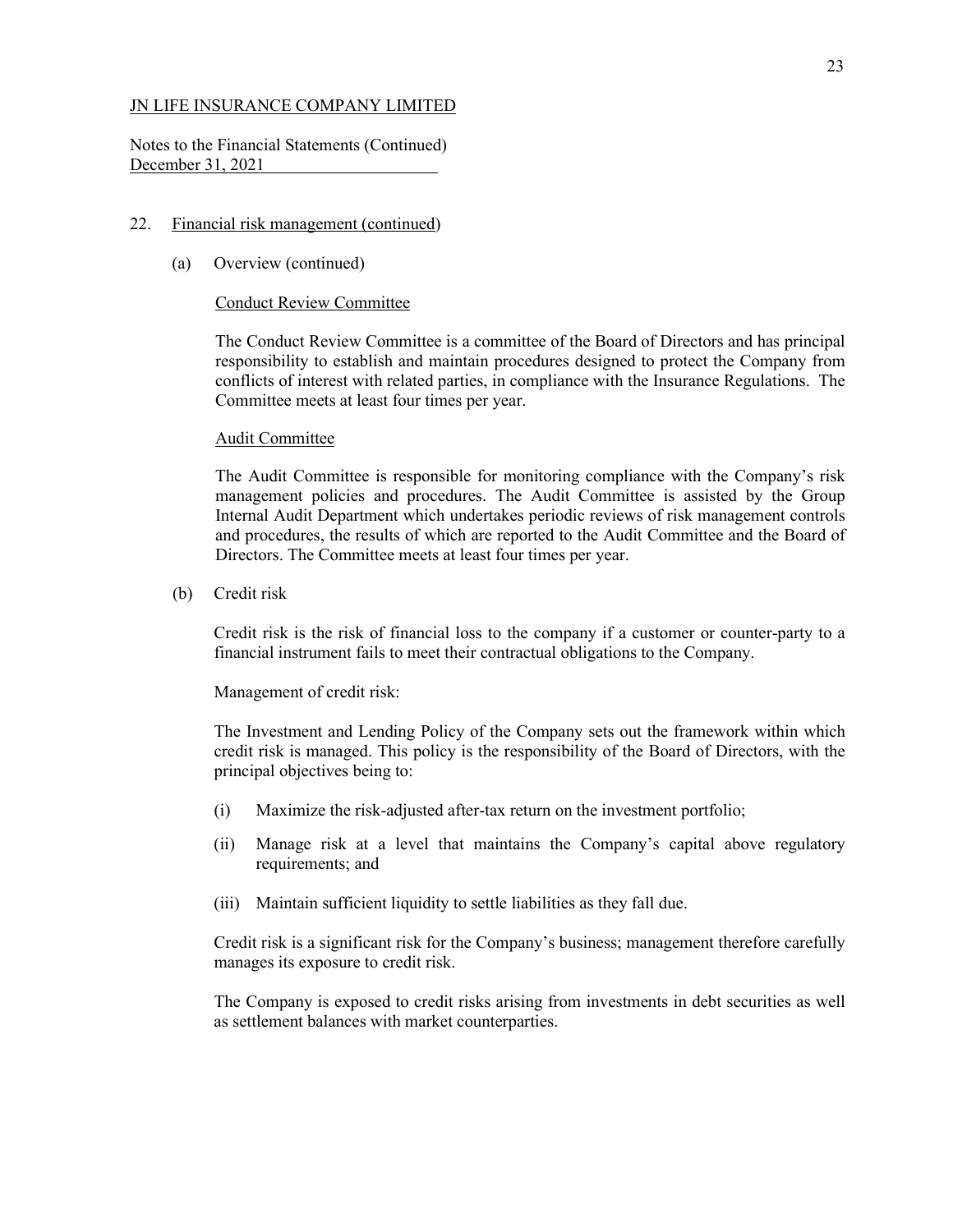Notes to the Financial Statements (Continued) December 31, 2021

# 22. Financial risk management (continued)

(b) Credit risk (continued)

The estimation of credit exposure for risk management purposes is complex and requires the use of models, as the exposure varies with changes in market conditions, expected cash flows and the passage of time. The assessment of credit risk of a portfolio of assets entails further estimations as to the likelihood of defaults occurring, of the associated loss ratios and of default correlations between counterparties. The Company measures credit risk using Probability of Default (PD), Exposure at Default (EAD) and Loss Given Default (LGD).

#### Counterparty credit risk

The risk arises from cash and cash equivalents, resale agreements, other assets, amounts due from related entities and investments.

Cash and cash equivalents:

These are held with reputable financial institutions as assessed by the Group's Risk and Compliance Unit and collateral is not required for such accounts as management regards the institutions as strong.

Due from related entities:

There is no significant concentration of credit risk related to related party balances, which are held with connected parties which management regards as being sound and reputable.

Other assets:

There is no significant concentration of credit risk related to other assets.

- A. Impairment
- A.1 Credit quality analysis and maximum exposure to credit risk:

The following table sets out information about the maximum exposure and credit quality of financial assets measured at amortised cost and FVOCI debt instruments. Unless specifically indicated, the amounts in the table represent gross carrying amounts.

Debt instruments at FVOCI:

|                                             | 2021     | 2020     |
|---------------------------------------------|----------|----------|
|                                             | Stage 1  | Stage 1  |
|                                             | 12-month | 12-month |
|                                             | ECL      | ECL      |
|                                             | \$'000   | \$'000   |
| Credit grade                                |          |          |
| Non-investment grade                        | 390,967  | 386,167  |
| Less: loss allowance [see note $22(b)(v)$ ] | .354     |          |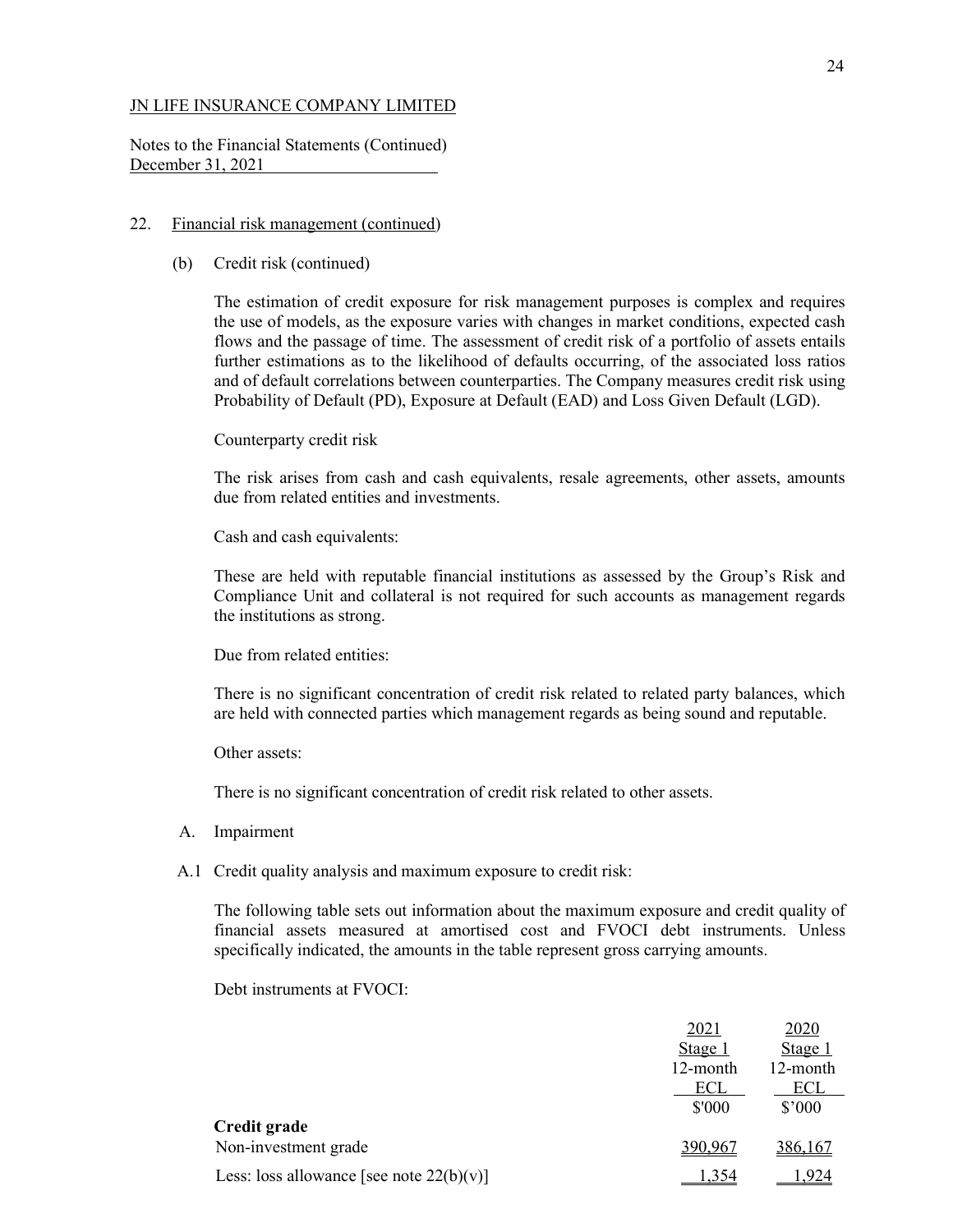Notes to the Financial Statements (Continued) December 31, 2021

# 22. Financial risk management (continued)

- (b) Credit risk (continued)
- A. Impairment (continued)
- A.1 Credit quality analysis and maximum exposure to credit risk (continued):

Resale agreements, debt instruments and staff loans at amortised cost:

| 2021      |           | 2020           |         |
|-----------|-----------|----------------|---------|
| Stage 1   | Stage 1   | Stage 3        |         |
| 12- month | 12- month | Lifetime       |         |
| ECL       | ECL       | ECL            | Total   |
| \$'000    | \$'000    | $$^{\circ}000$ | \$'000  |
|           |           |                |         |
| 433,493   | 420,551   | 1,707          | 422,258 |
|           |           |                |         |
|           | 1,801)    |                | 2,185   |
| 430,781   | 418.750   | 1,323          | 420,073 |
|           | 2,712)    |                | 384)    |

The maximum credit risk exposure from financial assets not subject to impairment (i.e. FVTPL) is as follows:

|                 | 2021<br>\$'000 | 2020<br>\$'000 |
|-----------------|----------------|----------------|
| Mutual funds    | 20,724         | 19,862         |
| Quoted equities | 31,506         | 22,787         |
|                 |                | .649           |

A.2 Credit risk measurement:

The Company uses internal credit risk gradings that reflect its assessment of the probability of default of individual counterparties. The Company uses internal rating models tailored to the various categories of counterparty.

The credit grades are calibrated such that the risk of default increases exponentially at each higher risk grade. For example, the difference in the probability of default (PD) between an A and A- rating grade is lower than the difference in the PD between a B and B- rating grade.

For debt securities, external rating agency credit grades are used. These published grades are continually monitored and updated. The PD's associated with each grade are determined based on realised default rates over the prior 12 months, as published by the rating agency.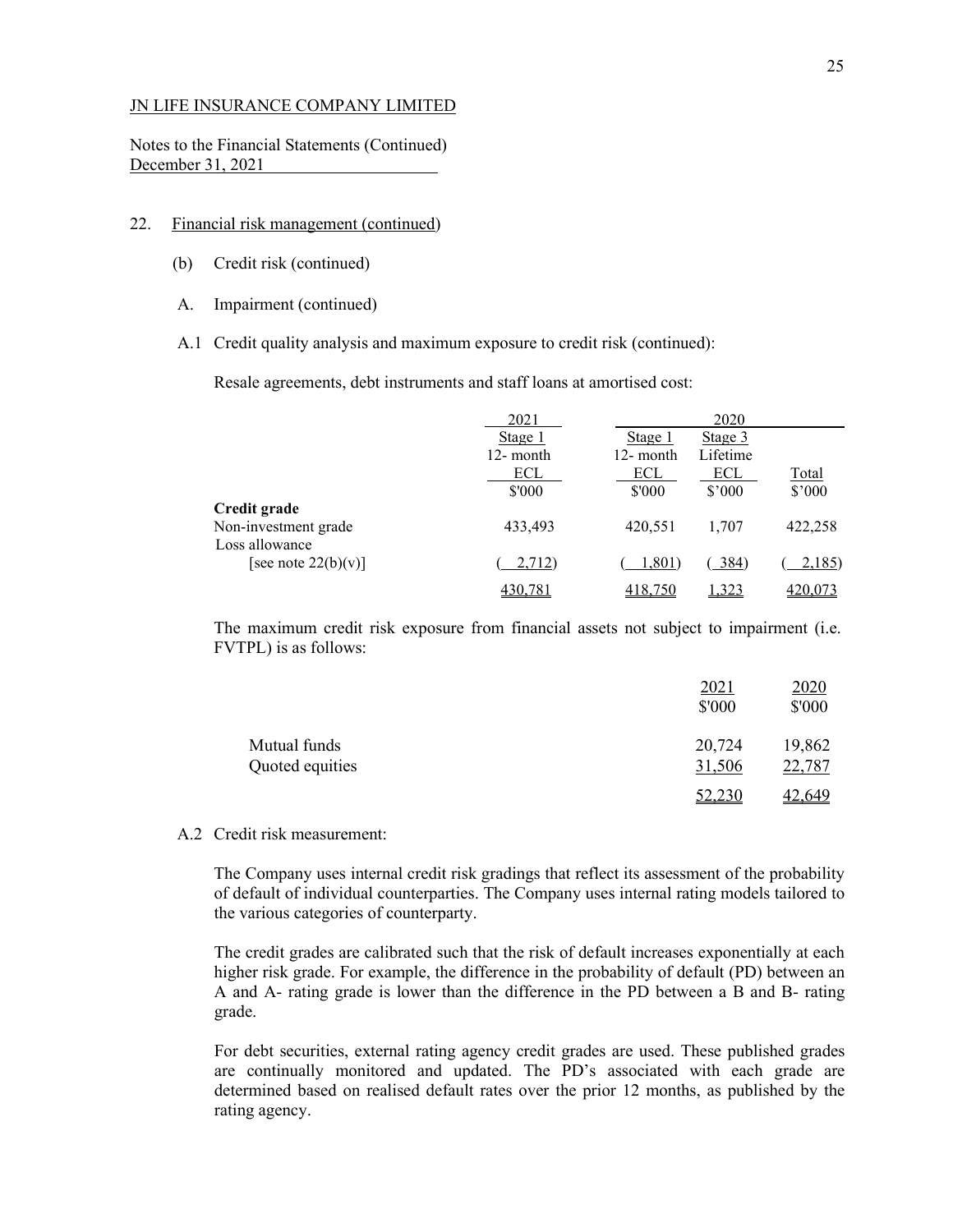Notes to the Financial Statements (Continued) December 31, 2021

# 22. Financial risk management (continued)

- (b) Credit risk (continued)
- A. Impairment (continued)
- A.2 Credit risk measurement (continued):

The Company's rating method comprises 25 rating levels for instruments not in default (1 to 25) and five default classes (26 to 30). The master scale assigns each rating category a specified range of probabilities of default, which is stable over time. The rating methods are subject to an annual validation and recalibration so that they reflect the latest projections in the light of all actually observed defaults.

The Company's internal rating scale, mapped to external ratings, is set out below:

| <b>Company rating</b> | PD range as<br>percentage | S & P      | Moody's         | <b>Description of the grade</b> |
|-----------------------|---------------------------|------------|-----------------|---------------------------------|
| $\mathbf{1}$          | $\mathbf{0}$              | AAA        | Aaa             |                                 |
| $\overline{2}$        | $0 - 0.02$                |            |                 |                                 |
| 3                     | $0.02 - 0.03$             | $AA+$      | Aal             |                                 |
| $\overline{4}$        | $0.03 - 0.05$             | AA, AA-    | Aa2, Aa1        |                                 |
| 5                     | $0.05 - 0.08$             | $A^+, A$   | A1, A2          |                                 |
| 6                     | $0.08 - 0.13$             | $A-$       | A <sub>3</sub>  | Investment grade                |
| $\tau$                | $0.13 - 0.21$             | $BBB+$     | Baa1            |                                 |
| 8                     | $0.21 - 0.31$             | <b>BBB</b> | Baa2            |                                 |
| 9                     | $0.31 - 0.47$             |            |                 |                                 |
| 10                    | $0.47 - 0.68$             | BBB-       | Baa3            |                                 |
| 11                    | $0.68 - 0.96$             | $BB+$      | Ba1             |                                 |
| 12                    | $0.96 - 1.34$             | <b>BB</b>  | Ba <sub>2</sub> | Non-investment                  |
| 13                    | $1.34 - 1.81$             |            |                 | (Speculative) grade             |
| 14                    | $1.81 - 2.4$              | BB-        | Ba3             |                                 |
|                       |                           |            |                 |                                 |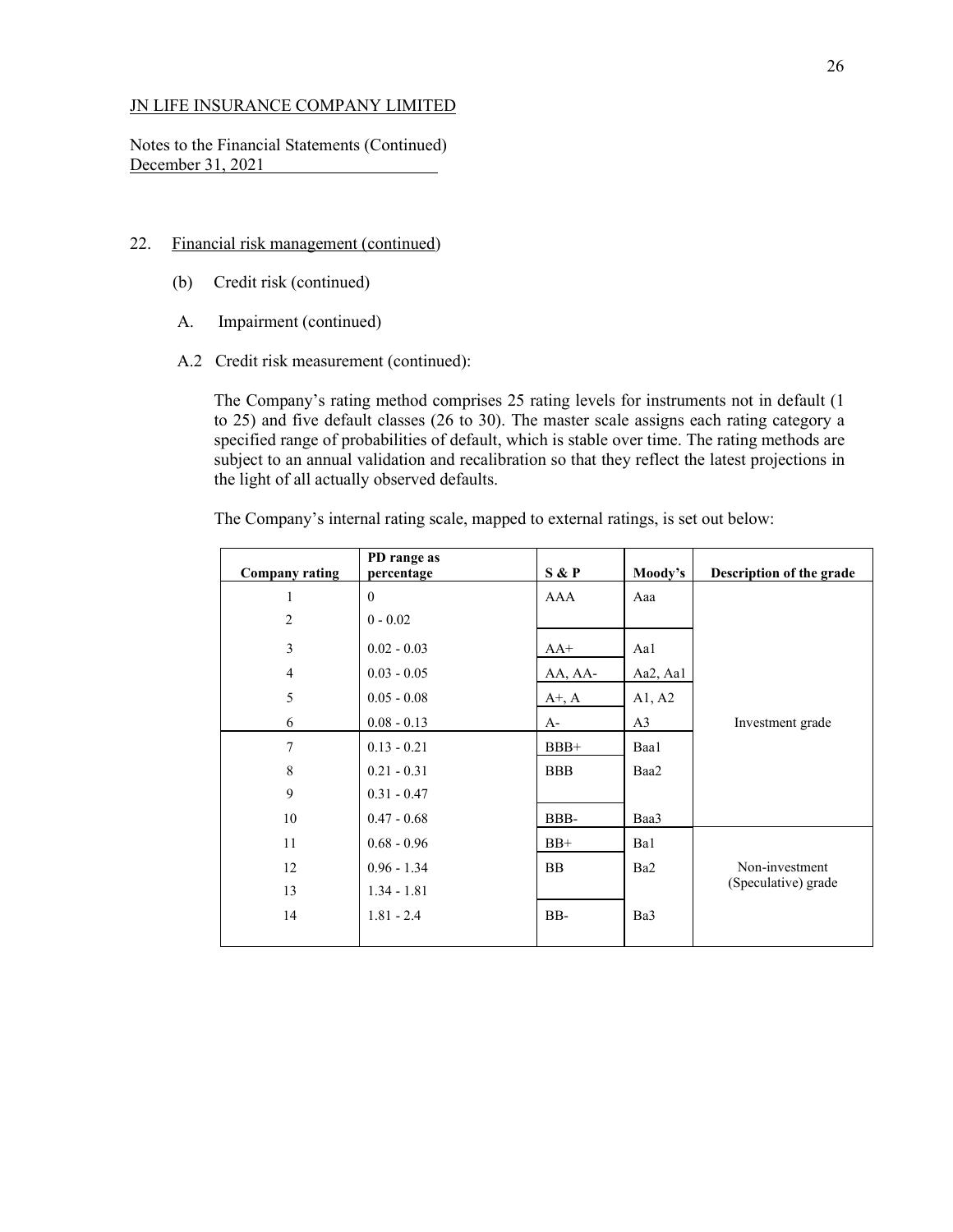Notes to the Financial Statements (Continued) December 31, 2021

# 22. Financial risk management (continued)

- (b) Credit risk (continued)
- A. Impairment (continued)
- A.2 Credit risk measurement (continued):

The Company's internal rating scale, mapped to external ratings, is set out below (continued):

|                       | PD range as                                                          | S & P        |                     |                                       |
|-----------------------|----------------------------------------------------------------------|--------------|---------------------|---------------------------------------|
| <b>Company rating</b> | percentage                                                           |              | Moody's             | Description of the grade              |
| 15                    | $2.4 - 3.1$                                                          | $B+$         | B1                  |                                       |
| 16                    | $3.1 - 3.9$                                                          |              |                     | Non-investment                        |
| 17                    | $3.9 - 4.86$                                                         | B            | B2                  | (Speculative) grade                   |
| 18                    | $4.86 - 6.04$                                                        |              |                     |                                       |
| 19                    | $6.04 - 7.52$                                                        |              |                     |                                       |
| 20                    | $7.52 - 9.35$                                                        | $B -$        | B <sub>3</sub>      |                                       |
| 21                    | $9.35 - 11.64$                                                       |              |                     |                                       |
| 22                    | $11.64 - 14.48$                                                      | $CCC+$       | Caa1                |                                       |
| 23                    | $14.48 - 18.01$                                                      |              |                     |                                       |
|                       |                                                                      | CCC to       | Caa <sub>2</sub> to | Non-investment<br>(Speculative) grade |
| 24                    | $18.01 - 22.41$                                                      | $CC-$        | Ca                  |                                       |
| 25                    | 22.41 - 99.99                                                        |              |                     |                                       |
|                       |                                                                      |              |                     |                                       |
|                       |                                                                      | C, D-I, D-   |                     |                                       |
| 26                    | Imminent insolvency                                                  | $\mathbf{H}$ | $C$ to $D$          | Speculative grade                     |
| 27                    | Restructuring                                                        |              |                     |                                       |
| 28                    | Restructuring with<br>recapitalisation/<br>partial waiving of claims |              |                     |                                       |
| 29                    | Cancellation without<br>insolvency                                   |              |                     |                                       |
| 30                    | Insolvency                                                           |              |                     |                                       |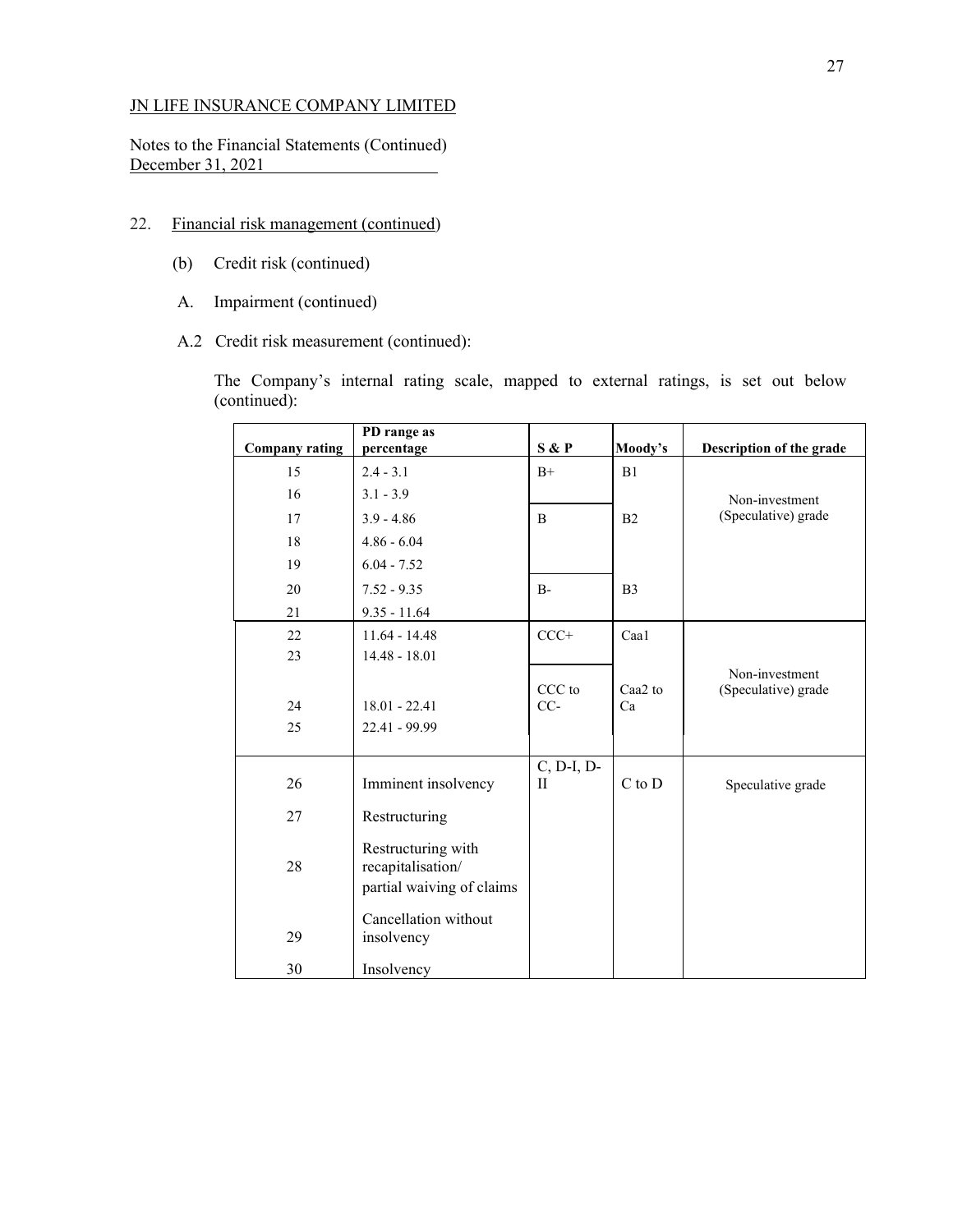Notes to the Financial Statements (Continued) December 31, 2021

#### 22. Financial risk management (continued)

- (b) Credit risk (continued)
- B. Expected credit loss measurement
- B.1 Classification model

IFRS 9 outlines a 'three-stage' model for impairment based on changes in credit quality since initial recognition as summarised below:

Stage 1:

A financial instrument that is not credit-impaired on initial recognition is classified in 'Stage 1' and has its credit risk continually monitored by the Company.

Stage 2:

If a significant increase in credit risk ('SICR') since initial recognition is identified, but the financial instrument is not yet deemed to be credit-impaired, the financial instrument is moved to 'Stage 2'.

Stage 3:

Purchased or originated credit-impaired (POCI) financial assets are those financial assets that are credit-impaired on initial recognition. POCI financial assets and financial assets for which there has been a significant increase since initial recognition such that the financial assets are determined to be credit impaired are moved to 'Stage 3' .



Financial instruments in Stage 1 have their ECL measured at an amount equal to the portion of lifetime expected credit losses that result from default events possible within the next 12 months. Instruments in Stages 2 or 3 have their ECL measured based on expected credit losses on a lifetime basis.

A pervasive concept in measuring ECL in accordance with IFRS 9 is that it should consider forward-looking information. Note 22(b)(iv) includes an explanation of how the Company has incorporated this in its ECL models.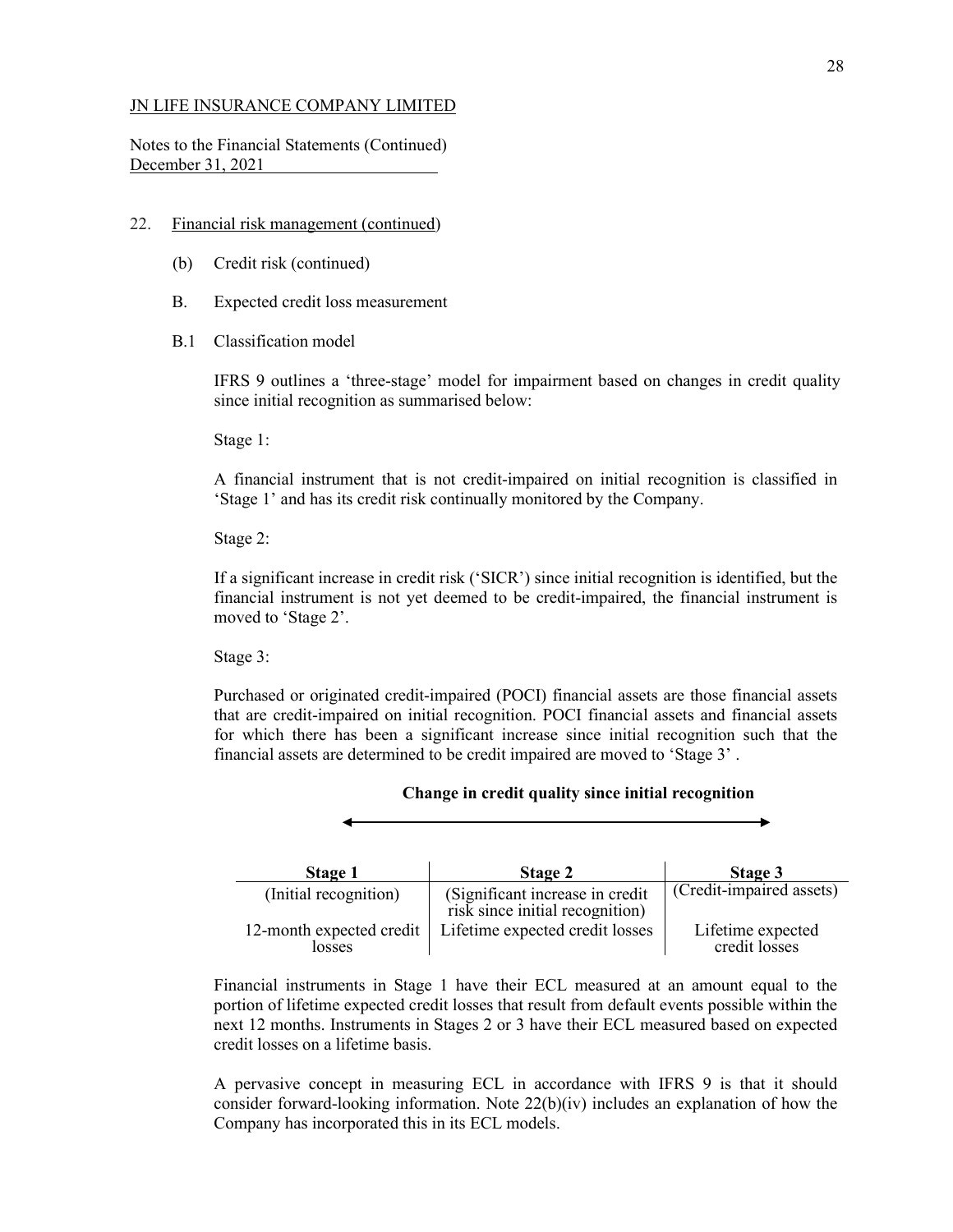Notes to the Financial Statements (Continued) December 31, 2021

# 22. Financial risk management (continued)

- (b) Credit risk (continued)
- B. Expected credit loss measurement (continued)
- B.2 Key judgments and assumptions

The key judgments and assumptions adopted by the Company in addressing the requirements of the standard are presented below:

(i) Significant increase in credit risk (SICR):

The Company considers a financial instrument to have experienced a significant increase in credit risk when one or more of the following quantitative, qualitative or backstop criteria have been met:

- Short-term forbearance
- Direct debit cancellation
- Extension to the terms granted
- Previous arrears within the last 12 months

Quantitative criteria:

### Loans

The Company has concluded that delinquency status is the most reliable and appropriate measure as it has not utilised PDs throughout the history of operations. As the Caribbean region has not yet adopted Basel III guidelines, development of PDs has not been required.

### **Investments**

The external credit rating grades are used as a basis for the assessment of increases in credit risk. Movements within investment grade are not construed as significant increases in credit risk; however, exceptional conditions may be taken into consideration. The number of notches required to trigger a migration to Stage 2 is two notches.

### Qualitative criteria

For Corporate or Sovereign portfolios, a significant increase in credit risk is determined to have occurred if the borrower or issuer is on the Watchlist and/or the instrument meets one or more of the following criteria:

- Significant increase in credit spread;
- Significant adverse changes in business, financial and/or economic conditions in which the borrower operates;
- Actual or expected forbearance or restructuring;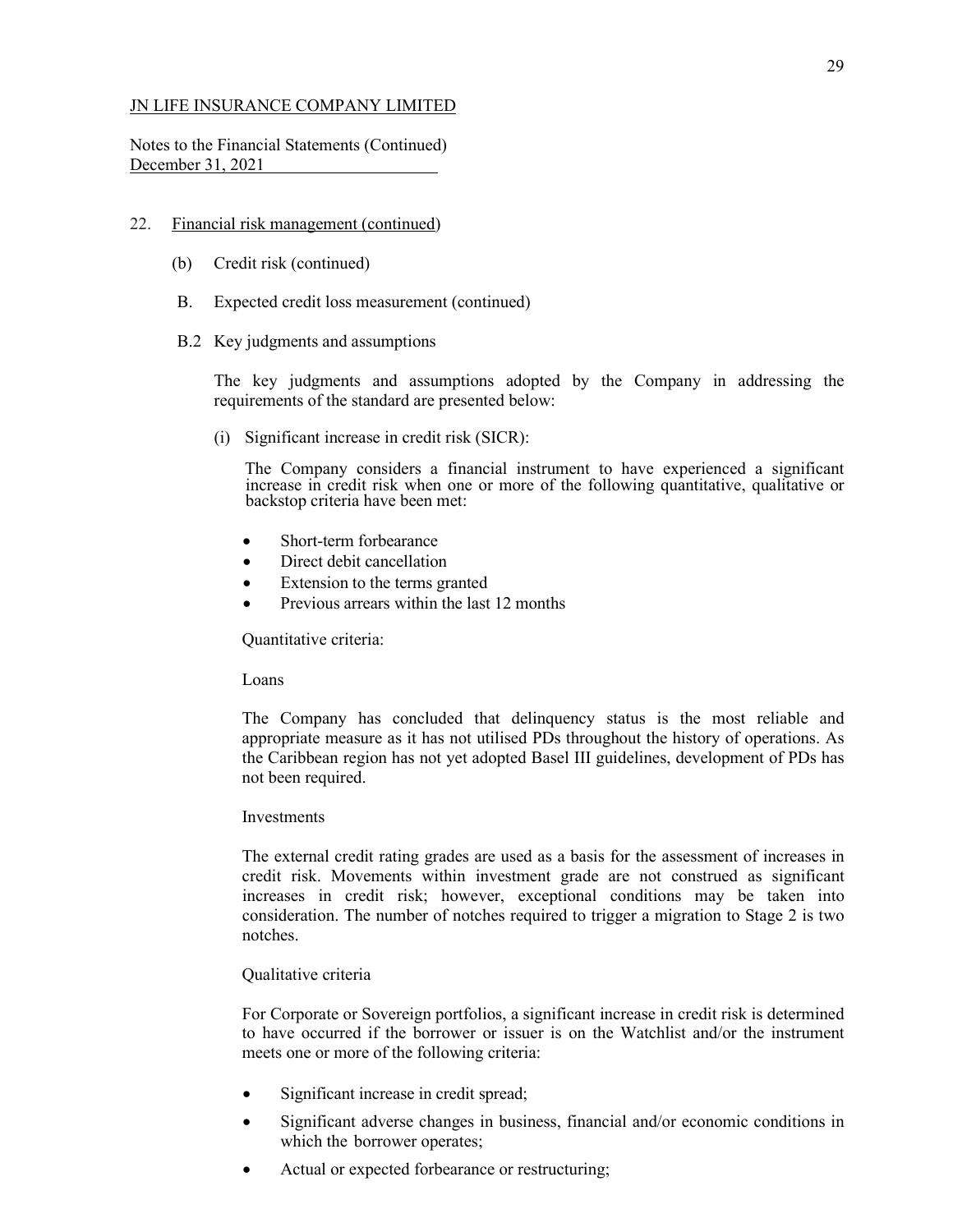Notes to the Financial Statements (Continued) December 31, 2021

# 22. Financial risk management (continued)

- (b) Credit risk (continued)
- B. Expected credit loss measurement (continued)
- B.2 Key judgments and assumptions (continued)
	- (i) Significant increase in credit risk (SICR) (continued):

Qualitative criteria (continued)

- Actual or expected significant adverse change in operating results of the borrower;
- Significant change in collateral value (secured facilities only) which is expected to increase risk of default; and
- Early signs of cashflow/liquidity problems such as delay in servicing of trade creditors/loans.

The assessment of SICR incorporates forward-looking information and is performed on a quarterly basis at a portfolio level for all financial instruments held by the Company. In relation to Corporate and Sovereign financial instruments, where a Watchlist is used to monitor credit risk, this assessment is performed at the counterparty level and on a periodic basis. The criteria used to identify SICR are monitored and reviewed periodically for appropriateness by the independent Credit Risk team.

Backstop

Delinquency is applied as a backstop, thus the financial instrument is considered to have experienced a significant increase in credit risk if the borrower is more than 30 days past due on its contractual payments.

The Company has used the low credit risk exemption for intercompany exposures in the year ended December 31, 2021.

(ii) Definition of default and credit-impaired assets:

The Company defines a financial instrument as in default, which is fully aligned with the definition of credit-impaired, when it meets one or more of the following criteria:

- 1) The counterparty is more than 90 days past due on its contractual payments.
- 2) The counterparty meets unlikeliness-to-pay criteria, which indicates the borrower is in significant financial difficulty. These are instances where:
	- The counterparty is in long-term forbearance;
	- The counterparty is deceased;
	- The counterparty is insolvent;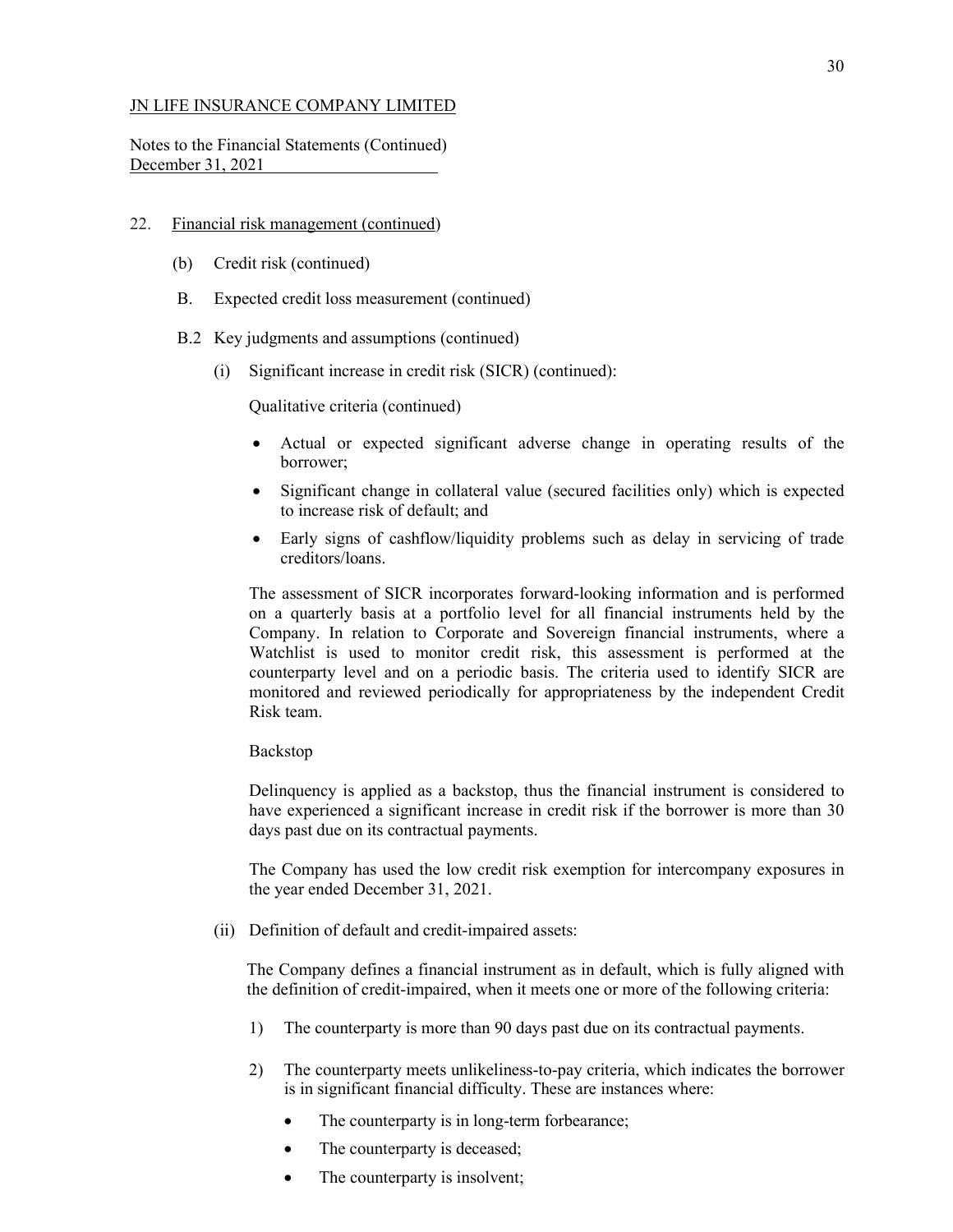Notes to the Financial Statements (Continued) December 31, 2021

# 22. Financial risk management (continued)

- (b) Credit risk (continued)
- B. Expected credit loss measurement (continued)
- B.2 Key judgments and assumptions (continued)
	- (ii) Definition of default and credit-impaired assets (continued):
		- 2) (Continued)
			- The counterparty is in breach of financial covenant(s);
			- An active market for that financial asset has disappeared because of financial difficulties;
			- Concessions have been made by the lender relating to the counterparty's financial difficulty;
			- It is becoming probable that the counterparty will enter bankruptcy;
			- Financial assets are purchased or originated at a deep discount that reflects the incurred credit losses.

The criteria above have been applied to all financial instruments held by the Company and are consistent with the definition of default used for internal credit risk management purposes. The default definition has been applied consistently to model the PD, EAD and LGD throughout the Company's expected credit loss calculations.

An instrument is considered to no longer be in default (i.e. default has been cured) when it no longer meets any of the default criteria for a consecutive period of three (3) months. This period of three months has been determined based on an analysis which considers the likelihood of a financial instrument returning to default status after cure using different possible cure definitions.

(iii) Measuring ECL - Explanation of inputs, assumptions and estimation techniques

Expected credit losses are measured on either a 12-month (12M) or lifetime basis depending on whether a significant increase in credit risk has occurred since initial recognition or whether an asset is considered to be credit-impaired. Expected credit losses are the discounted product of the PD, EAD and LGD defined as follows:

- The PD represents the likelihood of a borrower defaulting on its financial obligation either over the next 12 months (12M PD), or over the remaining lifetime (Lifetime PD) of the obligation.
- The EAD is based on the amounts the Company is owed at the time of default, over the next 12 months (12M EAD) or over the remaining lifetime (Lifetime EAD).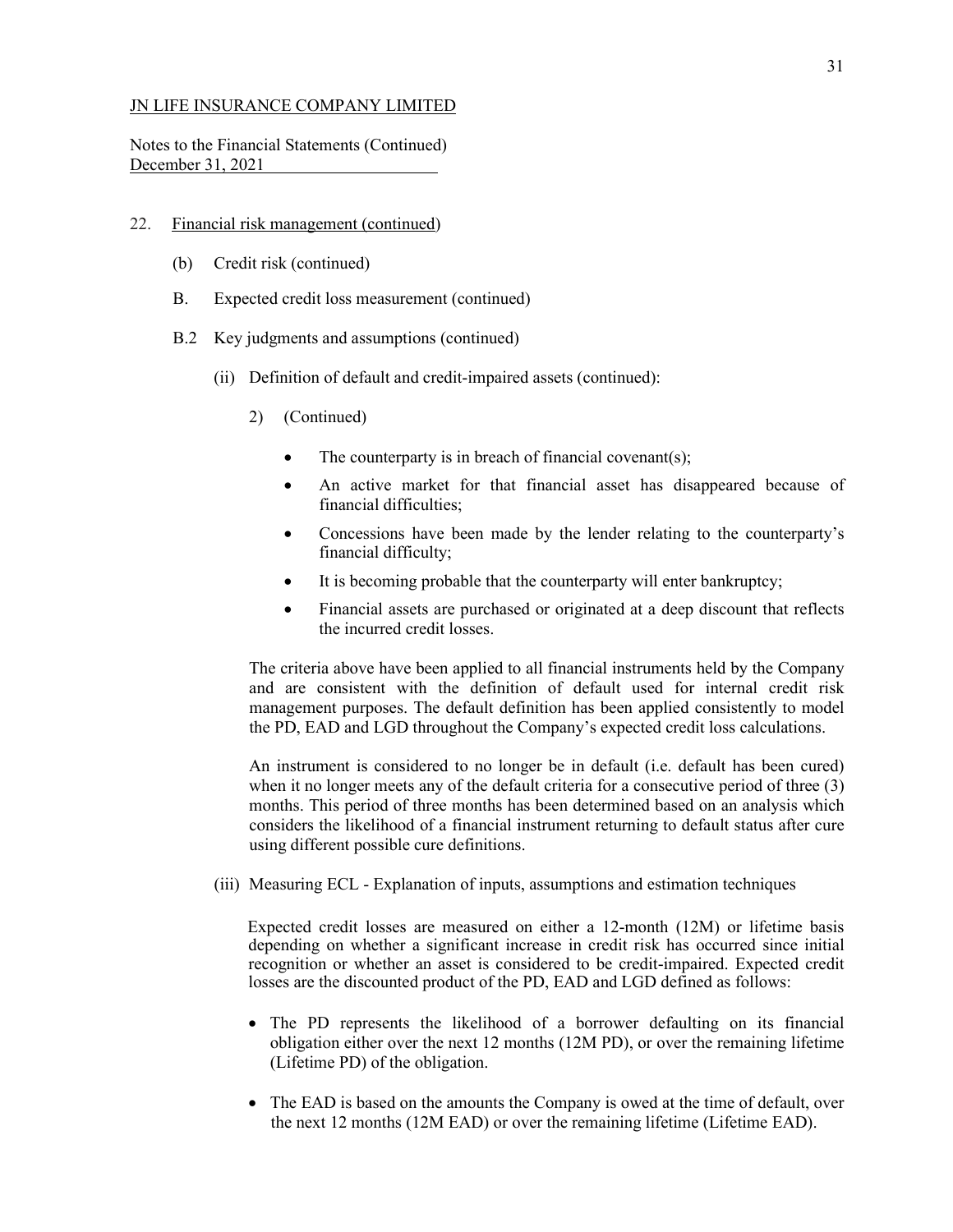Notes to the Financial Statements (Continued) December 31, 2021

# 22. Financial risk management (continued)

- (b) Credit risk (continued)
- B. Expected credit loss measurement (continued)
- B.2 Key judgments and assumptions (continued)
	- (iii) Measuring ECL Explanation of inputs, assumptions and estimation techniques (continued)
		- The LGD represents the Company's expectation of the extent of loss on a defaulted exposure. LGD varies by type of counterparty, type and seniority of claim and availability of collateral or other credit support. LGD is expressed as a percentage loss per unit of exposure at the time of default (EAD). LGD is calculated on a 12 month or lifetime basis, where 12-month LGD is the percentage of loss expected to be made if the default occurs in the next 12 months and Lifetime LGD is the percentage of loss expected to be made if the default occurs over the remaining expected lifetime of the credit.
		- The ECL is determined by projecting the PD, LGD and EAD for each future month and for each individual exposure or collective segment. These three components are multiplied together and adjusted for the likelihood of survival (i.e. the exposure has not prepaid or defaulted in an earlier month). This effectively calculates an ECL for each future month, which is then discounted back to the reporting date and summed. The discount rate used in the ECL calculation is the original effective interest rate or an approximation thereof.

The Lifetime PD is developed by applying a maturity profile to the current 12M PD. The maturity profile looks at how defaults develop on a portfolio from the point of initial recognition throughout its lifetime. The maturity profile is based on historical observed data and is assumed to be the same across all assets within a portfolio and credit grade band. This is supported by historical analysis.

The 12-month and lifetime EADs are determined based on the expected payment profile, which varies by asset type. For amortising assets, this is based on the contractual repayments owed by the borrower over a 12 month or lifetime basis. This will also be adjusted for any expected overpayments made by a borrower. Early repayment/refinance assumptions are also incorporated into the calculation. For revolving assets, the exposure at default is predicted by taking current drawn balance and adding a "credit conversion factor" which allows for the expected drawdown of the remaining limit by the time of default. These assumptions vary by asset type and current limit utilisation band, based on analysis of the Company's recent default data.

The 12-month and lifetime LGDs are determined based on the factors which impact the recoveries made post default. These vary by product type.

• For secured assets, this is primarily based on collateral type and projected collateral values, historical discounts to market or book values due to forced sales, time to repossession and recovery costs observed.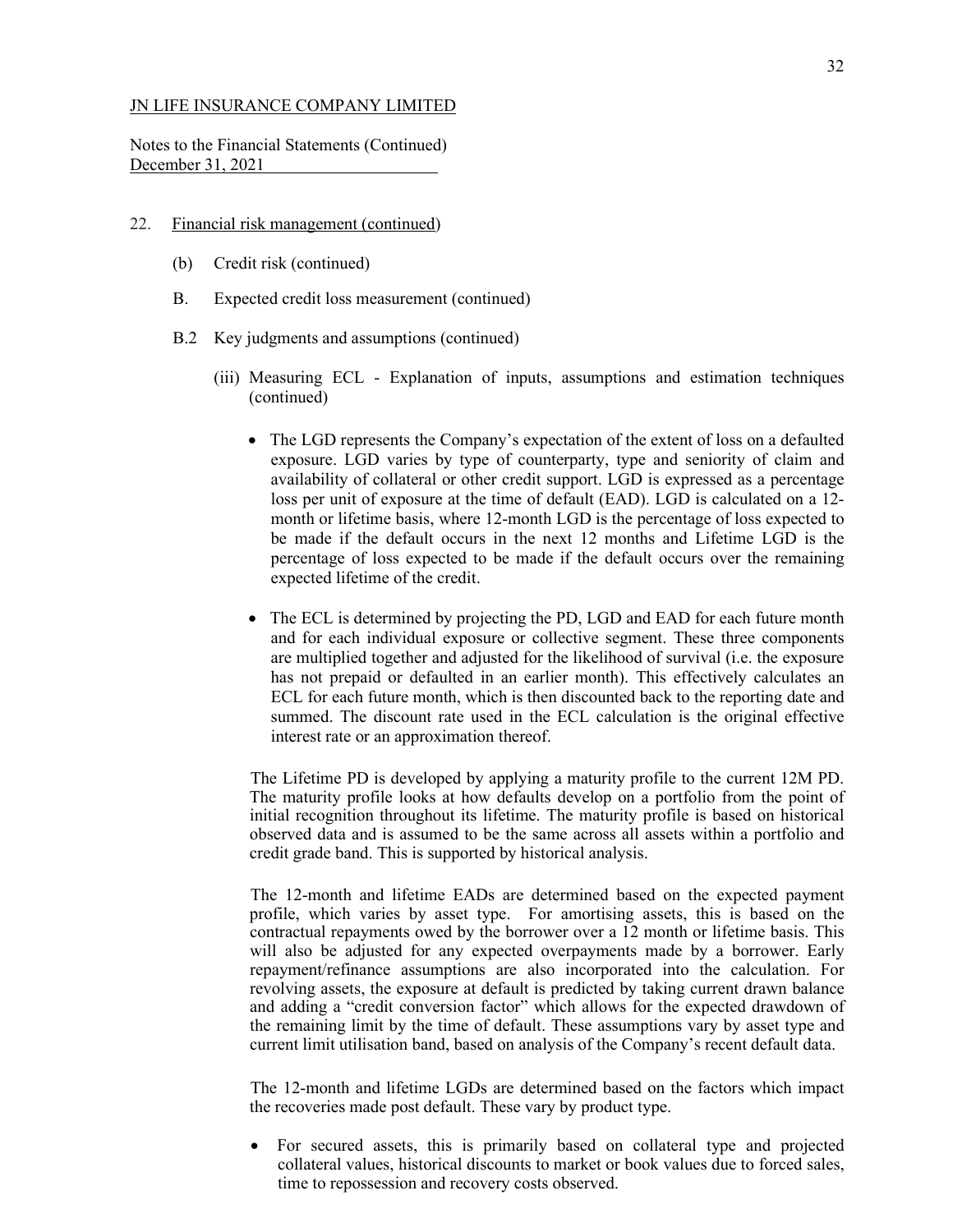Notes to the Financial Statements (Continued) December 31, 2021

# 22. Financial risk management (continued)

- (b) Credit risk (continued)
- B. Expected credit loss measurement (continued)
- B.2 Key judgments and assumptions (continued)
	- (iii) Measuring ECL Explanation of inputs, assumptions and estimation techniques (continued)
		- For unsecured assets, LGD's are typically set at product level due to the limited differentiation in recoveries achieved across different borrowers. These LGD's are influenced by collection strategies, including contracted debt sales and price.

Forward-looking economic information is also included in determining the 12-month and lifetime PD, EAD and LGD. These assumptions vary by product type. The assumptions underlying the ECL calculation, such as the maturity profile of the financial instruments, performance of the portfolio, and changes in collateral values, are monitored and reviewed on a quarterly basis.

(iv) Forward-looking information incorporated in the ECL models

The assessment of SICR and the calculation of ECL both incorporate forward-looking information. The Company has performed historical analysis and identified the key economic variables impacting credit risk and expected credit losses for each portfolio.

These economic variables and their associated impact on the PD, EAD and LGD vary by financial instrument. Expert judgment has also been applied in this process. Forecasts of these economic variables (the "base economic scenario") are provided by the JN Group's Risk and Compliance Unit on a quarterly basis and provide the bestestimate view of the economy over the next five years.

To project the economic variables for the full remaining lifetime of each instrument beyond five years, a mean reversion approach is used, which means that economic variables tend to either a long run average rate (e.g. for unemployment) or a long run average growth rate (e.g. GDP) over a period of two to five years. The impact of these economic variables on the PD, EAD and LGD has been determined by performing statistical regression analysis to understand the impact changes in these variables have had historically on default rates and on the components of LGD and EAD.

In addition to the base economic scenario, the JN Group's Risk and Compliance Unit also provides other possible scenarios along with scenario weightings. The number of other scenarios used is set based on the analysis of each major product type to ensure non-linearities are captured. The number of scenarios and their attributes are reassessed at each reporting date.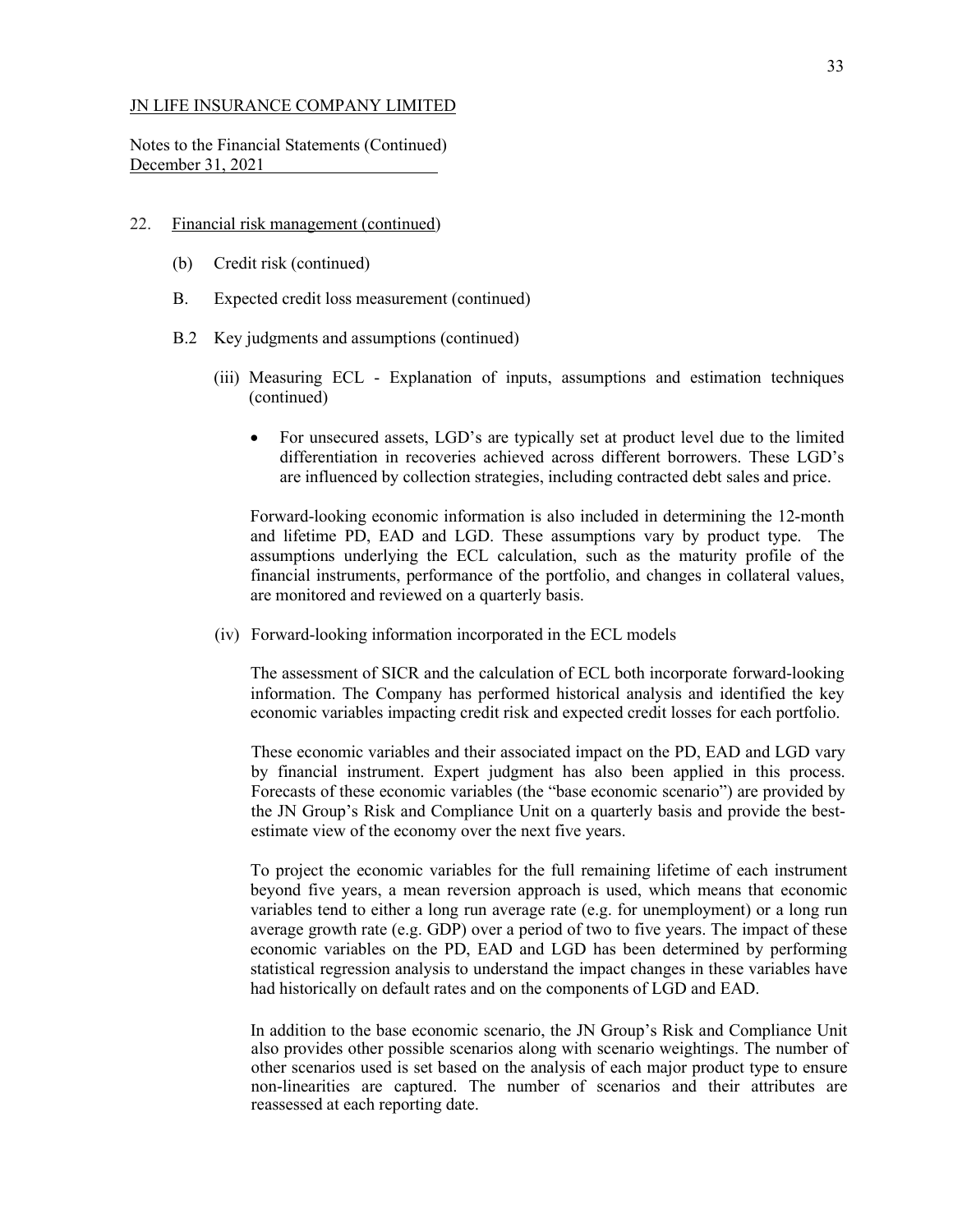Notes to the Financial Statements (Continued) December 31, 2021

# 22. Financial risk management (continued)

- (b) Credit risk (continued)
- B. Expected credit loss measurement (continued)
- B.2 Key judgments and assumptions (continued)
	- (iv) Forward-looking information incorporated in the ECL models (continued)

As with any economic forecasts, the projections and likelihoods of occurrence are subject to a high degree of inherent uncertainty and therefore the actual outcomes may be significantly different to those projected. The Company considers these forecasts to represent its best estimate of the possible outcomes and has analysed the nonlinearities and asymmetries within the Company's different portfolios to establish that the chosen scenarios are appropriately representative of the range of possible scenarios.

Other forward-looking considerations not otherwise incorporated within the above scenarios, such as the impact of any regulatory, legislative or political changes, have also been considered, but are not deemed to have a material impact and therefore no adjustment has been made to the ECL for such factors. This is reviewed and monitored for appropriateness on a quarterly basis.

In 2020, as a result of COVID-19, management utilised an overlay approach in respect of the computation of the ECL for the investment portfolio to take into account the potential impact of the pandemic on the macroeconomic indicators. In order to inform the forward-looking component of the ECL, macroeconomic variables, which are statistically significant and most correlated with the investment default rates, were selected, i.e., interest rates, real GDP growth rate and the inflation rate. The weighting for each variable was applied based on its ability to reflect the projected economic changes resulting from the pandemic (note 30).

- (v) Loss allowance
	- Debt instruments at FVOCI:

|                                      | 2021     | 2020        |
|--------------------------------------|----------|-------------|
|                                      | Stage 1  | Stage 1     |
|                                      | 12-month | $12$ -month |
|                                      | ECL      | ECL         |
|                                      | \$'000   | \$'000      |
|                                      |          |             |
| Balance as at January 1              | 1,924    | 6,026       |
| Net remeasurement of loss allowance* | 570)     | (4,102)     |
| Balance as at December 31            |          |             |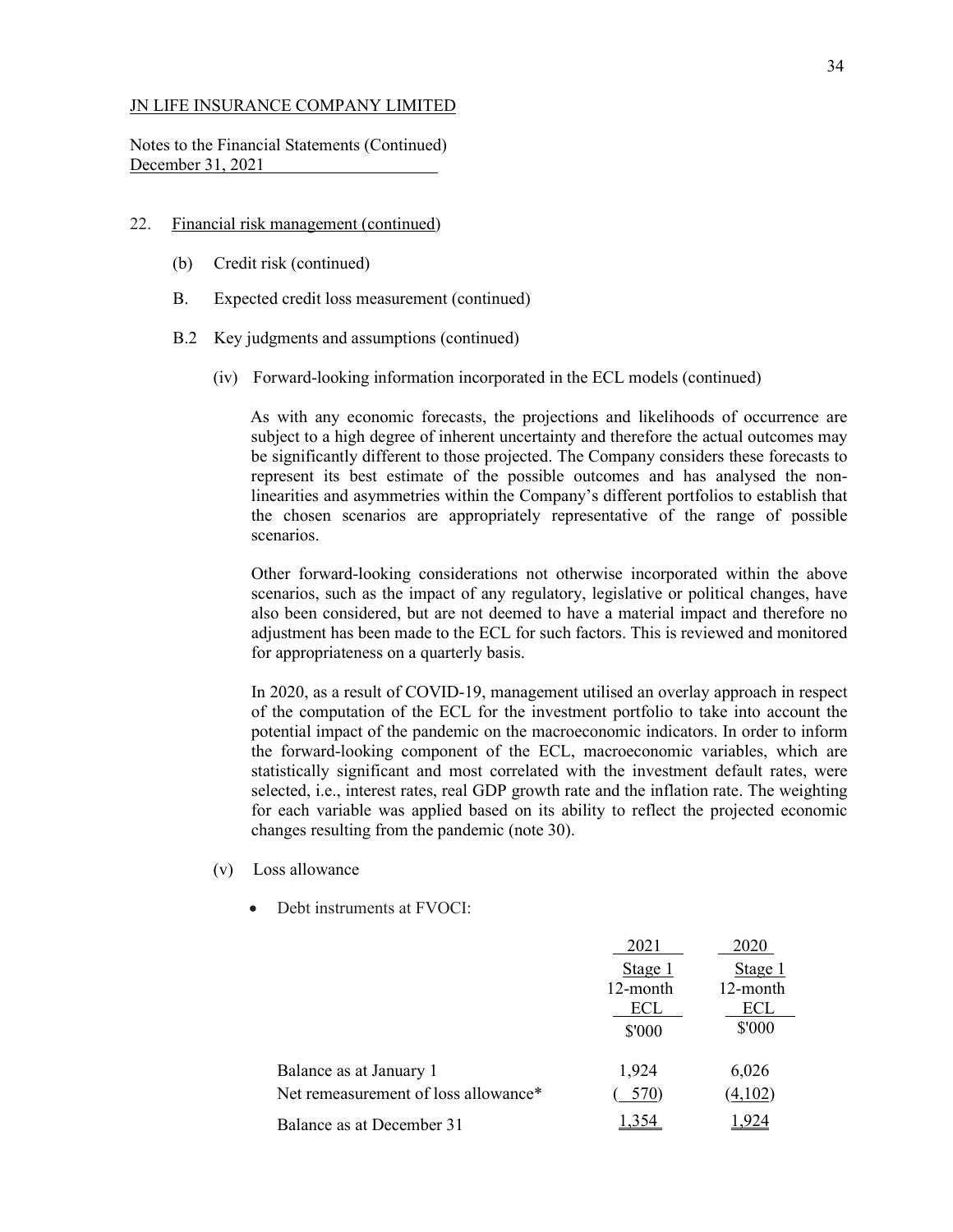Notes to the Financial Statements (Continued) December 31, 2021

# 22. Financial risk management (continued)

- (b) Credit risk (continued)
- B. Expected credit loss measurement (continued)
- B.2 Key judgments and assumptions (continued)
	- (v) Loss allowance (continued)
	- Resale agreements, debt instruments and staff loans at amortised cost:

|                                                 |                                              | 2021                                 |                 |                                       | 2020                                         |                         |
|-------------------------------------------------|----------------------------------------------|--------------------------------------|-----------------|---------------------------------------|----------------------------------------------|-------------------------|
|                                                 | Stage 1<br>12- month<br><b>ECL</b><br>\$'000 | Stage 3<br>Lifetime<br>ECL<br>\$'000 | Total<br>\$'000 | Stage 1<br>12- month<br>ECL<br>\$'000 | Stage 3<br>Lifetime<br>ECL<br>$$^{\circ}000$ | Total<br>$$^{\circ}000$ |
| Balance as at January 1<br>Net remeasurement of | 1,801                                        | 384                                  | 2,185           | 1,343                                 | 384                                          | 1,727                   |
| loss allowance*                                 | 911                                          | (384)                                | 527             | <u>458</u>                            |                                              | 458                     |
| Balance as at December 31                       | 2,712                                        |                                      |                 | l.801                                 | 384                                          | 2.185                   |

\* Net movement of \$43,000 (2020: \$3,644,000 )

There was no change in the nature of the Company's exposure to credit risk; however, there were changes to manner in which it manages and measures credit risk [see 22 (b)(iv)].

(c) Liquidity risk

Liquidity risk is the potential for loss to the Company arising from either its inability to meet its obligations or to fund increases in assets as they fall due without incurring unacceptable costs or losses. Liquidity risk is broken down into two primary categories:

- (i) *Funding liquidity risk* the risk that the Company will not be able to meet the expected and unexpected current and future cash flows and collateral needs without affecting either its daily operations or its financial condition; and
- (ii) *Asset/Market liquidity risk* the risk that the Company will not be able to liquidate assets in an orderly fashion without incurring loss on liquidation. This usually stems from illiquid markets or market disruptions.

#### Management of liquidity risk

Prudent liquidity risk management implies maintaining sufficient cash and marketable securities, and the availability of funding through an adequate amount of committed facilities and includes:

Weekly cash flow projections and close monitoring of cash resources;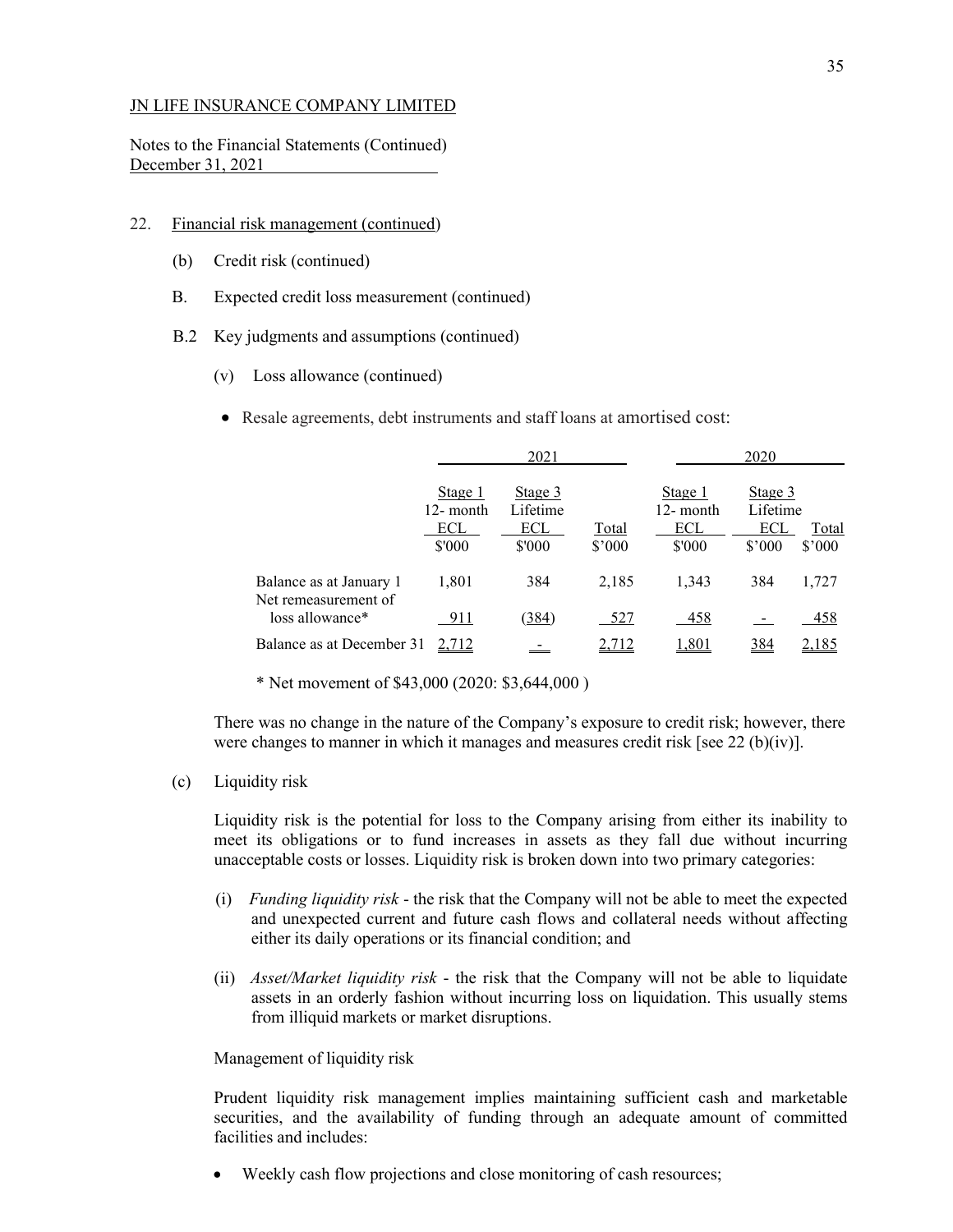Notes to the Financial Statements (Continued) December 31, 2021

# 22. Financial risk management (continued)

(c) Liquidity risk (continued)

Management of liquidity risk (continued)

- Managing the concentration and profile of debt maturities;
- Maintaining a portfolio of highly marketable assets that can be easily liquidated as protection against any unforeseen interruptions to cash flows; and
- Monitoring balance sheet liquidity ratios against internal and regulatory requirements.

Assets available to meet liabilities include cash balances. The Company would also be able to meet unexpected net cash outflows by selling securities, should it become necessary.

The contractual maturities of other liabilities, policyholders' liabilities and due to related entities at the reporting date approximate the contractual cash flow expected, and are due within one year from the reporting date. The contractual cash flow for the lease liabilities is included in note 13.

There was no change in the nature of exposure to liquidity risk which the Company is subjected to or its approach to measuring and managing the risk during the year.

(d) Market risk

Market risk is the risk that changes in market prices, such as interest rates, foreign exchange rates and equity prices will affect the value of the Company's assets, the amount of its liabilities and/or its income. Market risk arises in the Company due to fluctuations in the value of liabilities and the value of investments held. The Company is exposed to market risk on all of its financial assets.

The objective of market risk management is to manage and control market risk exposures within acceptable parameters, while optimising the return.

Management of market risk

For each of the major components of market risk, the Group has policies and procedures in place which detail how each risk should be monitored and managed. The management of each of these major components of risk and the exposure of the Company at the reporting date to each major risk are addressed below.

(i) Foreign currency risk

Foreign currency risk is the risk that the value of financial instrument will fluctuate because of changes in foreign exchange rates.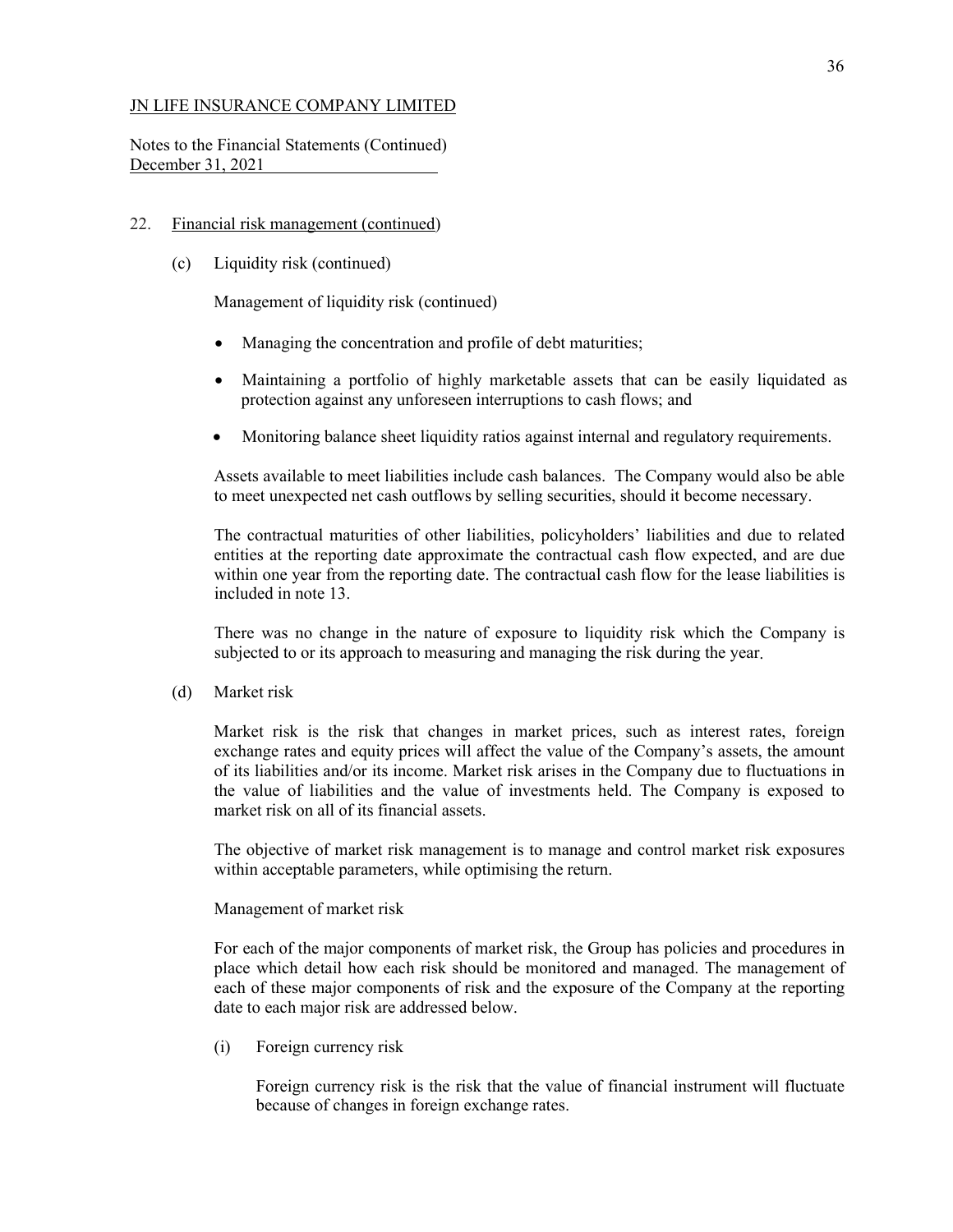Notes to the Financial Statements (Continued) December 31, 2021

# 22. Financial risk management (continued)

(d) Market risk (continued)

Management of market risk (continued)

(i) Foreign currency risk (continued)

The Company is exposed to foreign currency risk on transactions that are denominated in, and balances held in, currencies other than the Jamaica dollar. The currencies giving rise to this risk are the United States dollar (USD), Great Britain pounds (GBP) and Canadian dollar (CAD). The Company ensures that the net exposure is kept to an acceptable level by monitoring its daily positions against approved limits. At the reporting date, the net foreign currency assets were as follows:

|            |                | Balances       | Exchange rates |            |
|------------|----------------|----------------|----------------|------------|
|            | 2021<br>\$'000 | 2020<br>\$'000 | 2021           | 2020<br>\$ |
| <b>USD</b> | 135            | 133            | 153.92         | 141.71     |
| <b>GBP</b> | 2              |                | 209.12         | 190.31     |
| <b>CAD</b> |                |                | 122.29         | 108.77     |

An 8% (2020: 6%) weakening of the Jamaica dollar against the various currencies at December 31 would have increased profit for the year by the amounts shown below. A 2% (2020: 2%) strengthening of the Jamaica dollar against these currencies at December 31, would have had the opposite effect as shown. The analysis assumes that all other variables, in particular, interest rates, remain constant.

|            |           | 2021          |           | 2020          |  |
|------------|-----------|---------------|-----------|---------------|--|
|            | 8%        | $2\%$         | 6%        | 2%            |  |
|            | Weakening | Strengthening | Weakening | Strengthening |  |
|            | \$'000    | \$'000        | \$'000    | \$'000        |  |
| <b>USD</b> | 1,662     | (416)         | 1,131     | (377)         |  |
| <b>GBP</b> | 33        | 8             |           |               |  |
| CAD        | 29        |               |           |               |  |

(ii) Interest rate risk

Interest rate risk is the risk that the value of a financial instrument will fluctuate due to changes in market interest rates. The Company manages this risk by regularly reevaluating the yield, duration and modified duration on given financial instruments.

The Company manages this risk by monitoring interest rates daily. Even though there are no formally predetermined gap limits, to the extent judged appropriate, the maturity profile of the financial assets is matched with that of the financial liabilities. Where gaps occur, management expects that its monitoring will, on a timely basis, identify the need to take quick action to close the gap, if it becomes necessary.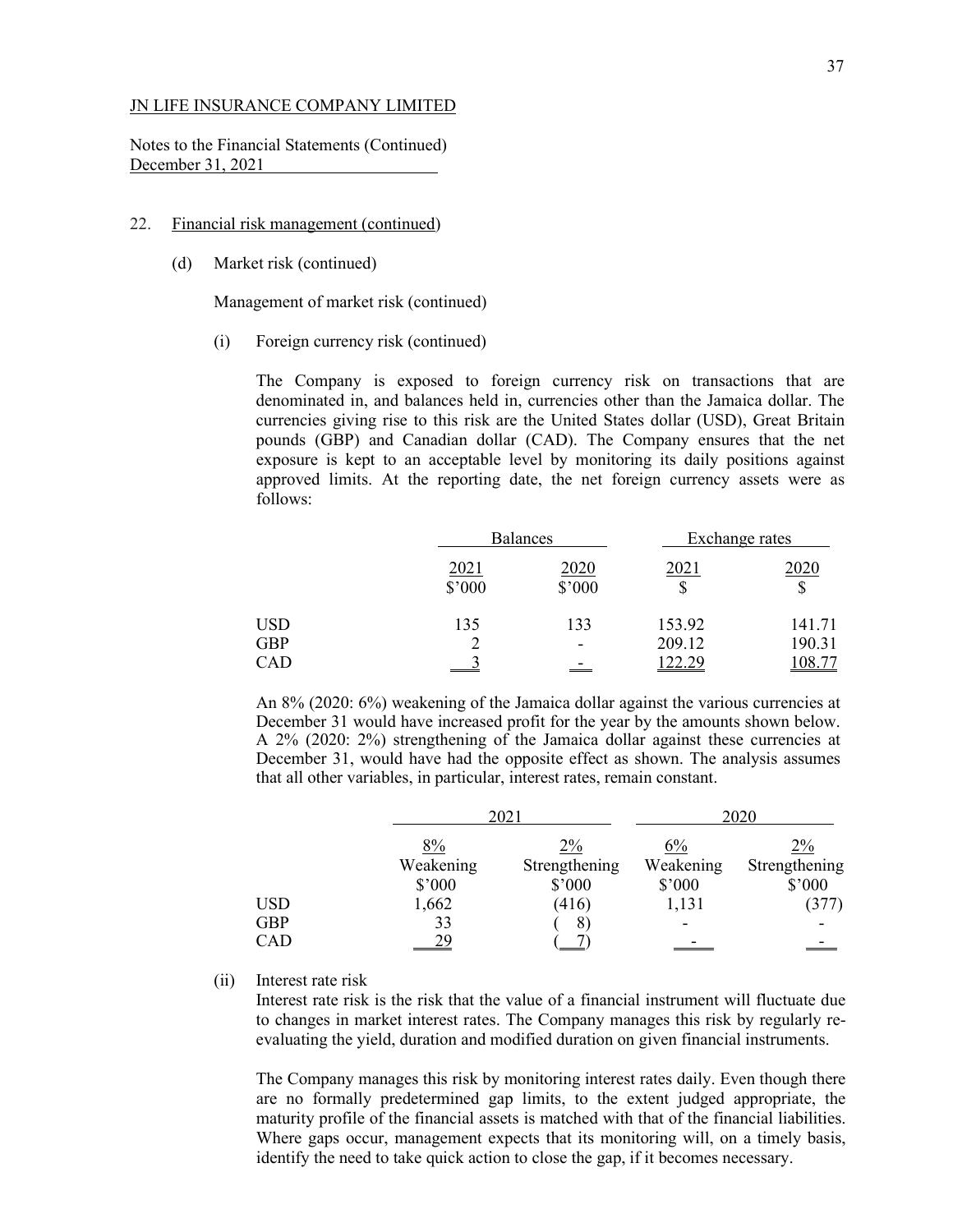Notes to the Financial Statements (Continued) December 31, 2021

# 22. Financial risk management (continued)

(d) Market risk (continued)

Management of market risk (continued)

(ii) Interest rate risk (continued)

The following table summarises the carrying amounts of recognised assets, liabilities and equity to arrive at the Company's interest rate gap based on the earlier of contractual repricing and maturity dates. There were no off-balance sheet financial instruments giving rise to interest rate risk. This interest rate gap is normal for an insurance company.

|                             |                |                | 2021           |          |                |           |
|-----------------------------|----------------|----------------|----------------|----------|----------------|-----------|
|                             | Immediately    | Within         | Three to       | Over $1$ | Non-rate       |           |
|                             | rate sensitive | 3 months       | 12 months      | year     | sensitive      | Total     |
|                             | \$'000         | \$'000         | \$'000         | \$'000   | \$'000         | \$'000    |
| <b>Assets</b>               |                |                |                |          |                |           |
| Cash and cash equivalents   | 14,505         | 16,002         |                |          | 12,252         | 42,759    |
| Securities purchased under  |                |                |                |          |                |           |
| resale agreements           |                | 116,733        |                |          |                | 116,733   |
| Investments                 |                | 174,751        | 55,158         | 453,665  | 52,230         | 735,804   |
| Due from related entities   |                |                |                |          | 15,420         | 15,420    |
| Reinsurance asset           |                |                |                |          | 14,350         | 14,350    |
| Other assets                |                |                |                |          | 99,375         | 99,375    |
| Total financial assets      | 14,505         | 307,486        | 55,158         | 453,665  | 193,627        | 1,024,441 |
| <b>Liabilities</b>          |                |                |                |          |                |           |
| Due to related entities     |                |                |                |          | 2,203          | 2,203     |
| Lease liabilities           |                |                |                |          | 14,911         | 14,911    |
| Other liabilities           |                |                |                |          | 81,730         | 81,730    |
| Policyholders' liabilities  |                |                |                |          | 289,113        | 289,113   |
| Total financial liabilities |                |                |                |          | <u>387,957</u> | 387,957   |
| On-statement of financial   |                |                |                |          |                |           |
| position gap, being total   |                |                |                |          |                |           |
| interest rate sensitivity   |                |                |                |          |                |           |
| gap                         | 14,505         | 307,486        | 55,158         | 453,665  | (194, 330)     | 636,484   |
| Cumulative gap              | <u>14,505</u>  | <u>321,991</u> | <u>377,149</u> | 830,814  | 636,484        |           |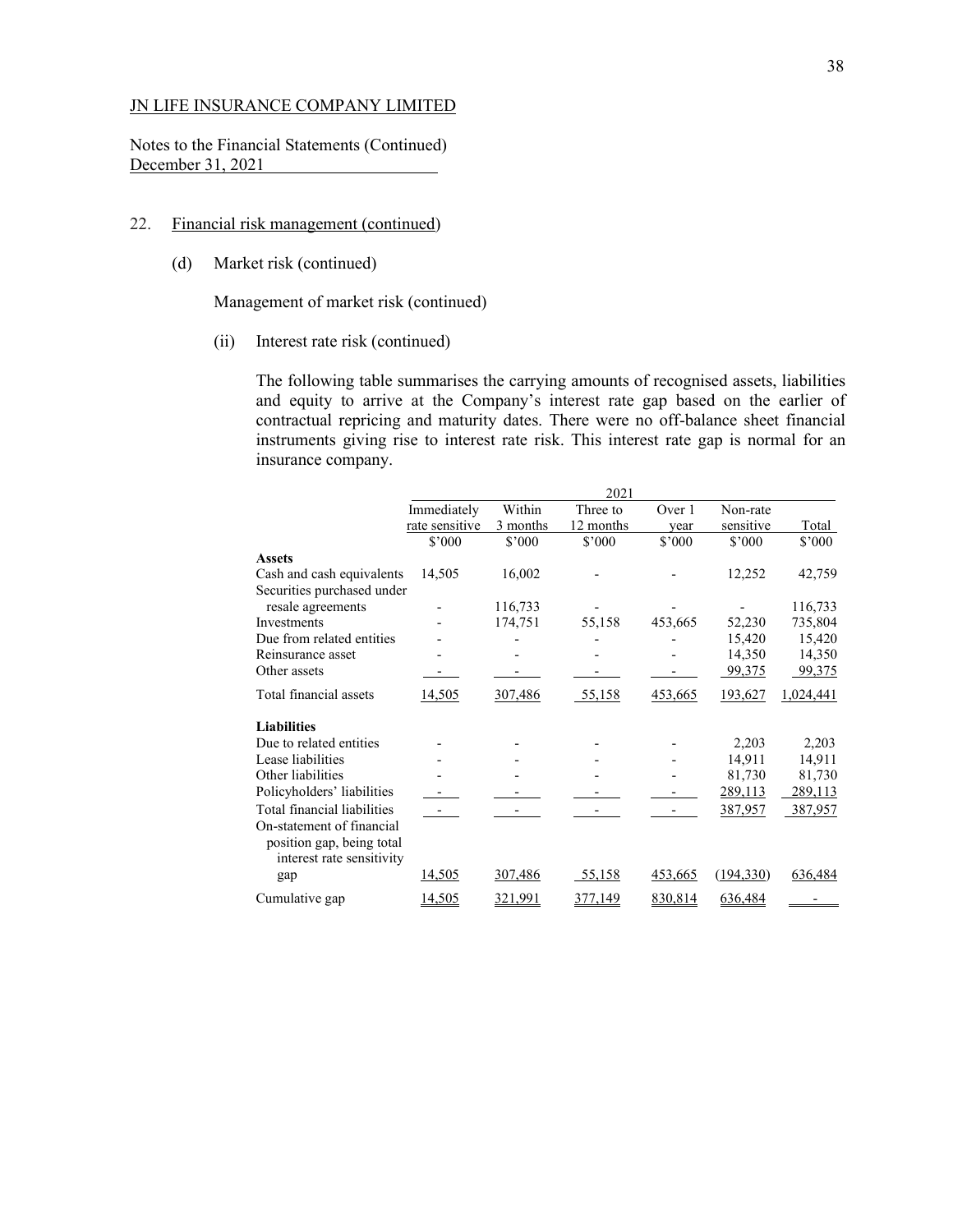Notes to the Financial Statements (Continued) December 31, 2021

# 22. Financial risk management (continued)

(d) Market risk (continued)

# Management of market risk (continued)

(ii) Interest rate risk (continued)

|                             | 2020           |          |           |         |            |         |
|-----------------------------|----------------|----------|-----------|---------|------------|---------|
|                             | Immediately    | Within   | Three to  | Over 1  | Non-rate   |         |
|                             | rate sensitive | 3 months | 12 months | vear    | sensitive  | Total   |
| <b>Assets</b>               |                |          |           |         |            |         |
| Cash and cash equivalents   | 17,328         | 40,544   |           |         | 3,167      | 61,039  |
| Securities purchased under  |                |          |           |         |            |         |
| resale agreements           |                | 111,217  |           |         |            | 111,217 |
| Investments                 |                | 85,000   | 97,000    | 435,615 | 42,649     | 660,264 |
| Due from related entities   |                |          |           |         | 21,920     | 21,920  |
| Reinsurance asset           |                |          |           |         | 16,107     | 16,107  |
| Other assets                |                |          |           |         | 83,263     | 83,263  |
| Total financial assets      | 17,328         | 236,761  | 97,000    | 435,615 | 167,106    | 953,810 |
| <b>Liabilities</b>          |                |          |           |         |            |         |
| Due to related entities     |                |          |           |         | 9,700      | 9,700   |
| Lease liabilities           |                |          |           |         | 6,181      | 6,181   |
| Other liabilities           |                |          |           |         | 73,641     | 73,641  |
| Policyholders' liabilities  |                |          |           |         | 251,987    | 251,987 |
| Total financial liabilities |                |          |           |         | 341,509    | 341,509 |
| On-statement of financial   |                |          |           |         |            |         |
| position gap, being total   |                |          |           |         |            |         |
| interest rate sensitivity   |                |          |           |         |            |         |
| gap                         | 17,328         | 236,761  | 97,000    | 435,615 | (174, 403) | 612,301 |
|                             |                |          |           |         |            |         |
| Cumulative gap              | 17,328         | 254,089  | 351,089   | 786,704 | 612,301    |         |

### *Sensitivity analysis*:

Fair value sensitivity for fixed rate instruments:

A reasonably probable increase/decrease in interest rates, using the below scenarios, would adjust reserves and profit or loss by the amounts shown below:

|                                                    | 2021                         |                              |                              | 2020                         |
|----------------------------------------------------|------------------------------|------------------------------|------------------------------|------------------------------|
|                                                    | Increase in<br>interest rate | Decrease in<br>interest rate | Increase in<br>interest rate | Decrease in<br>interest rate |
| J\$ denominated<br>instruments<br>US\$ denominated | 100 basis points             | 100 basis points             | 100 basis points             | 100 basis points             |
| instruments                                        | 100 basis points             | 100 basis points             | 100 basis points             | 100 basis points             |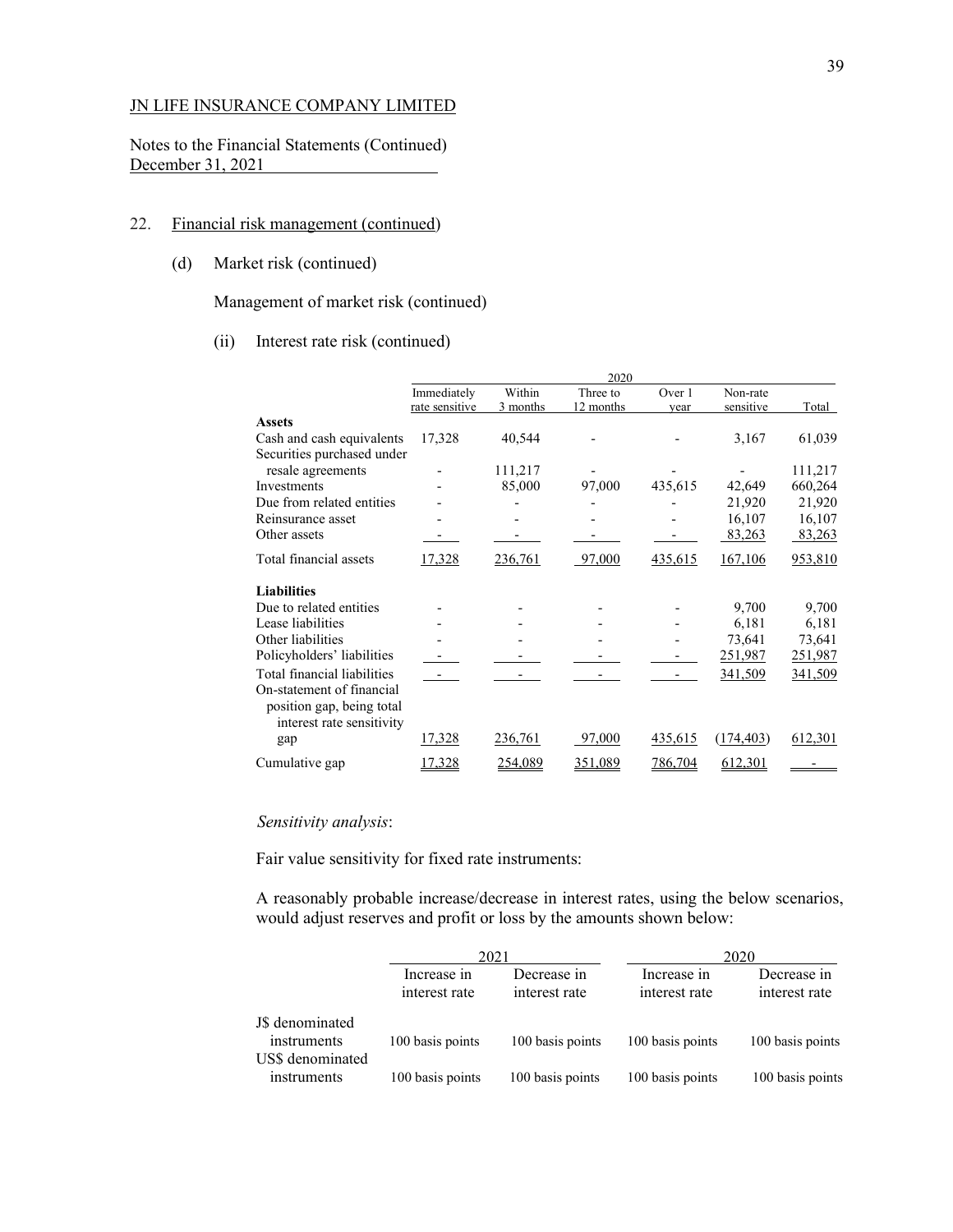Notes to the Financial Statements (Continued) December 31, 2021

# 22. Financial risk management (continued)

(d) Market risk (continued)

,

Management of market risk (continued)

(ii) Interest rate risk (continued)

*Sensitivity analysis (continued)*:

Fair value sensitivity for fixed rate instruments (continued):

An increase/decrease in interest rates, using the below scenarios, would adjust reserves and profit or loss by the amounts shown below (continued):

|                                 | 2021               |                            | 2020               |                    |
|---------------------------------|--------------------|----------------------------|--------------------|--------------------|
|                                 | Increase<br>\$'000 | Decrease<br>$$^{\circ}000$ | Increase<br>\$3000 | Decrease<br>\$'000 |
| J\$ denominated<br>instruments  | (10, 896)          | 17,265                     | (12, 450)          | 14,074             |
| US\$ denominated<br>instruments | 432                |                            | 574`               |                    |

Cash flow sensitivity analysis for variable rate instruments:

An increase/decrease in interest rates, using the above scenarios would adjust reserves and profit or loss by the amount shown below. The analysis assumes that all other variables, in particular foreign currency rates, remain constant.

|                           |                          |                            |                            | 2020                     |
|---------------------------|--------------------------|----------------------------|----------------------------|--------------------------|
|                           | Effect on profit or loss |                            |                            | Effect on profit or loss |
|                           | Increase<br>\$2000       | Decrease<br>$$^{\circ}000$ | Increase<br>$$^{\circ}000$ | Decrease<br>\$2000       |
| Variable rate instruments | 700                      | 700)                       | 700                        |                          |

#### (iii) Equity price risk

Equity price risk arises from equity securities classified as fair value through profit or loss held by the Company as part of its investment portfolio. Management monitors the mix of debt and equity securities in its investment portfolio based on market expectations. The primary goal of the Company's investment strategy is to maximize risk adjusted investment returns.

A 5% (2020: 5%) increase in the market price at the reporting date would result in an increase in profit for the Company of \$1,575,300 (2020: \$1,139,000). A 5% (2020: 10%) decrease in the market price at the reporting date would result in a decrease in profit for the Company of \$1,575,300 (2020: \$2,278,000).

There was no change during the year in the nature of the Company's exposure to market risk or the manner in which it manages and measures the risk..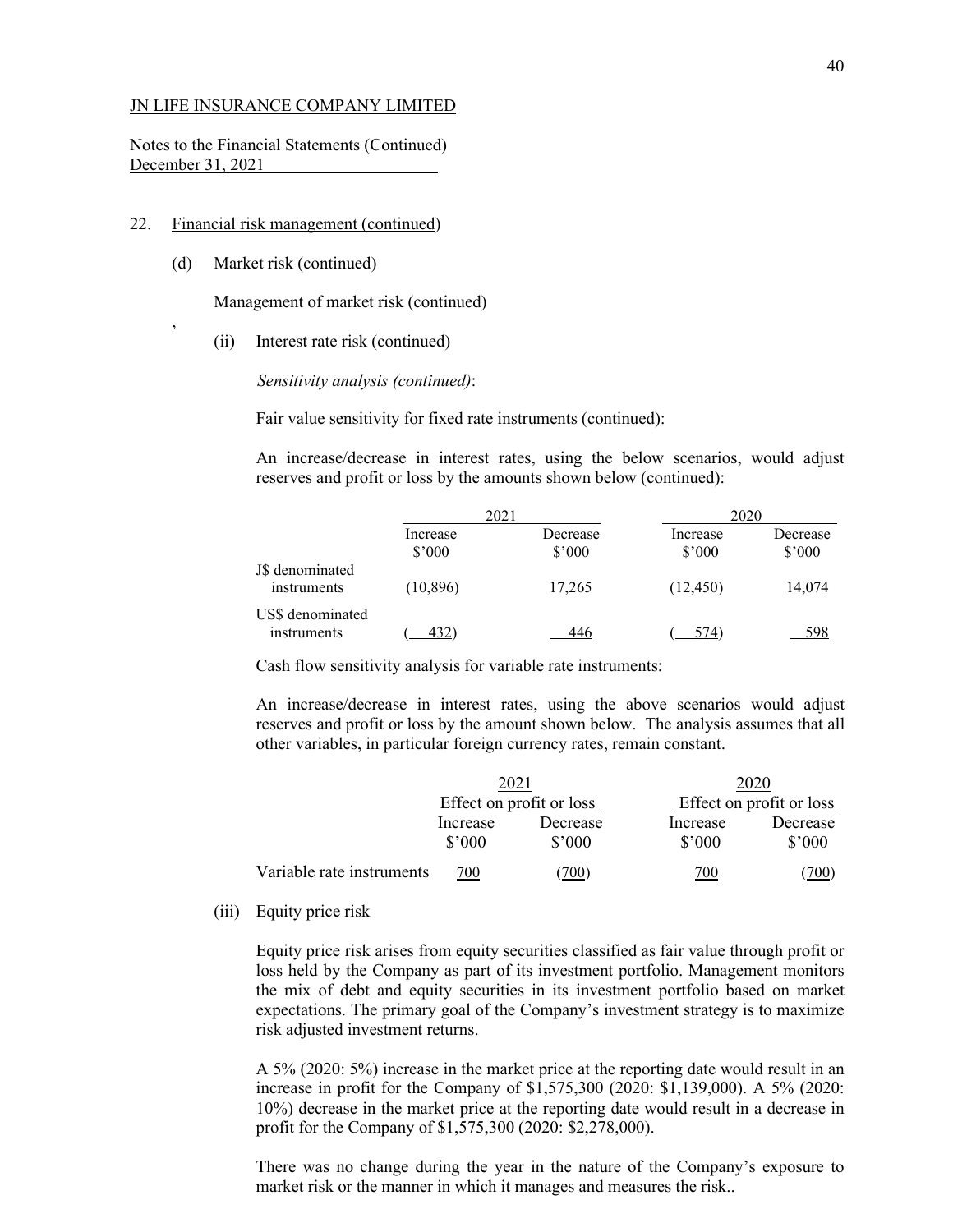Notes to the Financial Statements (Continued) December 31, 2021

# 22. Financial risk management (continued)

(e) Operational risk

Operational risk is the risk of direct or indirect loss arising from a wide variety of causes associated with the Company's processes, personnel, technology and infrastructure, and from external factors other than credit, market and liquidity risks such as those arising from legal and regulatory requirements, natural and man-made disasters as well as generally accepted standards of corporate behaviour.

The Company's objective is to manage operational risk to achieve the optimal balance between the Company's financial viability and its performance against the requirements of an effective operational risk management framework.

The primary responsibility for the development and implementation of controls to address operational risk is assigned to the Group's Risk and Compliance Unit centrally and in daily operations to the senior management team.

This responsibility is supported by the development of overall Company standards for the management of operational risk in the following areas:

- risk policies/guidelines for assisting management to understand the ways in which risks can be measured, managed, identified and controlled;
- requirements for appropriate segregation of duties, including the independent authorisation of transactions;
- requirements for the reconciliation and monitoring of transactions;
- compliance with regulatory and other legal requirements;
- documentation of controls and procedures;
- requirement for the periodic assessment of operational risks faced, and the adequacy of controls and procedures to address the risks identified;
- requirements for the reporting of operational losses and proposed remedial actions;
- development of business continuity programmes including contingency plans, testing and training;
- training and professional development;
- ethical and business standards; and
- risk mitigation, including insurance where this is effective.

The Group's Risk and Compliance Unit conducts frequent operational risk reviews of business lines in keeping with established policies and is supported with independent reviews undertaken by Group Internal Audit. The results of all operational risk reviews are discussed with management and the recommendations and required actions agreed. Summaries of the operational risk reviews are submitted to the Audit Committee and to the Board of Directors.

There was no change during the year in the Company's exposure to operational risk or the manner in which it manages the risk.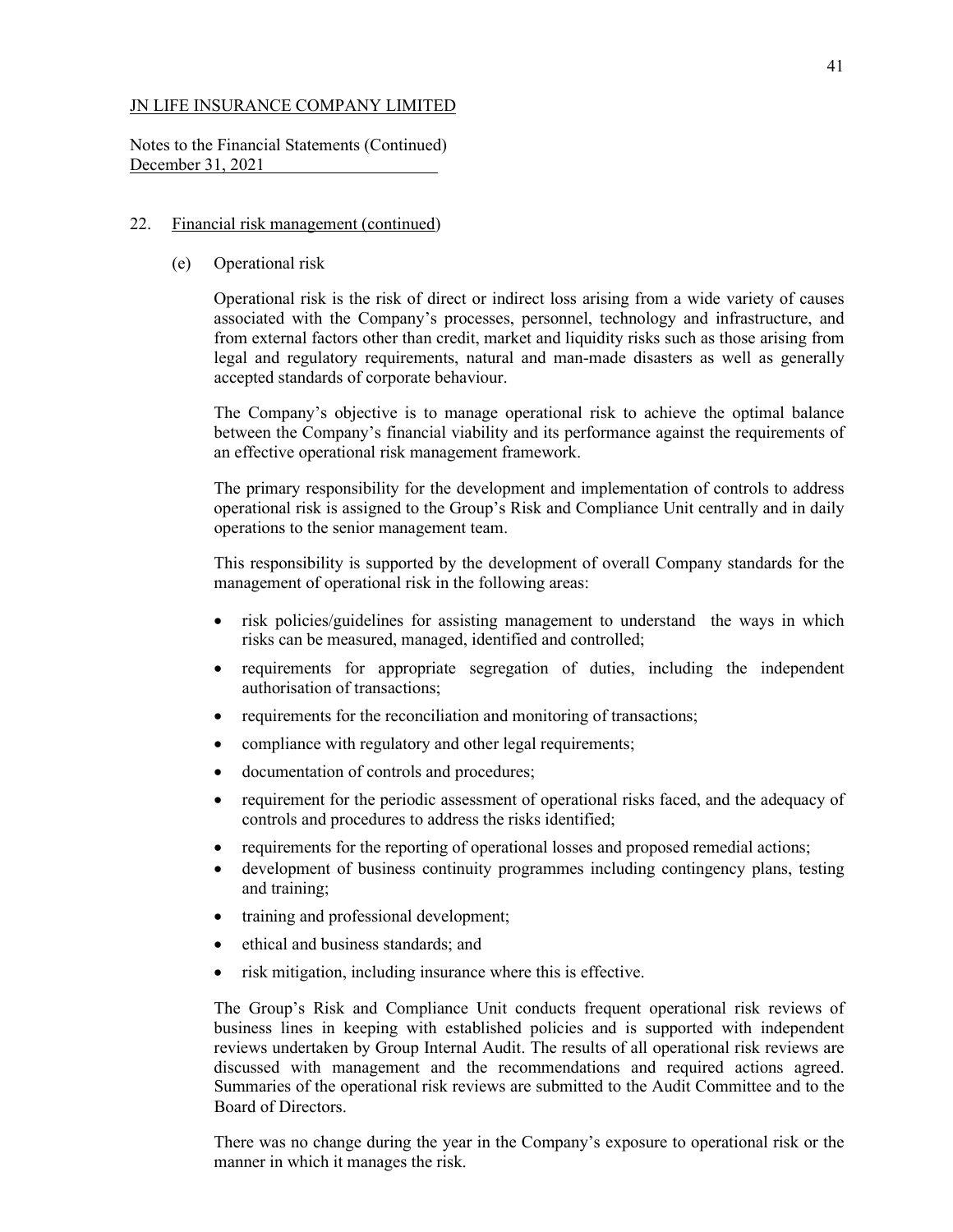Notes to the Financial Statements (Continued) December 31, 2021

# 22. Financial risk management (continued)

(f) Capital management

The Company's objectives when managing capital are:

- (i) To comply with capital requirements set by the regulators of the insurance industry within which the Company operates;
- (ii) To safeguard the Company's ability to continue as a going concern so that it can continue to provide returns for shareholders and benefits to other stakeholders; and
- (iii) To maintain a strong capital base to support the development of its business.

The Company's main regulator is the Financial Services Commission (FSC) which monitors the capital requirements for the Company.

Regulators are primarily interested in protecting the rights of the policyholders and monitoring the Company closely to ensure that it is satisfactorily managing affairs for the benefit of the policyholders. At the same time, the regulators are also interested in ensuring that the Company maintains an appropriate solvency position to meet unforeseen liabilities such as those arising from economic shocks or natural disasters.

In implementing current capital requirements, the FSC requires the Company to maintain a minimum capital requirement of \$150,000,000.

To assist in evaluating the current business and strategic opportunities, a risk-based approach is one of the core measures of financial performance. The risk-based assessment measure which has been adopted is the Minimum Continuing Capital and Surplus Requirement (MCCSR) standard as defined by the FSC and dictated by the Insurance Regulations 2001. Under those regulations, the minimum standard recommended for companies is a MCCSR of 150%.

The MCCSR for the Company is set out below:

|                            | 2021<br>\$3000 | 2020<br>\$'000 |
|----------------------------|----------------|----------------|
| Regulatory capital held    | 625,362        | 602,963        |
| Minimum regulatory capital | 201,902        | 178,959        |
| <b>MCCSR Ratio</b>         | 309.7%         | 336.9%         |

There was no change during the year in the manner in which the Company manages capital.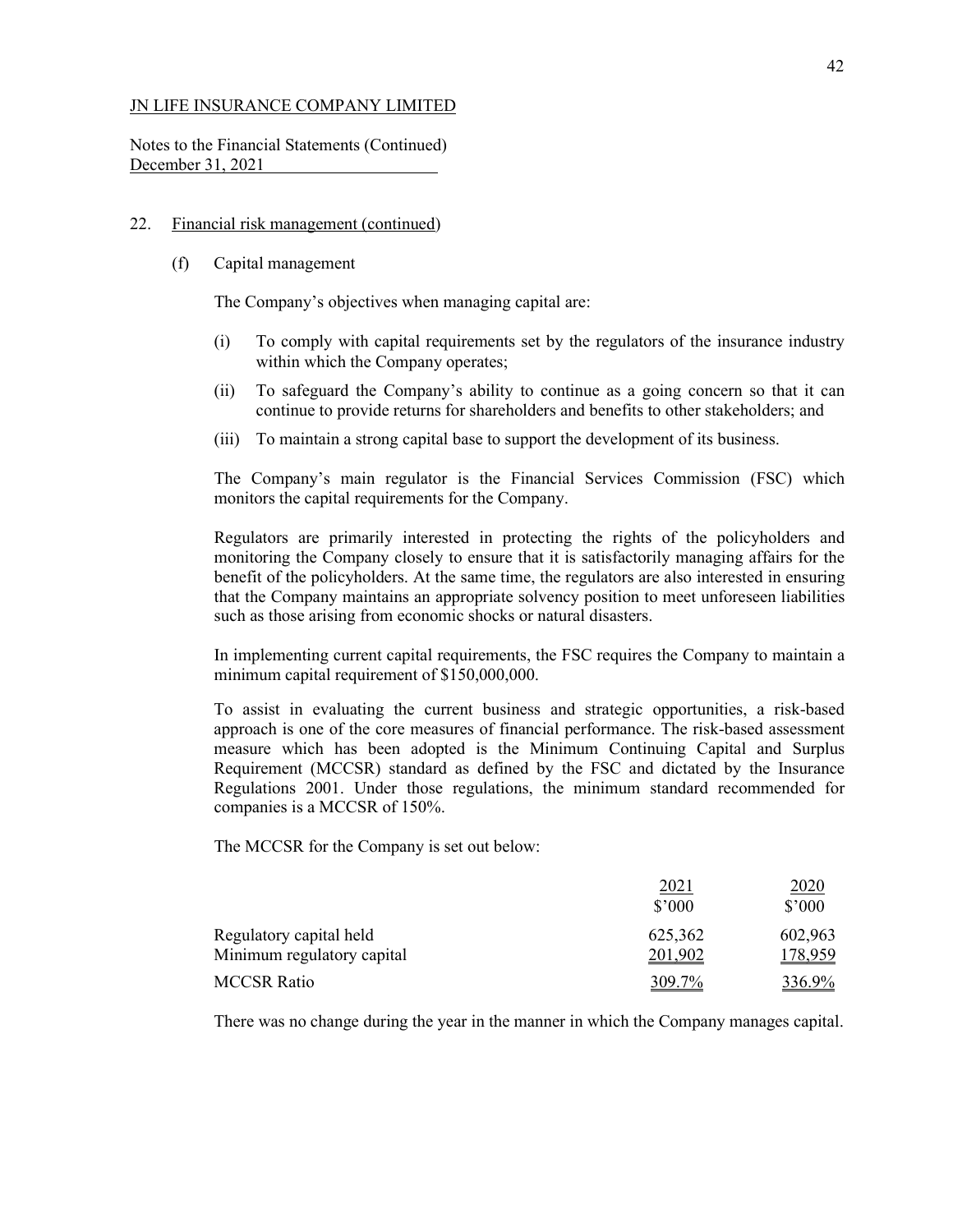Notes to the Financial Statements (Continued) December 31, 2021

# 23. Fair value of financial instruments

Fair value is the price that would be received from the sale of an asset or paid to transfer a liability in an orderly transaction between market participants at the measurement date in the principal or, in its absence, the most advantageous market to which the Company has access at that date. The fair value of a liability reflects its non-performance risk. Where quoted market prices are not available, the fair values of these instruments have been determined using a generally accepted alternative method.

IFRS 7 specifies a hierarchy of valuation techniques based on whether the inputs to those valuation techniques are observable or unobservable. These two types of inputs have created the following fair value hierarchy:

- Level 1 Quoted prices in active markets for identical assets or liabilities. This level includes listed equity securities and debt instruments on exchanges.
- Level 2 Inputs other than quoted prices included within Level 1 that are observable for the asset or liability, either directly or indirectly.
- Level 3 Inputs for the asset or liability that are not based on observable market data (unobservable inputs). This level includes equity investments and debt instruments with significant unobservable components.

This hierarchy requires the use of observable market data when available.

(a) Accounting classification and fair values:

The following table shows the carrying amounts and fair values of financial assets and financial liabilities, their classification and their levels in the fair value hierarchy. It does not include fair value information for financial assets and liabilities not measured at fair value if the carrying amounts are a reasonable approximation of fair values.

|                                             | 2021                     |                   |                   |                  |
|---------------------------------------------|--------------------------|-------------------|-------------------|------------------|
|                                             | Carrying<br>amount       |                   | Fair value        |                  |
|                                             | Fair<br>values<br>\$'000 | Level 1<br>\$'000 | Level 2<br>\$'000 | Total<br>\$'000  |
| Financial assets measured<br>at fair value: |                          |                   |                   |                  |
| Government bonds                            | 390,967                  |                   | 390,967           | 390,967          |
| Quoted equities<br>Mutual funds             | 31,506<br>20,724         | 31,506            | 20,724            | 31,506<br>20,724 |
|                                             |                          |                   |                   |                  |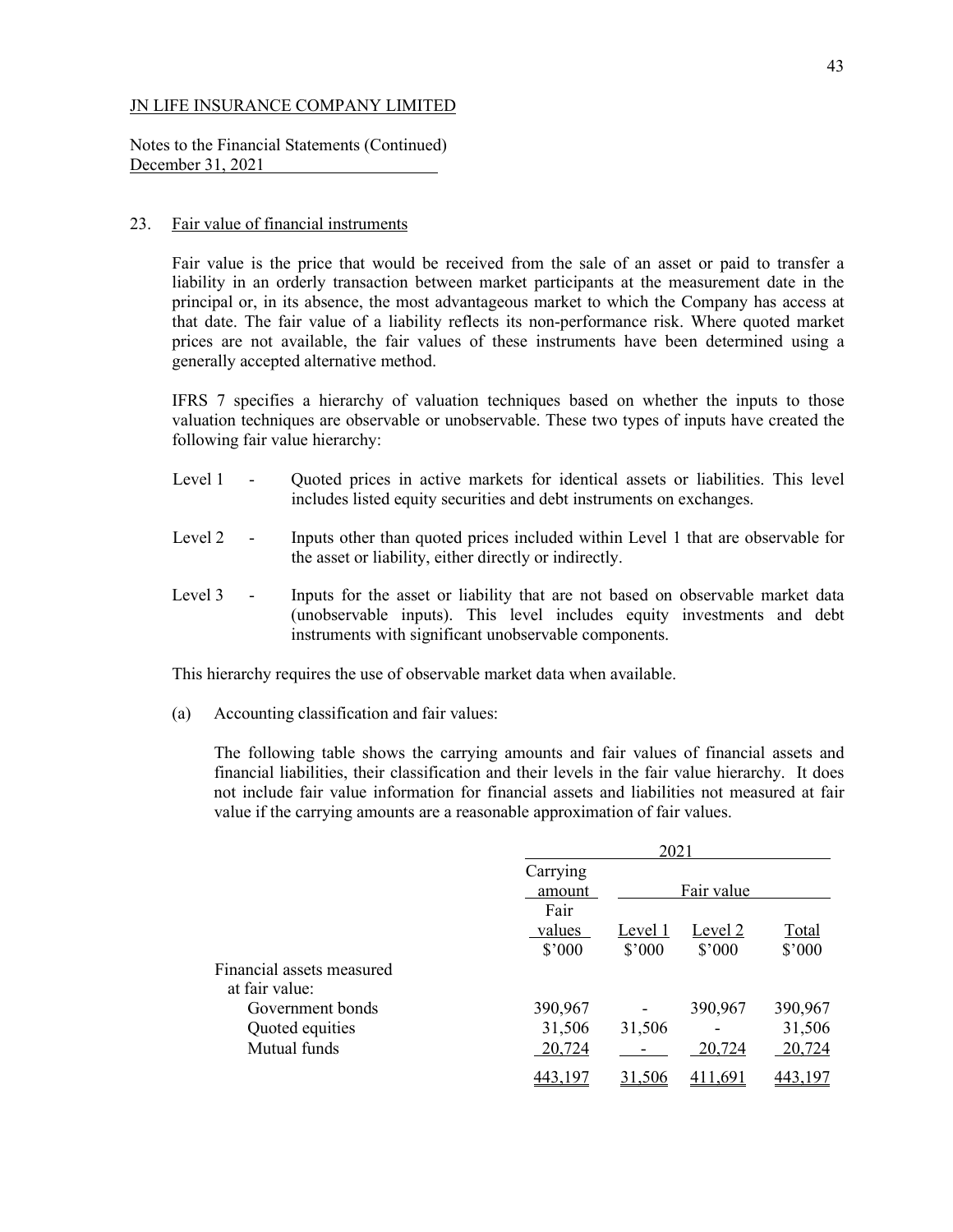Notes to the Financial Statements (Continued) December 31, 2021

# 23. Fair value of financial instruments (continued)

(a) Accounting classification and fair values (continued):

|                                                     | 2020                        |                   |                   |                             |  |
|-----------------------------------------------------|-----------------------------|-------------------|-------------------|-----------------------------|--|
|                                                     | Carrying<br>amount          |                   | Fair value        |                             |  |
|                                                     | Fair<br>values<br>\$'000    | Level 1<br>\$'000 | Level 2<br>\$'000 | Total<br>\$'000             |  |
| Financial assets measured<br>at fair value:         |                             |                   |                   |                             |  |
| Government bonds<br>Quoted equities<br>Mutual funds | 386,167<br>22,787<br>19,862 | 22,787            | 386,167<br>19,862 | 386,167<br>22,787<br>19,862 |  |
|                                                     |                             |                   | 406.029           | 428.816                     |  |

No items were transferred from one level to another.

(b) Valuation technique

The valuation techniques used in measuring fair value in the level 2 of the hierarchy are detailed below. There were no significant unobservable inputs used in computing the fair values.

| <b>Type</b>                                                | <b>Valuation techniques</b>                                                                                                                                     |
|------------------------------------------------------------|-----------------------------------------------------------------------------------------------------------------------------------------------------------------|
| US\$ denominated securities issued or<br>guaranteed by GOJ | Obtain bid price provided by a<br>recognised broker/dealer                                                                                                      |
|                                                            | Apply price to estimate fair value<br>$\bullet$                                                                                                                 |
| J\$ denominated securities issued or<br>guaranteed by GOJ  | Obtain bid price provided by a<br>recognised pricing source (which<br>Jamaica-market-supplied<br>uses<br>indicative bids)<br>Apply price to estimate fair value |
| Mutual funds                                               | Obtain<br>prices<br>quoted<br>bv<br>investment managers<br>Apply price to estimate fair value                                                                   |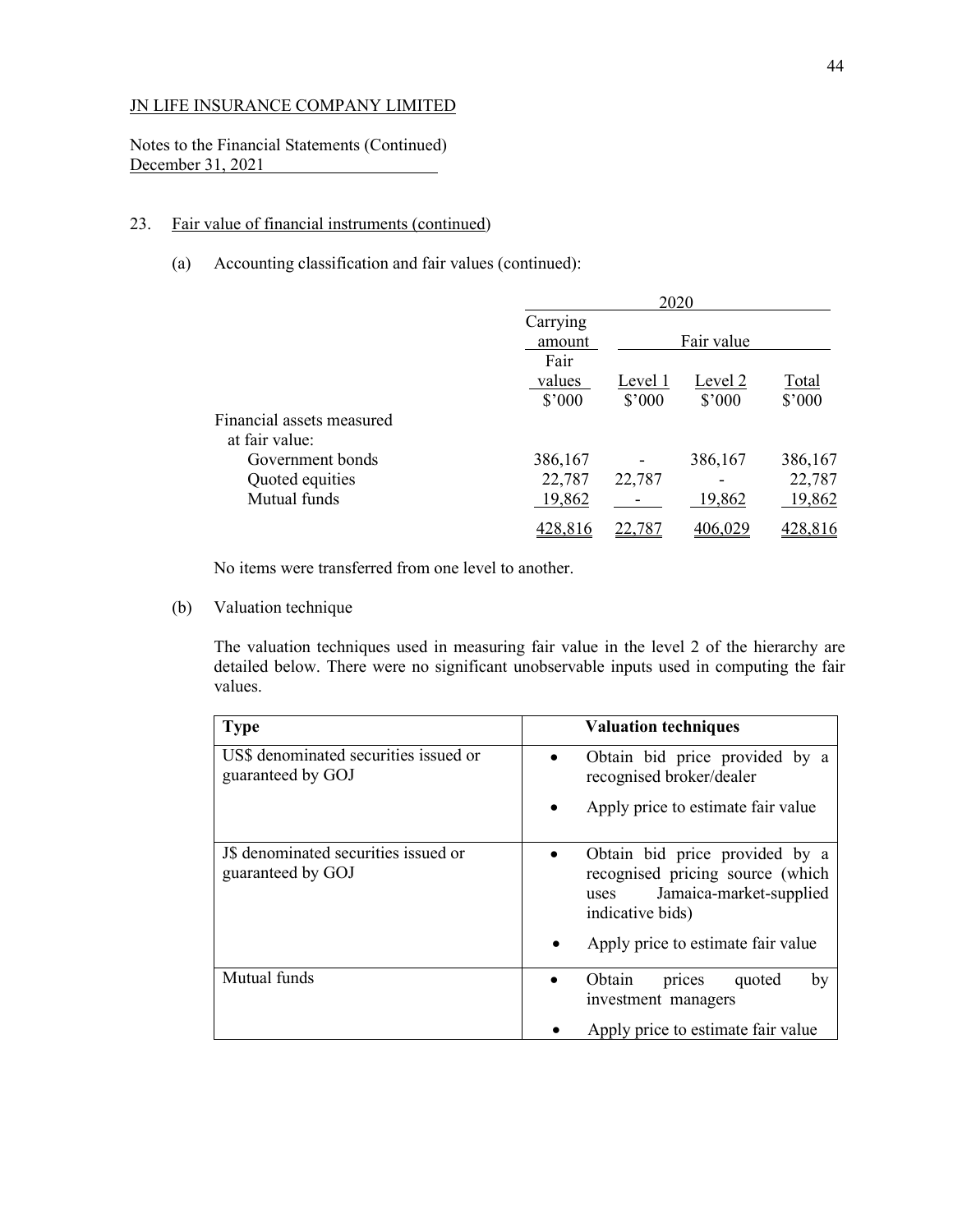Notes to the Financial Statements (Continued) December 31, 2021

# 24. Insurance risk management

Risk management objectives and policies for mitigating insurance risk:

The Company's management of financial and insurance risk is a critical aspect of the business.

The primary insurance activity carried out by the Company is the transfer of risk from persons or entities that are directly subject to the risk, by means of the sale of insurance policies. As such, the Company is exposed to uncertainty surrounding the timing, frequency and severity of claims under these policies.

(a) Underwriting policy

The Company manages insurance risk through its underwriting policy that includes, *inter alia,* authority limits, approval procedures for transactions that exceed set limits, pricing guidelines and the centralised management of reinsurance.

The Company's underwriting strategy includes the use of a medical questionnaire with benefits limited to reflect the health condition of applicants.

The Company actively monitors insurance risk exposures both for individual and portfolio types of risk. These methods include internal risk measurement, portfolio modelling and analyses*.*

The Company seeks to underwrite a balanced portfolio of risks at rates and on terms that will produce an underwriting result consistent with its long-term objectives.

The Board of Directors approves the underwriting strategy which is set out in an annual business plan and management is responsible for the attainment of the established objectives.

(b) Reinsurance strategy

The Company reinsures a portion of the risks it underwrites in order to protect capital resources and to limit its exposure to variations in the projected frequency and severity of losses.

The Company manages reinsurance risk by selecting reinsurers which have established capability to meet their contractual obligations and which have favourable credit ratings as determined by a reputable rating agency.

Ceded reinsurance results in credit risk. The Company monitors the financial condition of re-insurers on an ongoing basis and reviews its reinsurance arrangements periodically. The Board of Directors is responsible for setting the minimum security criteria for accepting reinsurance and monitoring the purchase of reinsurance against those criteria and for monitoring its adequacy on an ongoing basis.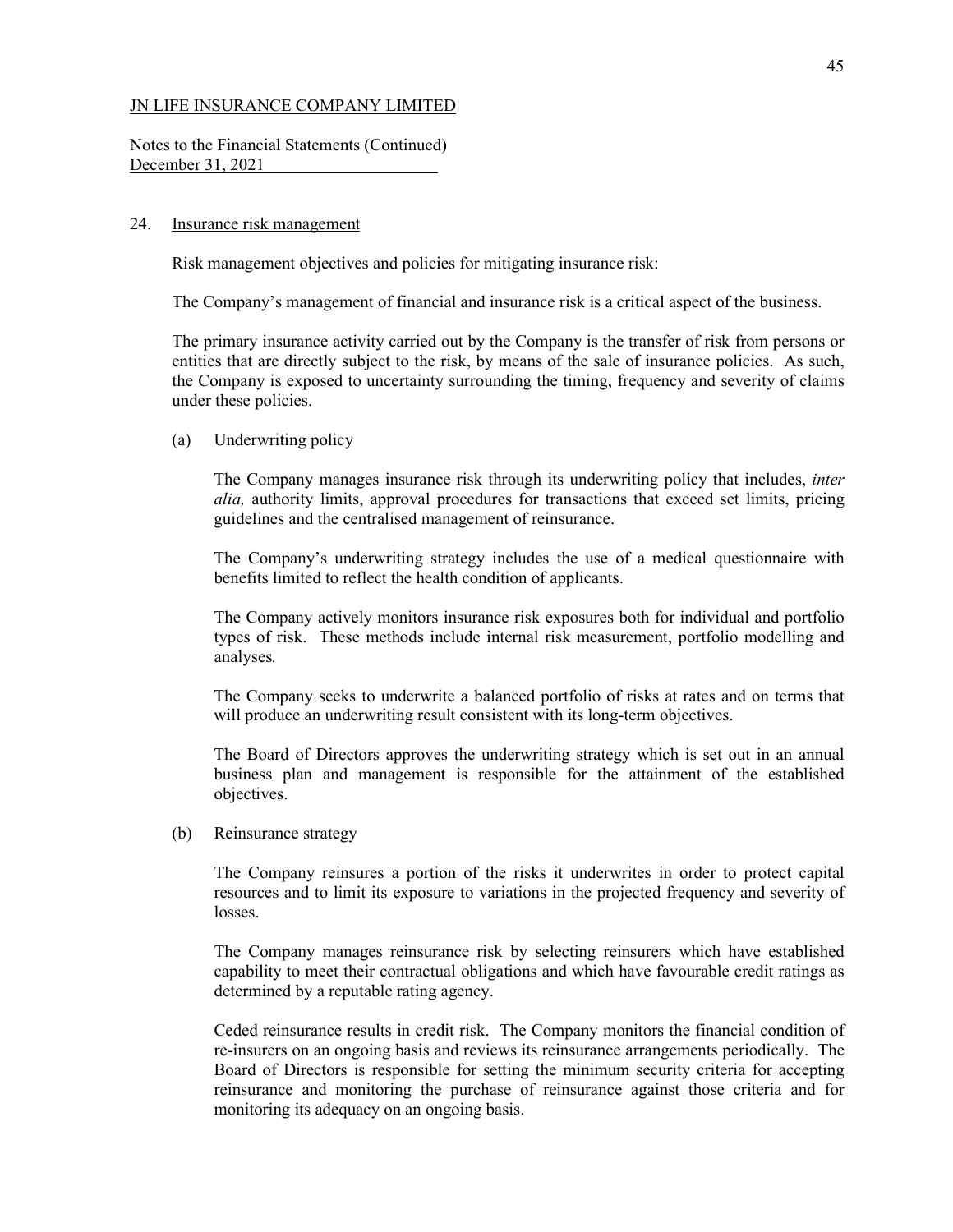Notes to the Financial Statements (Continued) December 31, 2021

# 24. Insurance risk management (continued)

(c) Terms and conditions of life insurance contracts

The terms and conditions and the key factors upon which the timing and uncertainty of future cash flows of life insurance contracts depend are as follows:

The insurance contracts insure human life for death, critical illness or permanent disability over short and long durations. These life insurance contracts protect the Company's customer from the consequence of events such as death or disability that would affect the ability of the customer or his/her dependents to maintain their current level of income. Guaranteed benefits paid on occurrence of the specified insurance event are either fixed or linked to the extent of the economic loss suffered by the policyholder. There are no maturity or surrender benefits.

# **Terms and conditions Key factors affecting future cash flows**

For the contracts where death is the insured risk, the most significant factors that could increase the overall frequency and severity of claims are epidemics (such as HIV/AIDS) and wide-ranging lifestyle changes such as eating, smoking and exercise habits resulting in earlier or more claims than expected.

- (d) Reinsurance limits
	- (i) Coverage in excess of retention limits is ceded to reinsurers up to the treaty limit except for a certain bulk creditor life contract which is 100% reinsured. The retention programs used by the Company are summarised below:

| Type of insurance contract   | <b>Retention limit</b>                                                |
|------------------------------|-----------------------------------------------------------------------|
| Group creditor life contract | JMD 7,500,000;                                                        |
|                              | USD 60,000; CAD 75,000; GBP 42,000                                    |
|                              | of coverage per life insured.                                         |
|                              | Treaty limits apply                                                   |
| Group life contract          | JMD 3,000,000 of coverage<br>per life insured.<br>Treaty limits apply |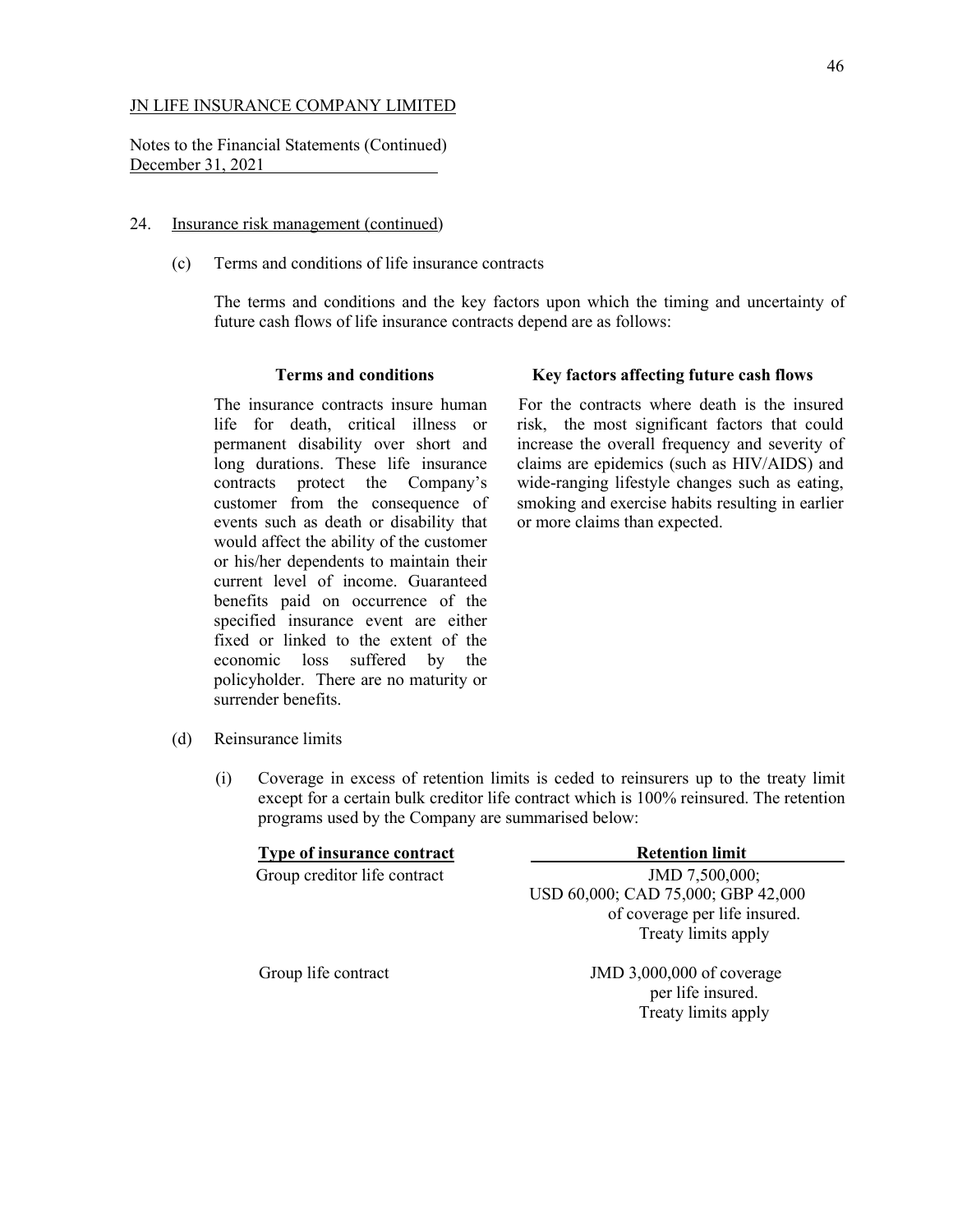Notes to the Financial Statements (Continued) December 31, 2021

# 24. Insurance risk management (continued)

- (d) Reinsurance limits (continued)
	- (ii) The benefits assured, distributed by retained amounts and by reinsured amounts, are shown below:

|                   | 2021          |               |               |
|-------------------|---------------|---------------|---------------|
|                   |               | Total         | Total         |
|                   | Total         | amount        | amount        |
| Band              | amount        | reinsured     | retained      |
| \$'000            | \$'000        | \$'000        | \$'000        |
| $0 - 1,000$       | 9,243         | 202           | 9,041         |
| $1,000 - 2,000$   | 7,377         | 407           | 6,970         |
| $2,000 - 5,000$   | 22,208        | 1,645         | 20,563        |
| $5,000 - 10,000$  | 38,362        | 4,154         | 34,208        |
| $10,000$ and over | 34,452        | <u>16,470</u> | 17,982        |
|                   | 111,642       | <u>22,878</u> | 88,764        |
|                   | 2020          |               |               |
|                   |               | Total         | Total         |
|                   | Total         | amount        | amount        |
| Band              | amount        | reinsured     | retained      |
| \$'000            | \$'000        | \$'000        | \$'000        |
| $0 - 1,000$       | 7,533         | 698           | 6,835         |
| $1,000 - 2,000$   | 7,187         | 1,378         | 5,809         |
| $2,000 - 5,000$   | 23,993        | 2,630         | 21,363        |
| $5,000 - 10,000$  | 35,389        | 5,815         | 29,574        |
| $10,000$ and over | <u>32,266</u> | 17,012        | <u>15,254</u> |
|                   | 106,368       | <u>27,533</u> | <u>78,835</u> |

# 25. Related party balances and transactions

(a) Definition of related parties

A related party is a person or entity that is related to the Company.

- A) A person or a close member of that person's family is related to the Company if that person:
	- (i) has control or joint control over the Company;
	- (ii) has significant influence over the Company; or
	- (iii) is a member of the key management personnel of the Company.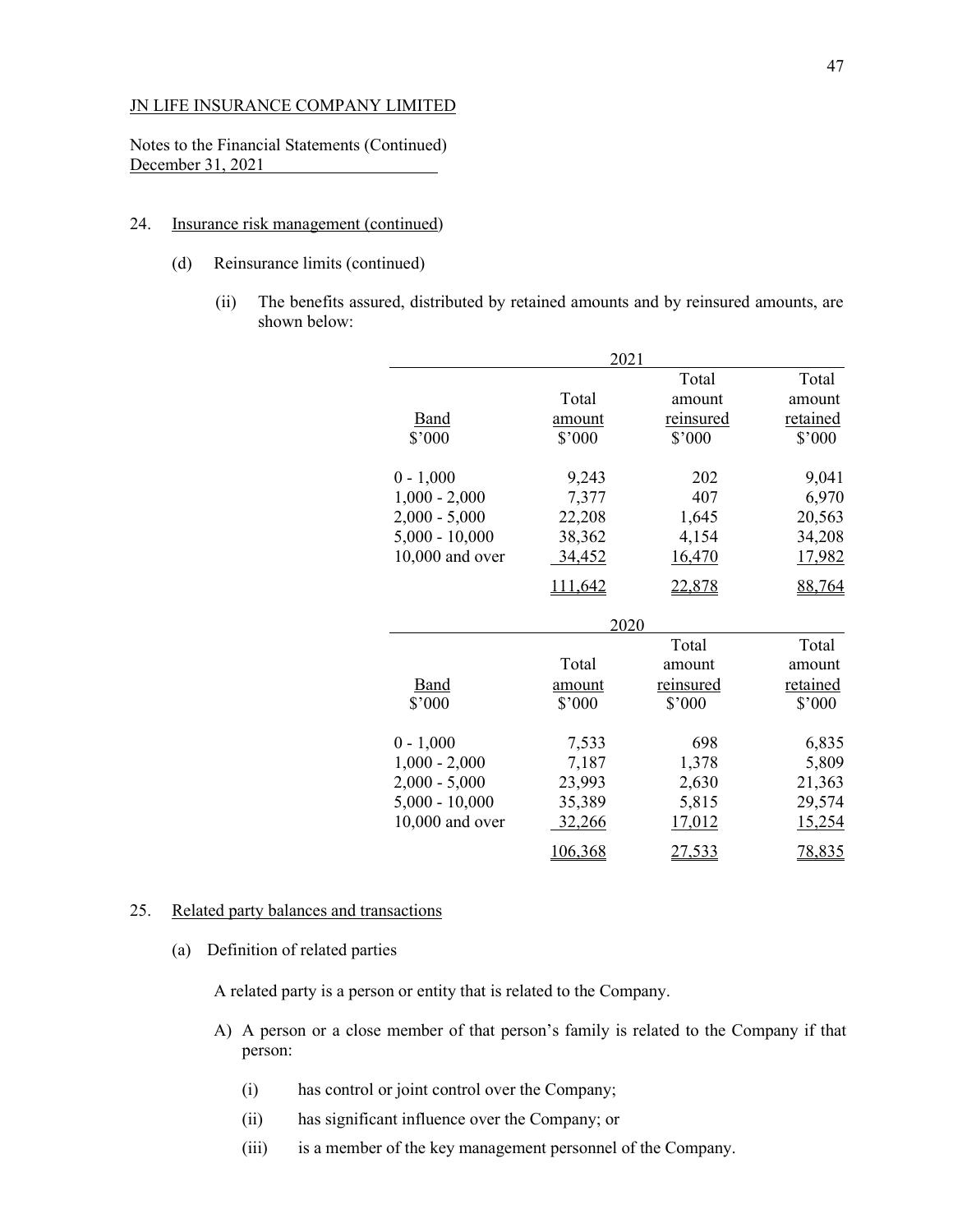Notes to the Financial Statements (Continued) December 31, 2021

# 25. Related party balances and transactions (continued)

- (a) Definition of related parties (continued)
	- B) An entity is related to the Company if any of the following conditions applies:
		- (i) The entity and the Company are members of the same group of companies (which means that each parent, subsidiary and fellow subsidiary is related to the other).
		- (ii) One entity is an associate or joint venture of the other entity (or an associate or joint venture of a member of a group of companies of which the other entity is a member).
		- (iii) Both entities are joint ventures of the same third party.
		- (iv) One entity is a joint venture of a third entity and the other entity is an associate of the third entity.
		- (v) The entity is a post-employment benefit plan for the benefit of employees of either the Company or an entity related to the Company.
		- (vi) The entity is controlled, or jointly controlled by a person identified in (A).
		- (vii) A person identified in (A)(i) has significant influence over the entity or is a member of the key management personnel of the entity (or of a parent of the entity).
		- (viii) The entity, or any member of a group of companies of which it is a part, provides key management personnel services to the Company or to the parent of the Company.

A related party transaction is a transfer of resources, services or obligations between related parties, regardless of whether a price is charged.

(b) Identity of related parties

The Company has a related party relationship with its ultimate parent company, parent company, fellow subsidiaries, directors, associated companies, key management personnel and JN Foundation.

(c) Except those stated separately thereon, the statement of financial position includes balances, arising in the ordinary course of business, with related entities, as follows:

|                               | 2021   | 2020   |
|-------------------------------|--------|--------|
|                               | \$'000 | \$'000 |
| Fellow subsidiaries:          |        |        |
| Cash and cash equivalents     | 15,505 | 17,353 |
| Policyholders' liabilities    |        | 34,033 |
| Other related entity:         |        |        |
| Contribution to JN Foundation |        |        |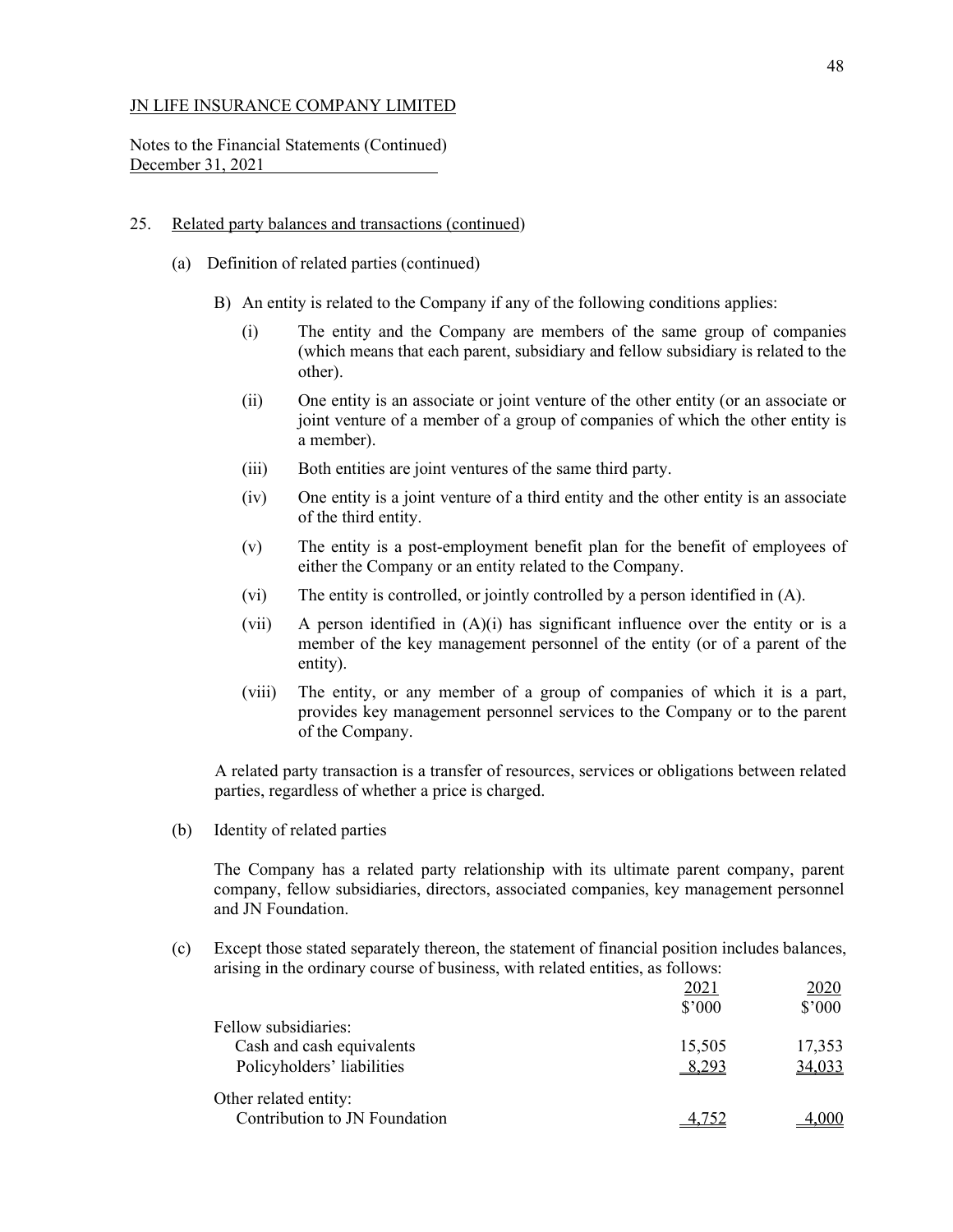Notes to the Financial Statements (Continued) December 31, 2021

# 25. Related party balances and transactions (continued)

(d) The statement of profit or loss and other comprehensive income includes the following income earned from, and expenses incurred in, transactions with related parties in the ordinary course of business:

|     |                                               | 2021          | 2020       |
|-----|-----------------------------------------------|---------------|------------|
|     |                                               | \$'000        | \$'000     |
|     | Ultimate parent company:                      |               |            |
|     | Management fees                               | 76,747)       | 54,387)    |
|     | Other fees                                    | (14,688)      | 11,625     |
|     | Gross premium income                          | 11,453        | 7,930      |
|     | Parent company:                               |               |            |
|     | Management fees                               | (12,466)      | (12,626)   |
|     | Gross premium income                          | 1,326         | 2,049      |
|     | Fellow subsidiaries:                          |               |            |
|     | <b>Management Fees</b>                        | (2,860)       | 7,189)     |
|     | Gross premium income                          | 660,238       | 590,995    |
|     | Interest income                               | 17            |            |
|     | Insurance benefits incurred                   | (190, 301)    | (149, 136) |
|     | Advertising and subscription                  | 7,548)        | (10, 424)  |
|     | Service fees                                  | 699)          |            |
|     | Fleet management fees and associated services | 787)          | 648)       |
|     | Insurance                                     | 1,294)        | 1,475)     |
|     | Maintenance expense                           | 7,180)        | 7,180      |
|     | Due to related entities:                      |               |            |
|     | Gross premium income                          | 707           | 163        |
|     | Contribution to JN Foundation (note 19)       | 5,664)        | 3,639      |
|     |                                               | 2021          | 2020       |
|     |                                               | \$'000        | \$'000     |
| (e) | Transactions with key management personnel:   |               |            |
|     | Gross premium income                          | nil           | nil        |
|     | Directors remuneration (note 19)              | 6,250         | 6,500      |
|     | Key management compensation                   | <u>14,811</u> | 19,400     |
|     |                                               |               |            |

#### 26. Dividends

Interim dividends of \$75,000 (2020: \$25,000) per share, amounting to \$75,000,000 (2020: \$25,000,000) were declared and paid.

#### 27. Pension scheme

The Company participates in a group defined contribution pension scheme operated by the ultimate parent company.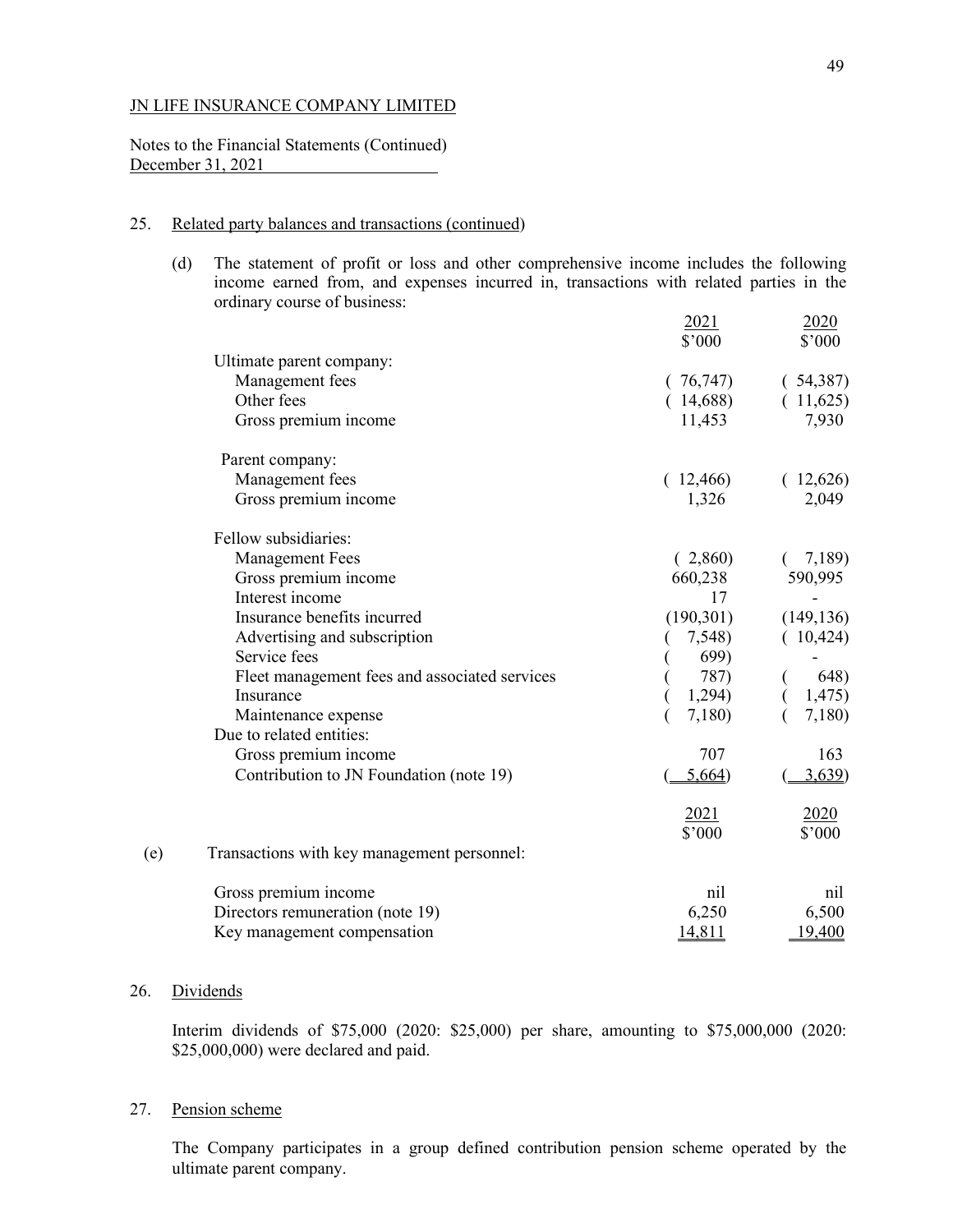Notes to the Financial Statements (Continued) December 31, 2021

# 27. Pension scheme (continued)

Employees contribute at a mandatory rate of 5% of pensionable salary, but may make additional contributions not exceeding a further 10%. The Company makes matching contributions at the rate of 5% to 10% of pensionable salaries, depending on the employees' years of pensionable service. Contributions to the scheme for the year amounted to \$3,739,000 (2020: \$3,690,000).

# 28. Significant accounting policies

The Company has consistently applied the following accounting policies to all periods presented in these financial statements.

(a) Financial instruments

A financial instrument is any contract that gives rise to a financial asset of one enterprise and a financial liability or equity instrument of another enterprise. For the purpose of the financial statements, financial assets have been determined to include cash and cash equivalents, securities purchased under resale agreements, investments, due from related parties and other assets. Financial liabilities include due to related parties, lease liabilities, other liabilities and policyholders' liabilities.

#### Financial assets

(i) Classification and subsequent measurement

The Company classifies its financial assets in the following measurement categories:

- Fair value through profit or loss (FVTPL);
- Fair value through other comprehensive income (FVOCI); or
- Amortised cost.

The classification requirements for debt and equity instruments are described below:

#### *Debt instruments*

Debt instruments are those instruments that meet the definition of a financial liability from the issuer's perspective, such as loans, government and corporate bonds and trade receivables purchased from clients.

Classification and subsequent measurement of debt instruments depend on the Company's business model for managing the asset and the cash flow characteristics of the asset.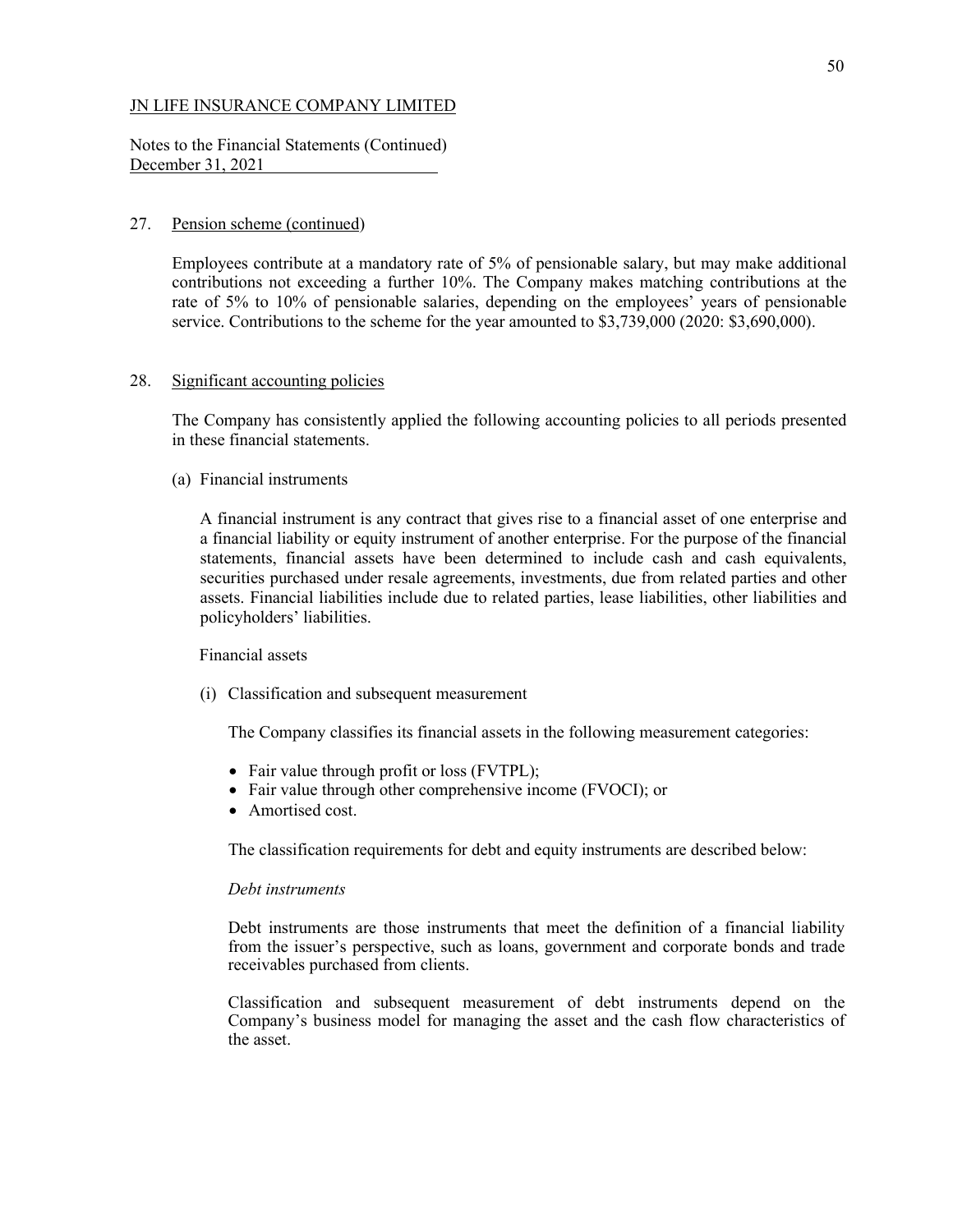Notes to the Financial Statements (Continued) December 31, 2021

# 28. Significant accounting policies (continued)

(a) Financial instruments (continued)

Financial assets (continued)

(i) Classification and subsequent measurement (continued)

Based on these factors, the Company classifies its debt instruments into one of the following three measurement categories:

i. Amortised cost

Assets that are held for collection of contractual cash flows where those cash flows represent solely payments of principal and interest ('SPPI'), and that are not designated at FVTPL, are measured at amortised cost. The carrying amount of these assets is adjusted by any expected credit loss allowance recognised and measured as described in note 22(b)(iii). Interest income from these financial assets is included in 'Finance income' using the effective interest rate method.

ii. Fair value through other comprehensive income

Financial assets that are held for collection of contractual cash flows and for selling the assets, where the assets' cash flows represent solely payments of principal and interest, and that are not designated at FVTPL, are measured at FVOCI. Movements in the carrying amount are taken through OCI, except for the recognition of impairment gains or losses, interest income and foreign exchange gains and losses on the instruments which are recognised in profit or loss.

When the financial asset is derecognised, the cumulative gain or loss previously recognised in OCI is reclassified from equity to profit or loss and recognised in fair value gains. Interest income from these financial assets is included in interest income using the effective interest rate method.

iii. Fair value through profit or loss

Assets that do not meet the criteria for amortised cost or FVOCI are measured at FVTPL. A gain or loss on a debt instrument that is subsequently measured at FVTPL and is not part of a hedging relationship is recognised in profit or loss and presented in the profit or loss statement within 'Fair value gains' in the period in which it arises, unless it arises from debt instruments that were designated at fair value or which are not held for trading, in which case they are presented separately in "Finance Income". Interest income from these financial assets is included in interest income using the effective interest rate method.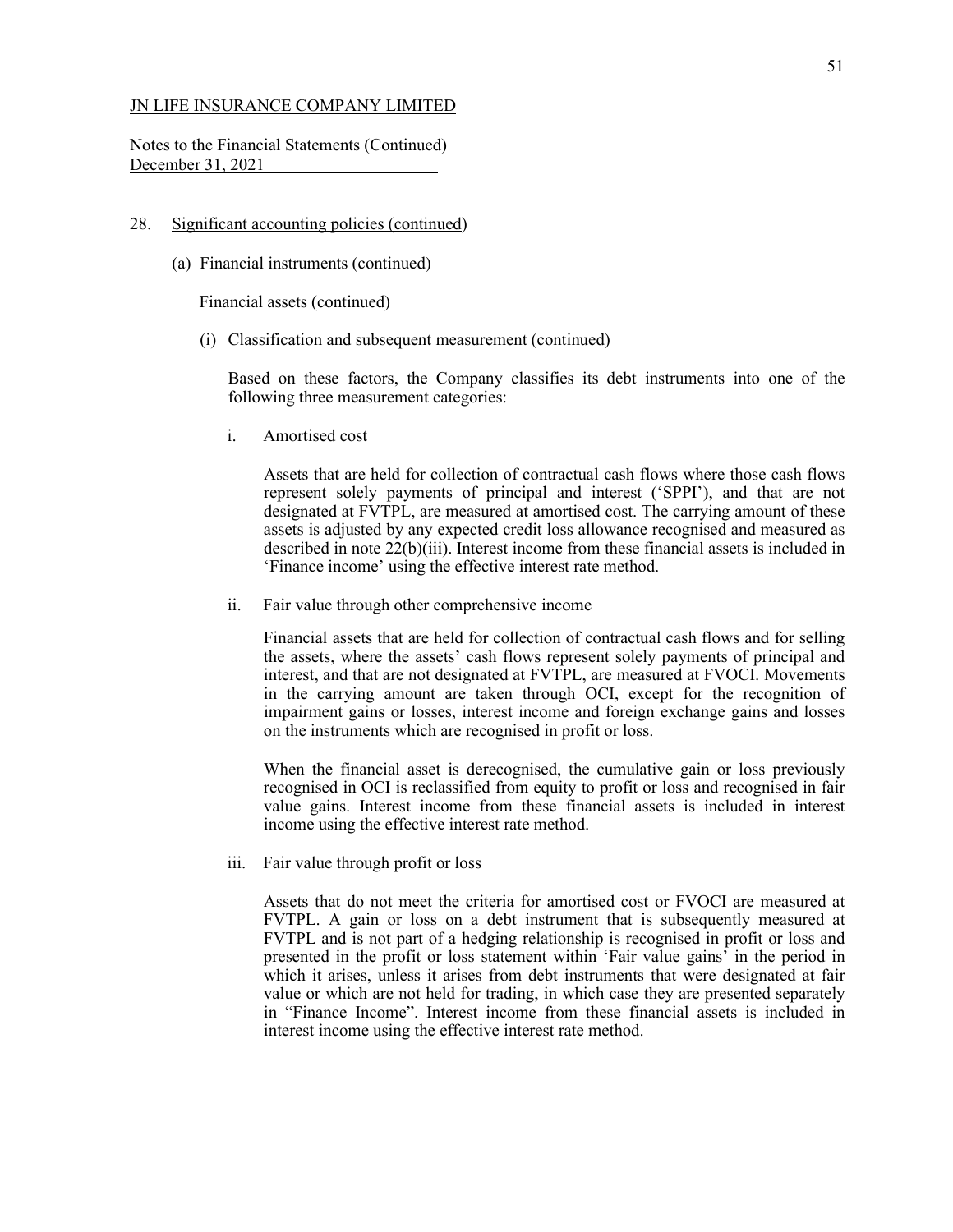Notes to the Financial Statements (Continued) December 31, 2021

### 28. Significant accounting policies (continued)

(a) Financial instruments (continued)

Financial assets (continued)

(i) Classification and subsequent measurement (continued)

*Business model:* The business model reflects how the Company manages the assets in order to generate cash flows. The measurement category from the three above, that the Company selects for a particular financial instrument depends on the business model applicable to that instrument. There are three models, namely, 'hold and collect', 'hold to collect and sell' and 'other'. The Company determines whether its objective is solely to collect the contractual cash flows from the assets or is to collect both the contractual cash flows and cash flows arising from the sale of assets.

If neither of these is applicable (e.g. financial assets are held for trading purposes), then the financial assets are classified as part of 'other' business model and measured at FVTPL.

Factors considered by the Company in determining the business model for a group of assets include past experience on how the cash flows for these assets were collected, how the asset's performance is evaluated and reported to key management personnel and how risks are assessed and managed.

Securities held for trading are held principally for the purpose of selling in the near term or are part of a portfolio of financial instruments that are managed together and for which there is evidence of a recent actual pattern of short-term profit-taking. These securities are classified in the 'other' business model and measured at FVTPL.

*Solely payments of principal and interest (SPPI):* Where the business model is to hold assets to collect contractual cash flows or to collect contractual cash flows and sell, the Company assesses whether the financial instruments' cash flows represent solely payments of principal and interest (the 'SPPI test'). In making this assessment, the Company considers whether the contractual cash flows are consistent with a basic lending arrangement - i.e. interest includes only consideration for the time value of money, credit risk, other basic lending risks and a profit margin that is consistent with a basic lending arrangement. Where the contractual terms introduce exposure to risk or volatility that are inconsistent with a basic lending arrangement, the related financial asset is classified and measured at fair value through profit or loss.

Financial assets with embedded derivatives are considered in their entirety when determining whether their cash flows are solely payment of principal and interest.

The Company reclassifies debt investments when and only when its business model for managing those assets changes. The reclassification takes place from the start of the first reporting period following the change. Such changes are expected to be very infrequent and none occurred during the year.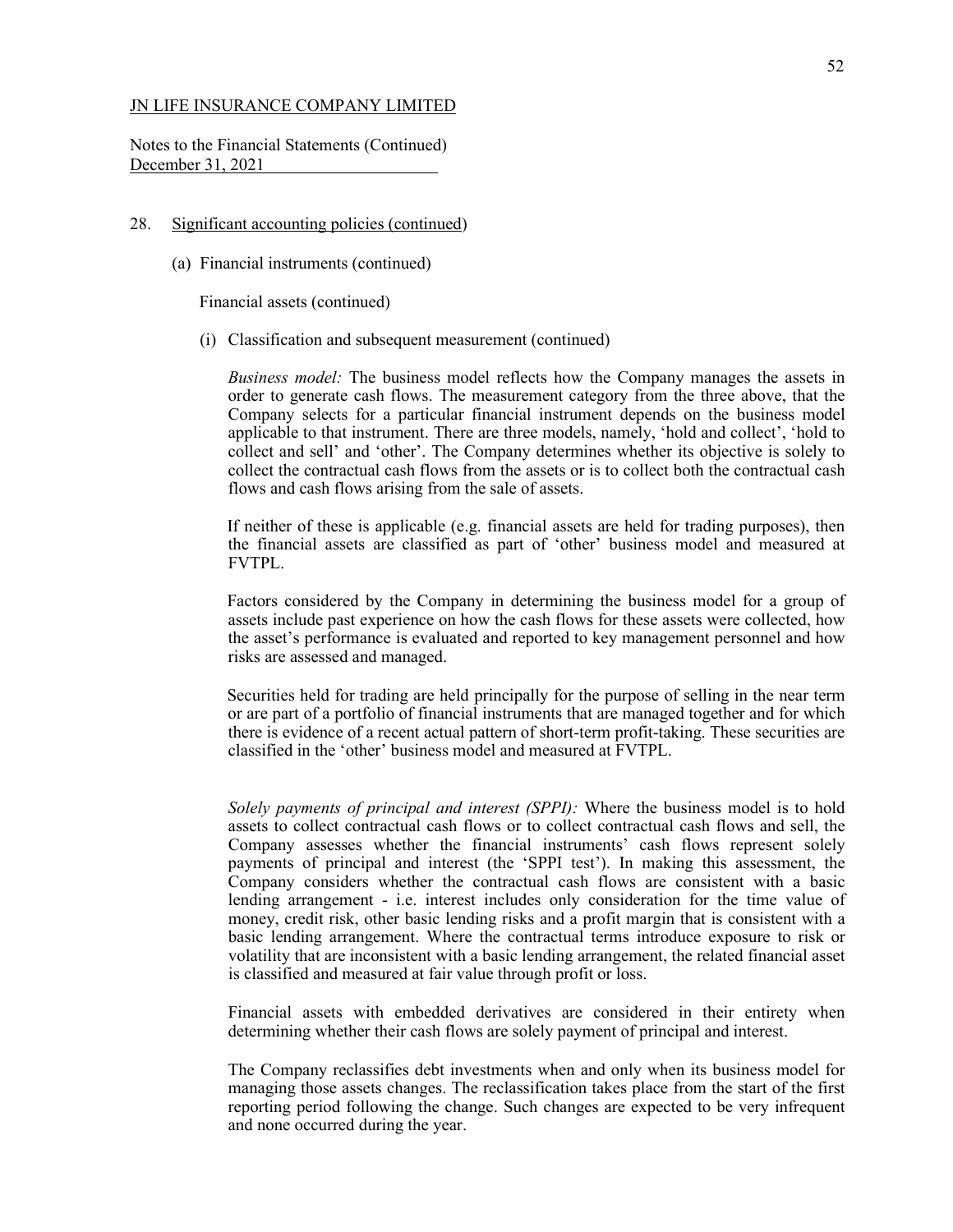Notes to the Financial Statements (Continued) December 31, 2021

# 28. Significant accounting policies (continued)

(a) Financial instruments (continued)

Financial assets (continued)

(i) Classification and subsequent measurement (continued)

#### *Equity instruments*

Equity instruments are instruments that meet the definition of equity from the issuer's perspective; that is, instruments that do not contain a contractual obligation to pay and that evidence a residual interest in the issuer's net assets. Examples of equity instruments include basic ordinary shares.

The Company subsequently measures all equity investments at fair value through profit or loss, except where the Company's management has elected, at initial recognition, to irrevocably designate an equity investment at fair value through other comprehensive income. The Company's policy is to designate equity investments as FVOCI when those investments are held for purposes other than to generate investment returns. When this election is used, fair value gains and losses are recognised in OCI and are not subsequently reclassified to profit or loss, including on disposal.

Impairment losses and reversal of impairment losses are not reported separately from other changes in fair value. Dividends, when representing a return on such investments, continue to be recognised in profit or loss as other income when the Company's right to receive payments is established.

Gains and losses on equity investments at FVTPL are included in the fair value gains, net in the statement of profit or loss.

(ii) Derecognition

The Company derecognises a financial asset when the contractual rights to the cash flows from the asset expire, or it transfers the rights to receive the contractual cash flows on the financial asset in a transaction in which substantially all the risks and rewards of ownership of the financial asset are transferred. Any interest in transferred financial assets that is created or retained by the Company is recognised as a separate asset or liability.

(b) Impairment of financial assets

The Company assesses on a forward-looking basis the expected credit losses ('ECL') associated with its debt instrument assets carried at amortised cost and FVOCI. The Company recognises a loss allowance for such losses at each reporting date. The measurement of ECL reflects:

- An unbiased and probability-weighted amount that is determined by evaluating a range of possible outcomes;
- The time value of money; and
- Reasonable and supportable information that is available without undue cost or effort at the reporting date about past events, current conditions and forecasts of future economic conditions.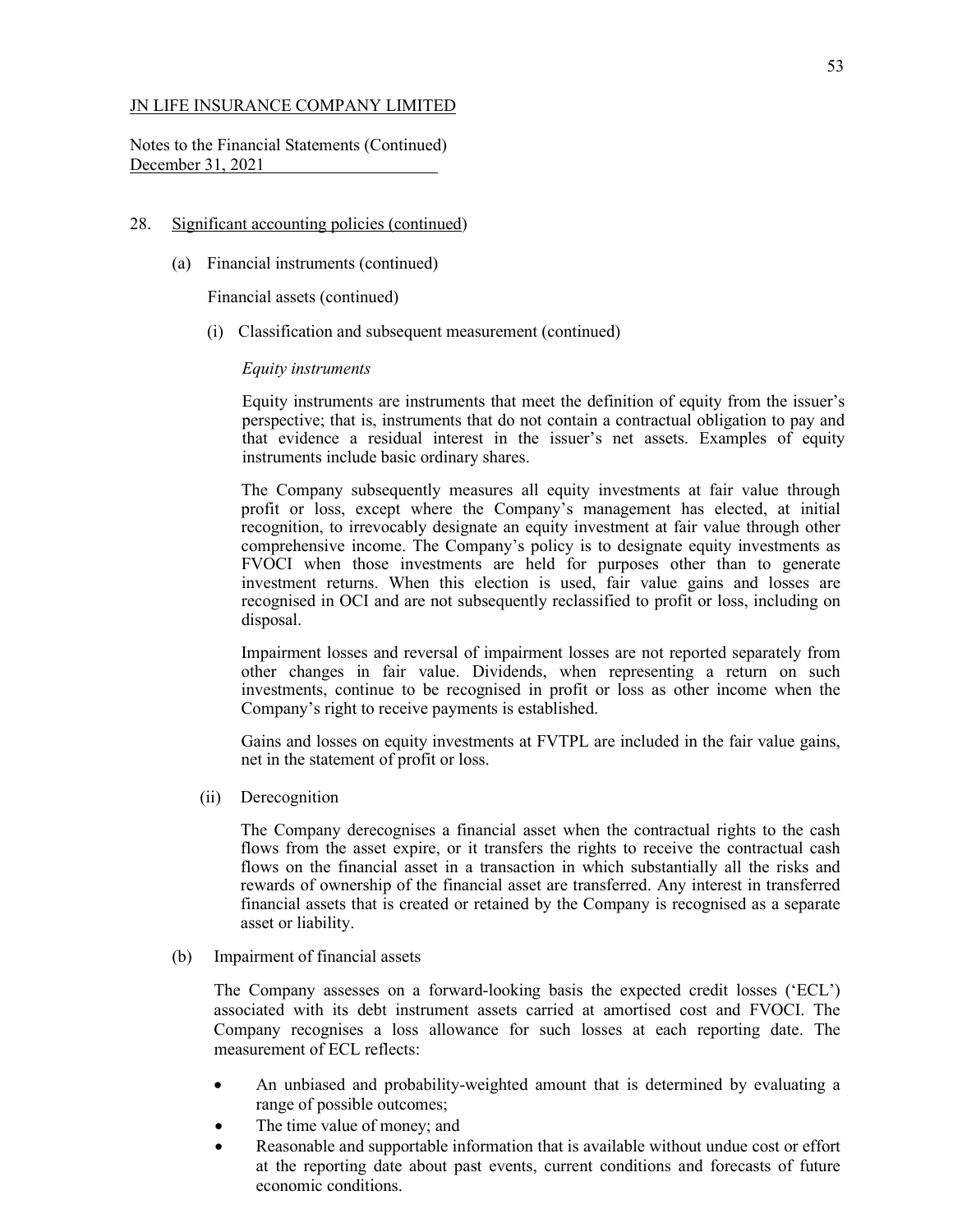Notes to the Financial Statements (Continued) December 31, 2021

# 28. Significant accounting policies (continued)

- (c) Financial liabilities
	- (i) Classification and subsequent measurement

Financial liabilities are classified and subsequently measured at amortised cost.

(ii) Recognition

A financial liability is measured initially at fair value, plus, for an item not at fair value through profit or loss, transaction costs that are directly attributable to its acquisition or issue.

(iii) Derecognition

The Company derecognises a financial liability when its contractual obligations are discharged, cancelled or expired.

(d) Other liabilities

Other liabilities are measured at amortised cost.

(e) Other assets

Other assets are measured at amortised cost less impairment losses [see note 28(b)].

(f) Cash and cash equivalents

Cash and cash equivalents are measured at amortised cost. They comprise bank balances and short-term, highly liquid investments where original maturities do not exceed three months from the reporting date, are readily convertible to known amounts of cash, are subject to an insignificant risk of changes in value, and are held for the purpose of meeting short-term commitments.

(g) Foreign currency transactions and balances

Transactions in foreign currencies are converted at the rates of exchange ruling on the dates of those transactions. Realised and unrealised gains and losses arising from fluctuations in exchange rates are included in profit or loss. Monetary foreign currency balances at the reporting date are translated at the Bank of Jamaica's weighted average rates, being the rates of exchange ruling on that date.

- (h) Taxation
	- (i) Income tax

Income tax on the profit or loss for the year comprises current and deferred tax. Income tax is recognised in profit or loss, except to the extent that it relates to items recognised directly in other comprehensive income, in which case it is recognised in other comprehensive income.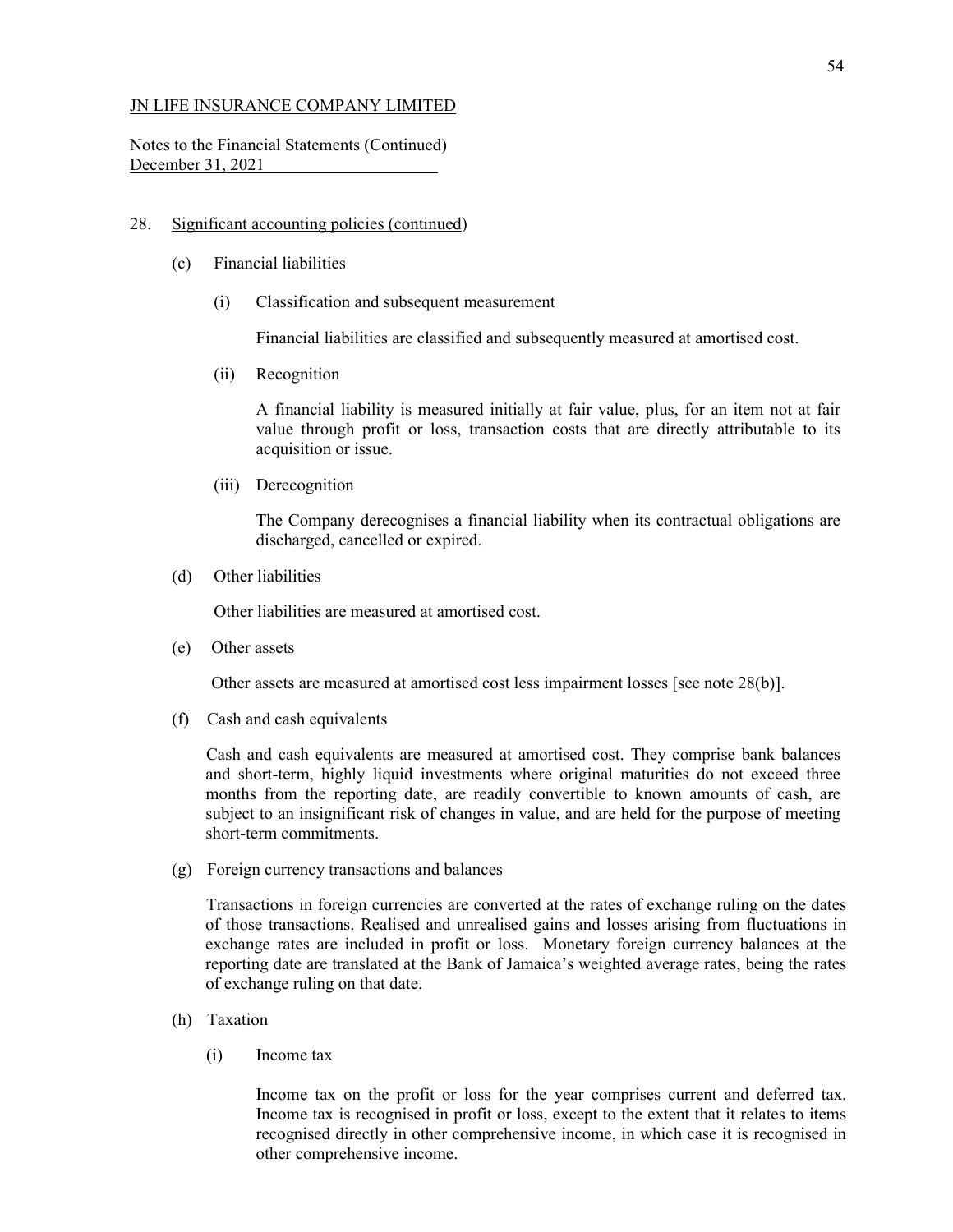Notes to the Financial Statements (Continued) December 31, 2021

# 28. Significant accounting policies (continued)

- (h) Taxation (continued)
	- (i) Income tax (continued)

Current income tax is the expected tax payable on the income for the year, as adjusted for tax purposes, using tax rates substantively enacted at the reporting date, and any adjustment to tax payable in respect of previous years.

(ii) Deferred tax

Deferred income tax is recognised in respect of temporary differences between the carrying amounts of assets and liabilities for financial reporting purposes and the amounts used for taxation purposes. Deferred tax is measured at the tax rates that are expected to be applied to temporary differences when they reverse, based on laws that have been enacted by the reporting date.

A deferred tax asset is recognised for unused tax losses, tax credits and deductible temporary differences only to the extent that it is probable that future taxable profits will be available against which the asset can be realised. Future taxable profits are determined based on the reversal of relevant taxable temporary differences. If the amount of taxable temporary differences is insufficient to recognise a deferred tax asset in full, then future taxable profits, adjusted for reversal of existing temporary differences, are considered based on the business plans of the Company. Deferred tax assets are reviewed at each reporting date and are reduced to the extent that it is no longer probable that the related tax benefit will be realised; such reductions are reversed when the probability of future profits improves.

(i) Property, plant and equipment

Items of property, plant and equipment are measured at cost less accumulated depreciation and impairment losses [see note  $28(0)$ ]. Cost includes expenditure that is directly attributable to the acquisition of the asset.

The cost of replacing part of an item of property, plant and equipment is recognised in the carrying amount of the item if it is probable that the future economic benefits embodied within the part will flow to the Company and its cost can be reliably measured. The cost of day to day servicing of property, plant and equipment is recognised in the profit or loss as incurred.

If significant parts of an item of property, plant and equipment have different useful lives and are generally recognised in profit or loss they are accounted for as separate items (major components) of property, plant and equipment.

Any gain or loss on disposal of an item of property, plant and equipment is recognised in profit or loss.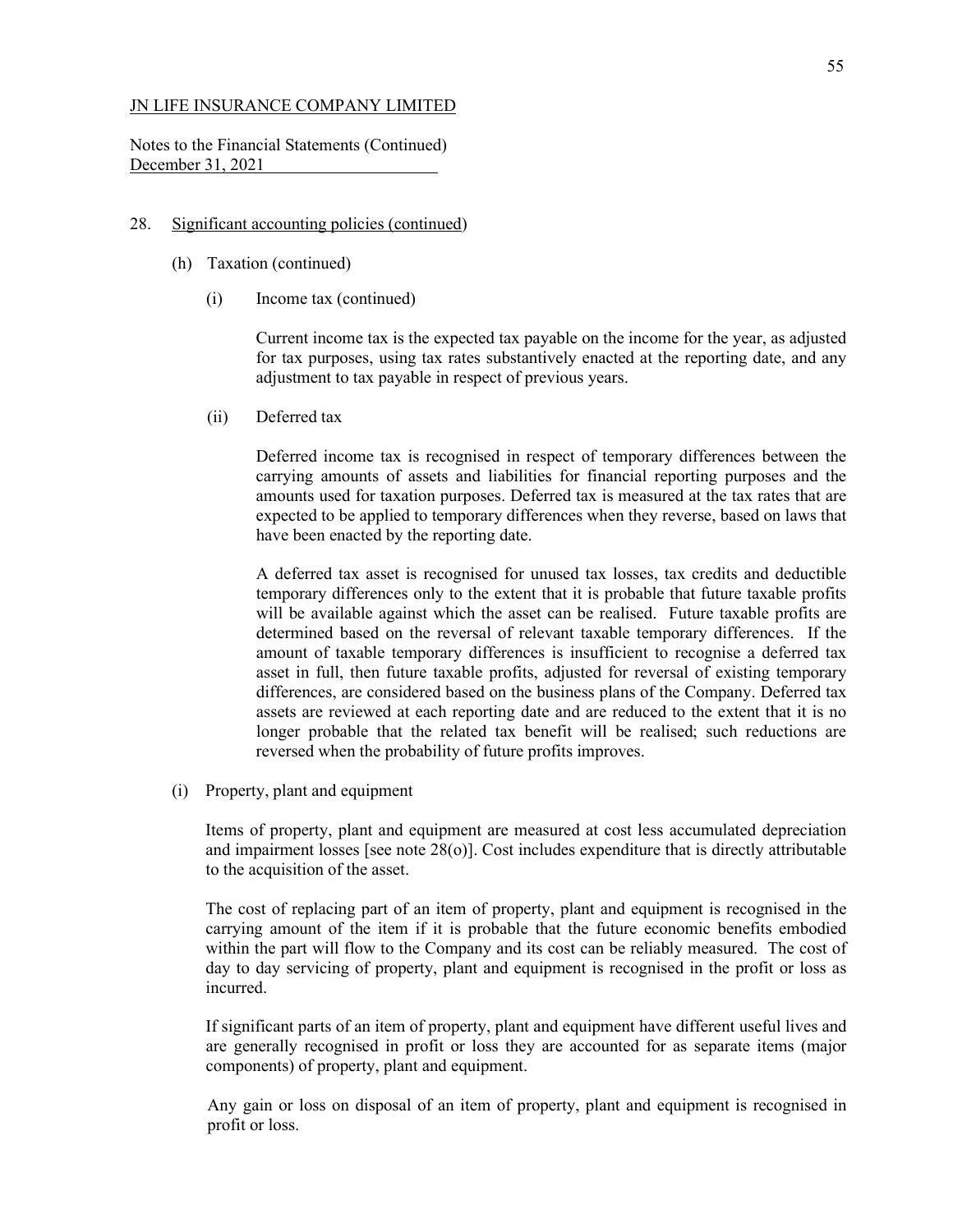Notes to the Financial Statements (Continued) December 31, 2021

### 28. Significant accounting policies (continued)

(i) Property, plant and equipment (continued)

Property, plant and equipment, with the exception of artwork, on which no depreciation is provided, are depreciated on the straight-line basis at annual rates to write down the assets to their estimated residual values over their expected useful lives.

The depreciation rates are as follows:

| Computers                        | $33\frac{1}{3}\%$ |
|----------------------------------|-------------------|
| Leasehold improvements           | $33\frac{1}{3}\%$ |
| Office equipment                 | 10%               |
| Furniture, fixtures and fittings | 10%               |
| Motor vehicles                   | 20%               |
| Right-of-use assets              | $33\frac{1}{3}\%$ |

The depreciation methods, useful lives and residual values are reassessed at each reporting date.

- (j) Insurance contract recognition and measurement
	- (i) Insurance contracts

Insurance contracts are accounted for in compliance with the recommendations and practices of the insurance industry, and comply with the provisions of the Insurance Act 2001.

Insurance contracts are those contracts that transfer significant insurance risk. Such contracts may also transfer financial risk. The Company defines insurance risk as significant if an insured event could cause an insurer to pay significant additional benefits in a scenario which would have a discernible effect on the economics of the transactions.

(ii) Insurance receivable and insurance payable

Amounts due from and to policyholders and reinsurers are considered financial instruments to be included in accounts receivable, policyholders' liabilities and accounts payable.

(k) Reinsurance contracts

The Company enters into contracts with reinsurers under which it is compensated for losses on contracts it issues and which meet the classification requirements for insurance contracts [see note 28(j)]. Reinsurance does not relieve the originating insurer of its liability.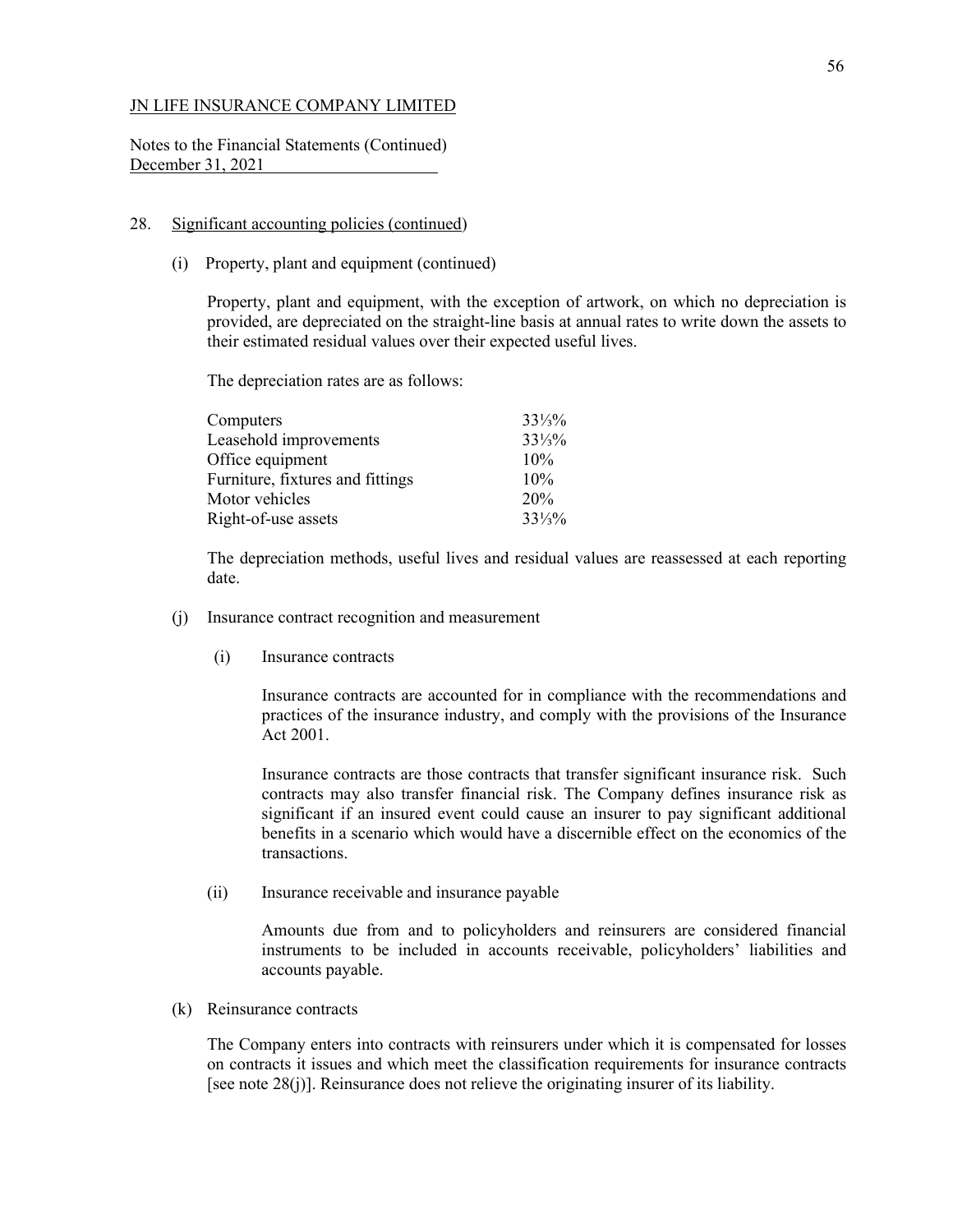Notes to the Financial Statements (Continued) December 31, 2021

# 28. Significant accounting policies (continued)

- (l) Revenue recognition
	- (i) Premium income

Gross premiums are recognised as revenue when due. When premiums are recognised, the related actuarial liabilities are computed, resulting in benefits and expenses being matched with revenue.

(ii) Interest income

Interest income is calculated by applying the effective interest rate to the gross carrying amount of financial assets, except for:

- (a) Purchased or originated credit-impaired (POCI) financial assets, for which the original credit-adjusted effective interest rate is applied to the amortised cost of the financial asset.
- (b) Financial assets that are not 'POCI' but have subsequently become creditimpaired (or 'stage 3'), for which interest revenue is calculated by applying the effective interest rate to their amortised cost (i.e., net of the expected credit loss allowance).
- (iii) Realised gains and losses

Realised gains and losses recorded in the statement of profit or loss and other comprehensive income relate to gains and losses on the sale of financial and other assets. This is calculated as the difference between net sales proceeds and the carrying value at the sale date and is recorded on occurrence of the sale transaction.

- (m) Intangible assets
	- (i) Intangible assets that are acquired by the Company and have finite useful lives, are measured at cost, less accumulated amortisation and any accumulated impairment losses.
	- (ii) Expenditure on intangible assets subsequent to acquisition date is capitalised only when it increases future economic benefits embodied in the specific asset to which it relates. All other expenditure is expensed as incurred.
	- (iii) Amortisation is charged to profit or loss on the straight line basis over the estimated useful lives of intangible assets, from the date they are available for use. The estimated useful life is as follows:

Software 3 years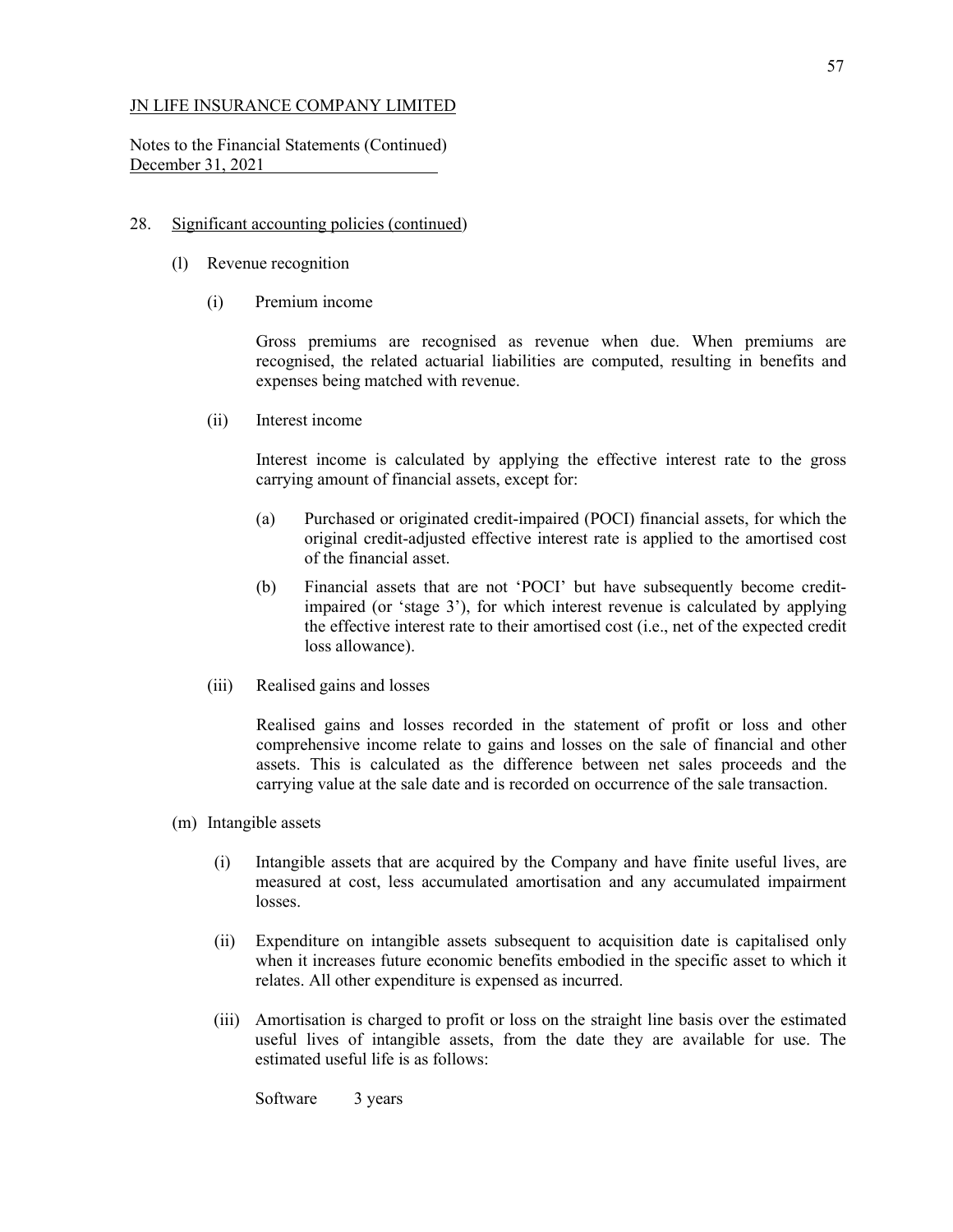Notes to the Financial Statements (Continued) December 31, 2021

# 28. Significant accounting policies (continued)

(n) Employee benefits

Employee benefits are all forms of consideration given by the Company in exchange for services rendered by employees. These include current or short term benefits such as salaries, bonuses, statutory payroll contributions, annual leave, and non-monetary benefits such as medical care; post-employment benefits such as pension and any other long term employee benefits such as termination benefits.

Employee benefits that are earned as a result of past or current service are recognised in the following manner: Short-term employee benefits are recognised as a liability, net of payments made, and charged as an expense. The expected cost of vacation leave that accumulates is recognised when the employee becomes entitled to the leave.

The ultimate parent company provides post-retirement pension benefits to employees who have satisfied certain minimum service requirements. These benefits are accounted for under a defined-contribution pension plan and the obligations for contributions are recognised as an expense in the profit or loss as incurred.

(o) Impairment of non-financial assets:

At each reporting date, the Company reviews the carrying amounts of its non-financial assets to determine whether there is any indication of impairment. If any such indication exists for any assets, then the asset's recoverable amount is estimated.

For impairment testing, assets are grouped together into the smallest group of assets that generates cash inflows from continuing use that are largely independent of the cash inflows of other assets or cash generating units (CGUs).

The recoverable amount of an asset or CGU is the greater of its value in use and its fair value less costs to sell. Value in use is based on the estimated future cash flows, discounted to their present value using a pre-tax discount rate that reflects current market assessments of the time value of money and the risks specific to the asset or CGU.

An impairment loss is recognised if the carrying amount of an asset or CGU exceeds its recoverable amount. Impairment losses are recognised in profit or loss.

(p) Claims

Claims are recorded in profit or loss net of reinsurance recoverable. Charges for provision for claims are recognised in profit or loss based on the estimated liability determined by the actuary.

(q) Securities purchased under resale agreements

Securities purchased under resale agreements ("Resale agreements") are short-term transactions whereby securities are bought with simultaneous agreements to resell the securities on a specified date and at a specified price. Resale agreements are accounted for as short-term collateralized lending and are carried at amortised cost.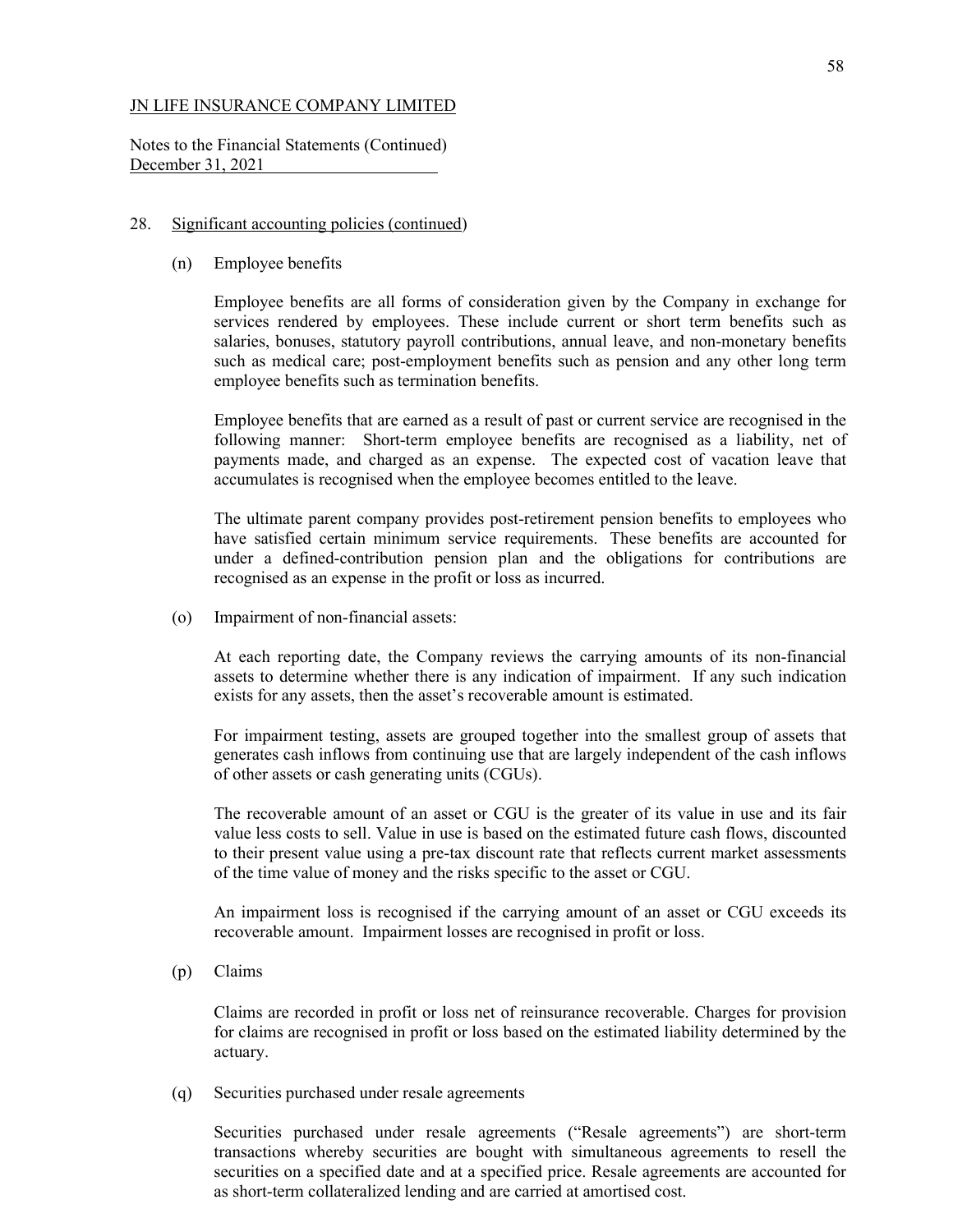Notes to the Financial Statements (Continued) December 31, 2021

### 28. Significant accounting policies (continued)

(q) Securities purchased under resale agreements (continued)

The difference between the purchase and resale considerations is recognised on the accrual basis over the period of the agreement, using the effective interest method, and is included in interest income.

(r) Dividends

Dividends to shareholders are recorded in the financial statements in the period in which they are declared.

(s) Share capital

Ordinary shares are classified as equity.

(t) Leases

At inception of a contract, the company assesses whether a contract is, or contains, a lease. A contract is, or contains, a lease if the contract conveys the right to control the use of an identified asset for a period of time in exchange for consideration.To assess whether a contract conveys the right to control the use of an identified asset, the company uses the definition of a lease in IFRS 16.

#### *The Company as a lessee*

At commencement or on modification of a contract that contains a lease component, the company allocates the consideration in the contract to each lease component on the basis of its relative stand‑alone prices.

The Company recognises a right-of-use asset and a lease liability at the lease commencement date. The right-of-use asset is initially measured at an amount equal to the lease liability, adjusted, if applicable.

The right–of–use asset is subsequently depreciated using the straight–line method from acquisition date to the end of the lease term, unless the lease transfers ownership of the underlying asset to the Company by the end of the lease term.

The lease liability is initially measured at the present value of the lease payments that are not paid at the inception date, discounted using the Company'sincremental borrowing rate.

The Company determines its incremental borrowing rate by obtaining interest rates from a fellow banking subsidiary and makes certain adjustments to reflect the terms of the lease and type of the asset leased.

Lease payments included in the measurement of the lease liability comprise fixed payments measured at amortised cost using the effective interest method.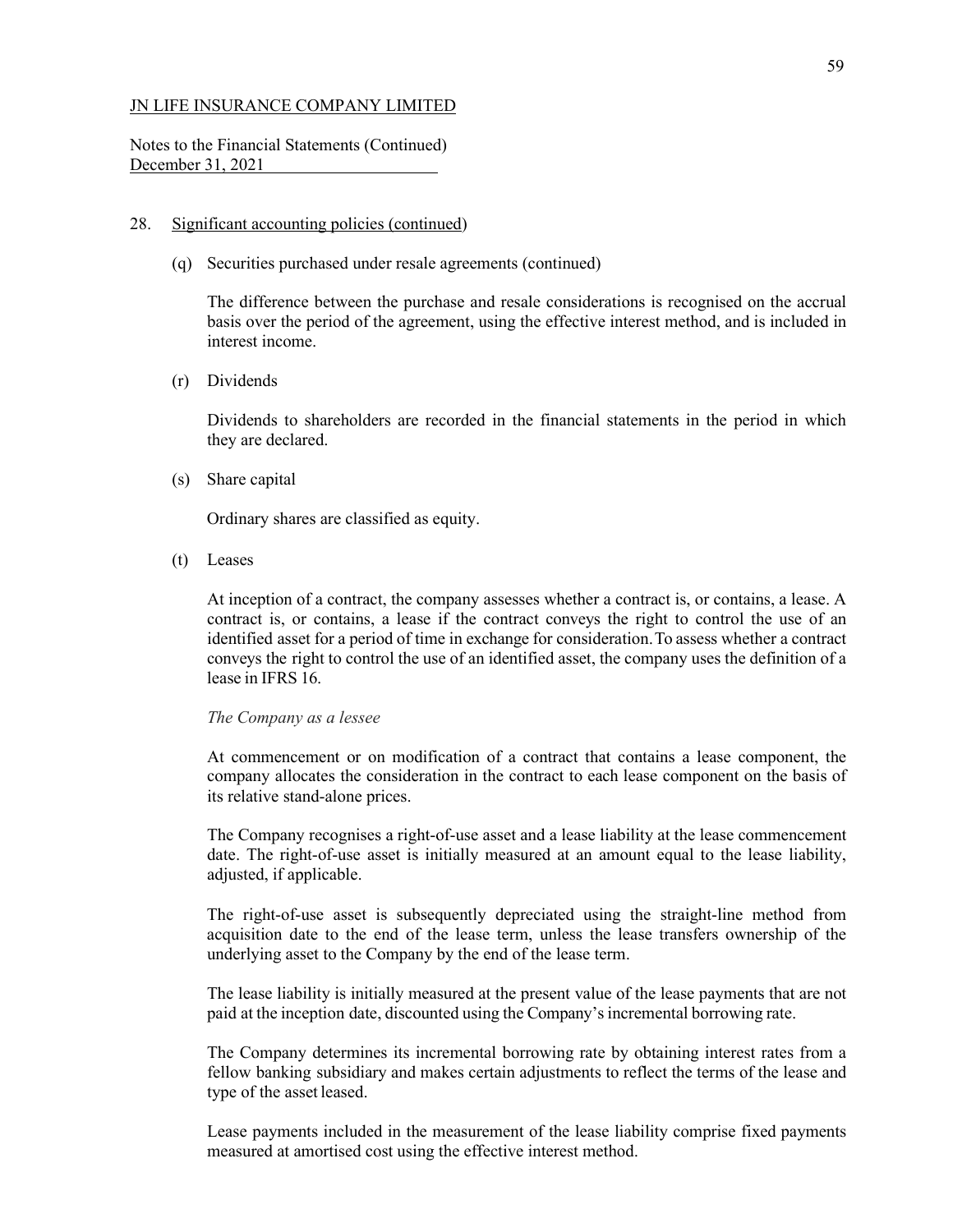Notes to the Financial Statements (Continued) December 31, 2021

# 28. Significant accounting policies (continued)

(u) New and amended standards and interpretations not yet effective

At the date of authorisation of these financial statements, certain new and amended standards and interpretations have been issued which were not effective for the current year and which the Company has not early-adopted. The Company has assessed them with respect to its operations and has determined that the following are relevant:

• Amendments to IAS 37, *Provisions*, C*ontingent Liabilities and Contingent Assets,* is effective for annual periods beginning on or after January 1, 2022 and clarifies those costs that comprise the costs of fulfilling the contract.

The amendments clarify that the 'costs of fulfilling a contract' comprise both the incremental costs – e.g. direct labour and materials; and an allocation of other direct costs – e.g. an allocation of the depreciation charge for an item of property, plant and equipment used in fulfilling the contract. This clarification will require entities that apply the 'incremental cost' approach to recognise bigger and potentially more provisions. At the date of initial application, the cumulative effect of applying the amendments is recognised as an opening balance adjustment to retained earnings or other component of equity, as appropriate. The comparatives are not restated.

• Amendments to IAS 16, *Property, Plant and Equipment,* effective for annual periods beginning on or after January 1, 2022, will mainly affect extractive and petrochemical industries and include the following guidance.

In the process of making an item of property, plant and equipment (PPE) available for its intended use, a company may produce and sell items – e.g. minerals extracted in the process of constructing an underground mine or oil and gas from testing wells before starting production. It provides guidance on the accounting for such sale proceeds and the related production costs.

Under the amendments, proceeds from selling items before the related item of PPE is available for use should be recognised in profit or loss, together with the costs of producing those items. IAS 2, *Inventories,* should be applied in identifying and measuring these production costs.

Companies will therefore need to distinguish between costs associated with producing and selling items before the item of PPE is available for use, and costs associated with making the item of PPE available for its intended use. Making this allocation of costs may require significant estimation and judgment. Companies in the extractive industry may need to monitor costs at a more granular level.

The amendments also clarify that testing whether an item of PPE is functioning properly means assessing its technical and physical performance rather than assessing its financial performance – e.g. assessing whether the PPE has achieved a certain level of operating margin.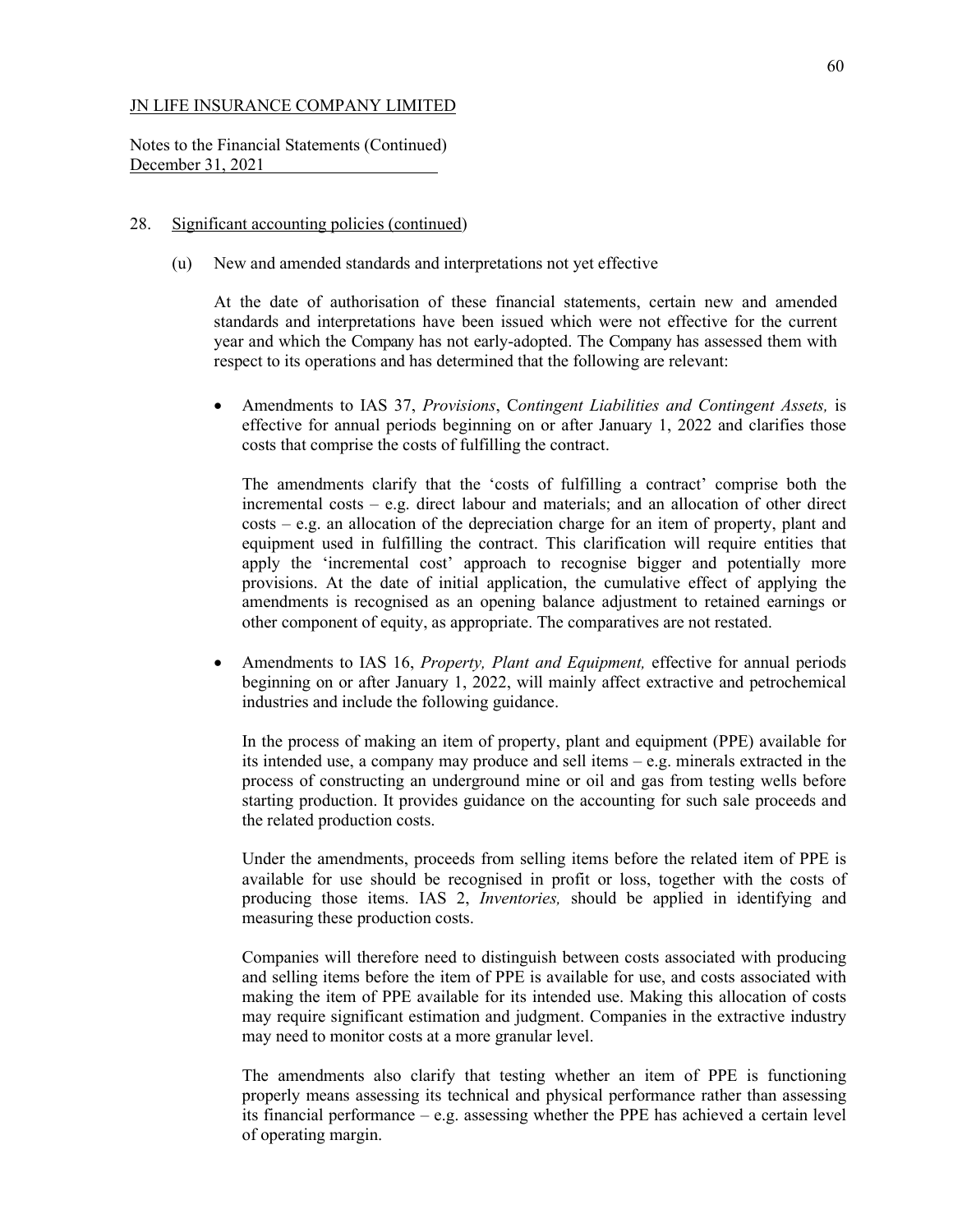Notes to the Financial Statements (Continued) December 31, 2021

# 28. Significant accounting policies (continued)

- (u) New and amended standards and interpretations not yet effective (continued)
	- Amendments to IAS 16, *Property, Plant and Equipment* (continued)

For the sale of items that are not part of a company's ordinary activities, the amendments require the company to disclose separately the sales proceeds and related production cost recognised in profit or loss, and specify the line items in which such proceeds and costs are included in the statement of comprehensive income. This disclosure is not required if such proceeds and cost are presented separately in the statement of comprehensive income.

- Annual Improvements to IFRS 2018-2020 cycle contain amendments to IFRS 1, *Firsttime Adoption of International Financial Reporting Standards*, IFRS *9, Financial Instruments,* IFRS 16, *Leases*, IAS 41, *Agriculture*, and are effective for annual reporting periods beginning on or after January 1, 2022.
	- (i) IFRS 9, *Financial Instruments,* amendment clarifies that for the purpose of performing the '10 per cent test' for derecognition of financial liabilities – in determining those fees paid net of fees received, a borrower includes only fees paid or received between the borrower and the lender, including fees paid or received by either the borrower or lender on the other's behalf.
	- (ii) IFRS 16, *Leases*, amendment removes the illustration of payments from the lessor relating to leasehold improvements.
	- (iii) The amendments to IAS 41, *Agriculture,* remove the requirement to exclude cash flows for taxation when measuring fair value, thereby aligning the fair value measurement requirements in IAS 41 with those in IFRS 13, *Fair Value Measurement*.
- IFRS 17, *Insurance Contracts*, effective for annual reporting periods beginning on or after January 1, 2023, replaces IFRS 4, *Insurance Contracts,* and provides three models to apply to all insurance contracts: the general model, the variable fee approach and the premium allocation approach.

The key principles in IFRS 17 are that an entity:

- Identifies insurance contracts as those contracts under which the entity accepts significant insurance risk from another party (the policyholder) by agreeing to compensate the policyholder if a specified uncertain future event (the insured event) adversely affects the policyholder.
- Separates specified embedded derivatives, distinct investment components and distinct performance obligations from the insurance contracts.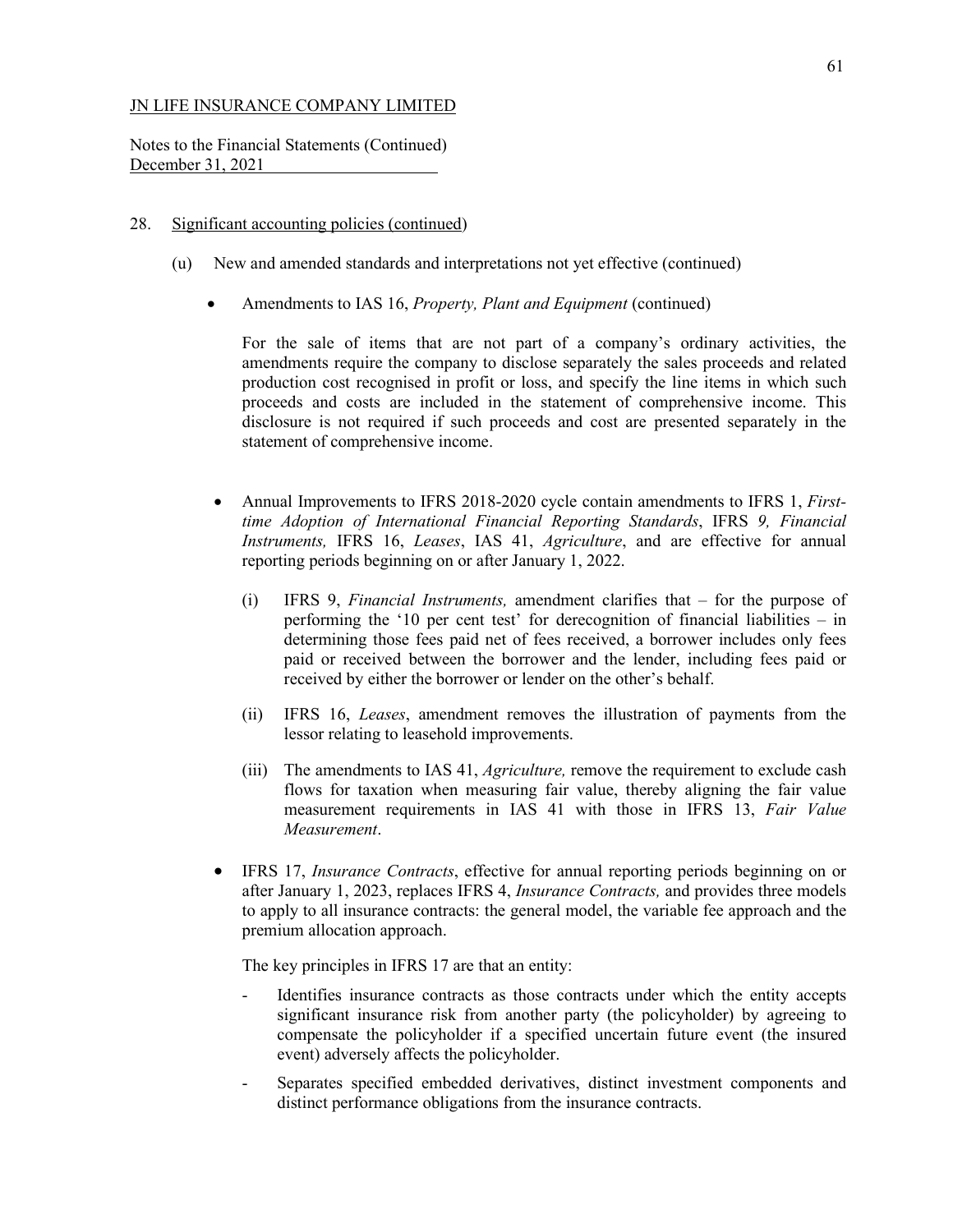Notes to the Financial Statements (Continued) December 31, 2021

# 28. Significant accounting policies (continued)

- (u) New and amended standards and interpretations not yet effective (continued)
	- IFRS 17, *Insurance Contracts* (continued)

The key principles in IFRS 17 are that an entity (continued):

- Recognises and measures groups of insurance contracts at:
	- a) a risk-adjusted present value of the future cash flows (the fulfilment cash flows) that incorporates all of the available information about the fulfilment cash flows in a way that is consistent with observable market information; plus (if this value is a liability) or minus (if this value is an asset)
	- b) an amount representing the unearned profit in the group of contracts (the contractual service margin).
- Recognises the profit from a group of insurance contracts over the period the entity provides insurance cover, and as the entity is released from risk. If a group contract is or becomes loss making, an entity recognizes the loss immediately.
- Presents separately insurance revenue (that excludes the receipt of repayment of any investment components) and insurance finance income or expenses;
- Includes an optional simplified measurement approach, or premium allocation approach, for simpler insurance contracts where the coverage period is less than a year or where there are no significant expected changes in estimates before the claims are incurred.

Many of the disclosures of IFRS 4 are kept in IFRS 17. The general model requires disclosure and reconciliation of the expected present value of future cash flows, risk adjustment and contractual service margin. No reconciliation is required under the variable fee approach.

- Amendments to IFRS 17, *Insurance Contracts,* effective for annual reporting periods beginning on or after January 1, 2023, provides for the following amendments to the standard:
	- Most companies that issue credit cards and similar products that provide insurance coverage will be able to continue with their existing accounting, unless the insurance coverage is a contractual feature, easing implementation for non-insurers.
	- For loan contracts that meet the definition of insurance but limit the compensation for insured events to the amount otherwise required to settle the policyholder's obligation created by the contract, companies that issue such loans have an option to apply IFRS 9 or IFRS 17, reducing the impact of IFRS 17 for non-insurers.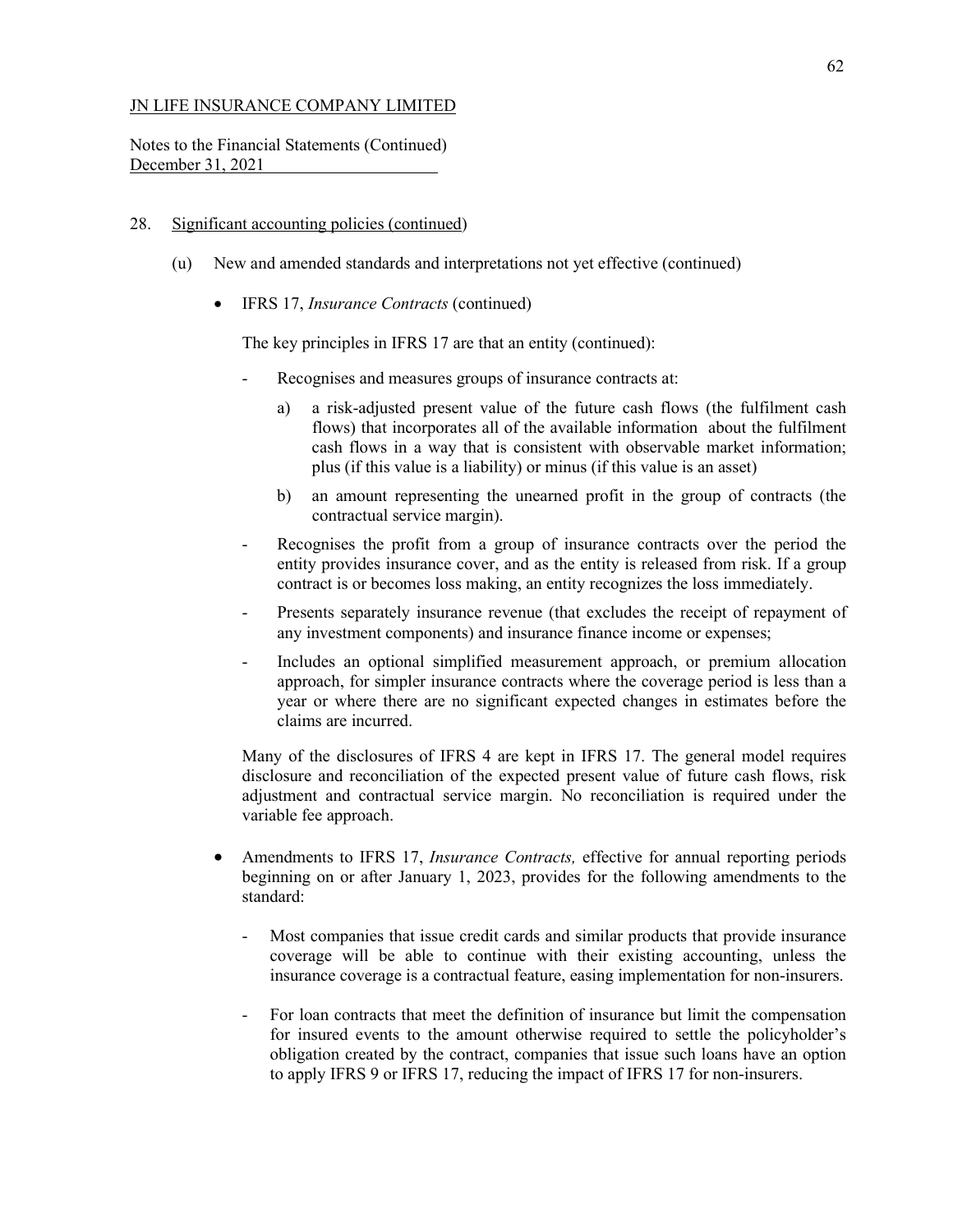Notes to the Financial Statements (Continued) December 31, 2021

# 28. Significant accounting policies (continued)

- (u) New and amended standards and interpretations not yet effective (continued)
	- Amendments to IFRS 17, *Insurance Contracts* (continued)
		- In measuring the contractual service margins; companies will choose to apply either a 'period-to-period' or 'year-to-date' approach, allowing greater opportunity for consistency with current practice and for subsidiaries to align reporting with their parent. Revenue and profit emergence will better reflect performance of the wide range of insurance products and the services they provide to customers. Allocating insurance acquisition cash flows to future renewal groups reduces the risk of groups becoming onerous solely from acquisition expenses paid relating to future renewals. The allocation is revised at each reporting period to reflect any changes in assumptions that determine the inputs to the method of allocation used, until all contracts have been added to the group. Companies need to assess each period the recoverability of insurance acquisition cash flows usually on a more granular level than applied today.
		- Upon transition, companies may be able to account for acquired contracts before the transition date as liabilities for incurred claims. In many cases, companies will be required to identify and recognise an asset for insurance acquisition cash flows incurred prior to transition. Companies are not required to perform a recoverability assessment for periods prior to transition.
		- In accounting for direct participating contracts risk mitigation option expanded to non-derivative assets at FVTPL and reinsurance contracts held and extended to provide relief prospectively from the transition date. If a company meets the risk mitigation option criteria before transition, it can now apply the fair value approach to the related contracts at transition. Companies applying both OCI and risk mitigation options together will be able to achieve better matching in the income statement.
		- For reinsurance contracts, companies will be able to offset losses on initial recognition of direct insurance contracts based on a prescribed formula if they are covered by reinsurance contracts held, reducing accounting mismatches.
		- There is relief for companies to present (re)insurance contract assets and liabilities at a portfolio level, instead of group level in the statement of financial position and income taxes specifically charged to policyholders may now be included in fulfilment cash flows, better reflecting local practice in certain jurisdictions.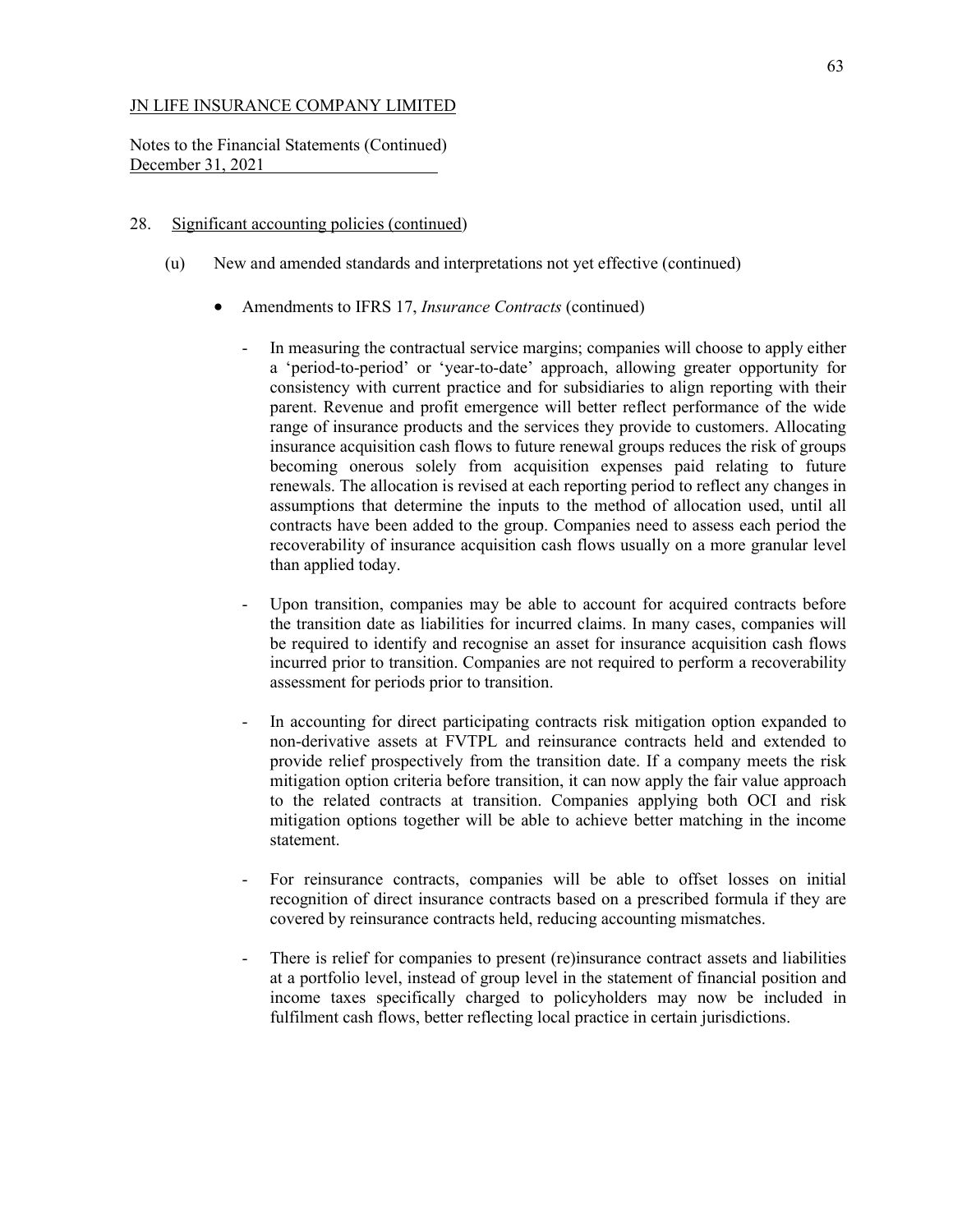Notes to the Financial Statements (Continued) December 31, 2021

# 28. Significant accounting policies (continued)

- (u) New and amended standards and interpretations not yet effective (continued)
	- Amendments to IAS 1, *Presentation of Financial Statements*, will apply retrospectively for annual reporting periods beginning on or after January 1, 2023. The amendments promote consistency in application and clarify the requirements on determining if a liability is current or non-current.

Under existing IAS 1 requirements, companies classify a liability as current when they do not have an unconditional right to defer settlement of the liability for at least twelve months after the end of the reporting period. As part of its amendments, the requirement for a right to be unconditional has been removed and instead, now requires that a right to defer settlement must have substance and exist at the end of the reporting period. A company classifies a liability as non-current if it has a right to defer settlement for at least twelve months after the reporting period. It has now been clarified that a right to defer exists only if the company complies with conditions specified in the loan agreement at the end of the reporting period, even if the lender does not test compliance until a later date.

With the amendments, convertible instruments may become current. In light of this, the amendments clarify how a company classifies a liability that includes a counterparty conversion option, which could be recognised as either equity or a liability separately from the liability component under IAS 32. Generally, if a liability has any conversion options that involve a transfer of the company's own equity instruments, these would affect its classification as current or non-current. It has now been clarified that a company can ignore only those conversion options that are recognised as equity when classifying liabilities as current or non-current.

• Amendments to IFRS 16, *Leases,* are effective for annual reporting periods beginning on or after April 1, 2021. Early adoption is permitted. The amendments extend the practical expedient by 12 months – i.e. allowing lessees to apply it to rent concessions for which any reduction in lease payments affects only payments originally due on or before 30 June 2022.

The 2021 amendments are applied retrospectively with the cumulative effect of initially applying them being recognised in opening retained earnings. The disclosure requirements of Paragraph 28(f) of IAS 8, *Accounting Policies, Changes in Accounting Estimates and Errors,* do not apply on initial application.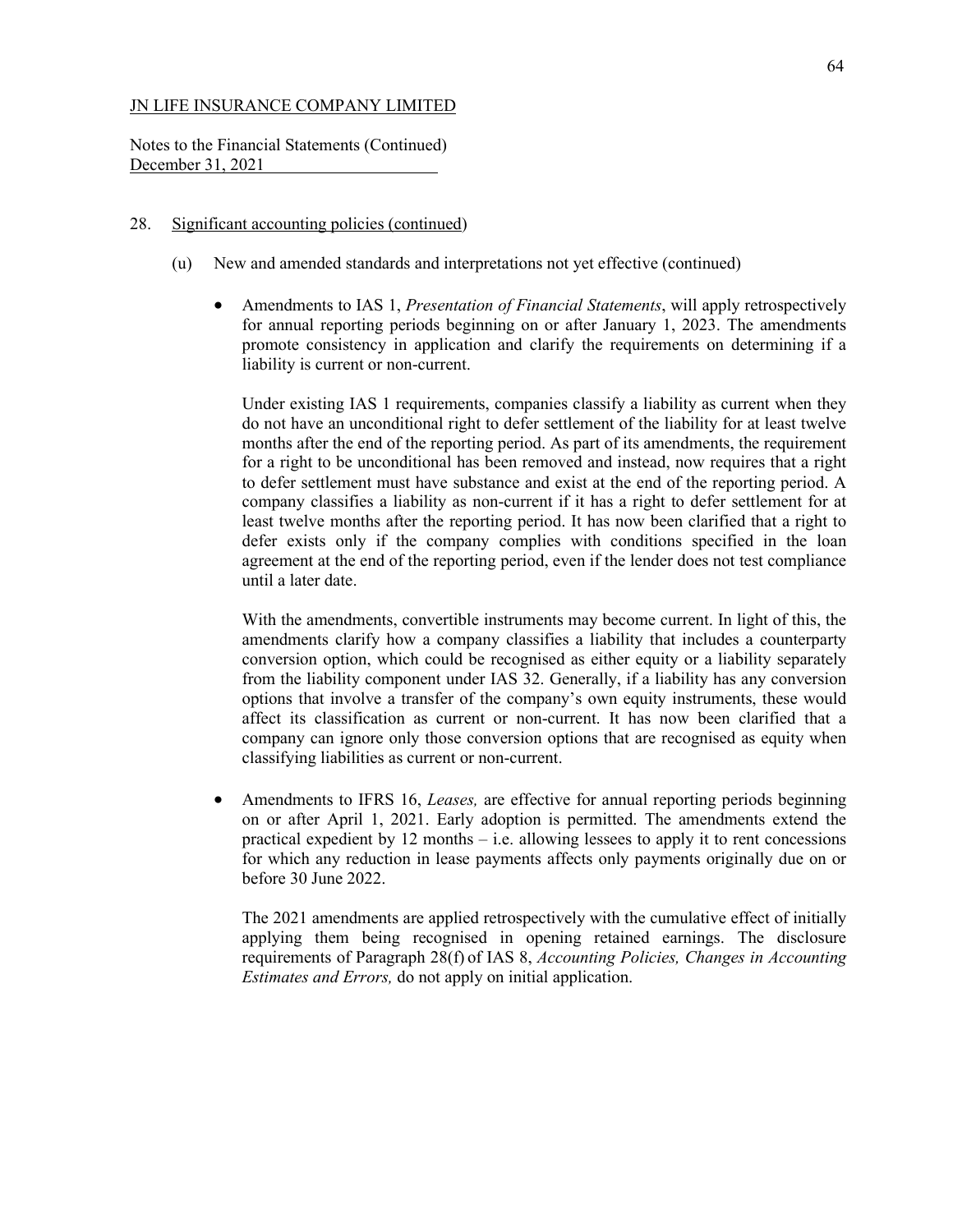Notes to the Financial Statements (Continued) December 31, 2021

# 28. Significant accounting policies (continued)

- (u) New and amended standards and interpretations not yet effective (continued)
	- Amendments to IAS 1, *Presentation of Financial Statements,* are effective for annual reporting periods beginning on or after January 1, 2023 and may be applied earlier. The amendments help companies provide useful accounting policy disclosures.

The key amendments to IAS 1 include:

- requiring companies to disclose their *material* accounting policies rather than their *significant* accounting policies;
- clarifying that accounting policies related to immaterial transactions, other events or conditions are themselves immaterial and as such need not be disclosed; and
- clarifying that not all accounting policies that relate to material transactions, other events or conditions are themselves material to a company's financial statements.

The amendments are consistent with the refined definition of material:

*"Accounting policy information is material if, when considered together with other information included in an entity's financial statements, it can reasonably be expected to influence decisions that the primary users of general purpose financial statements make on the basis of those financial statements".*

• Amendments to IAS 8, *Accounting Policies, Changes in Accounting Estimates and Errors,* are effective for annual reporting periods beginning on or after January 1, 2023, with early adoption permitted. The amendments introduce a new definition for accounting estimates: clarifying that they are monetary amounts in the financial statements that are subject to measurement uncertainty.

The amendments also clarify the relationship between accounting policies and accounting estimates by specifying that a company develops an accounting estimate to achieve the objective set out by an accounting policy.

Developing an accounting estimate includes both:

- selecting a measurement technique (estimation or valuation technique) e.g. an estimation technique used to measure a loss allowance for expected credit losses when applying IFRS 9, *Financial Instruments*; and
- choosing the inputs to be used when applying the chosen measurement technique – e.g. the expected cash outflows for determining a provision for warranty obligations when applying IAS 37, *Provisions, Contingent Liabilities and Contingent Assets*.

The effects of changes in such inputs or measurement techniques are changes in accounting estimates.